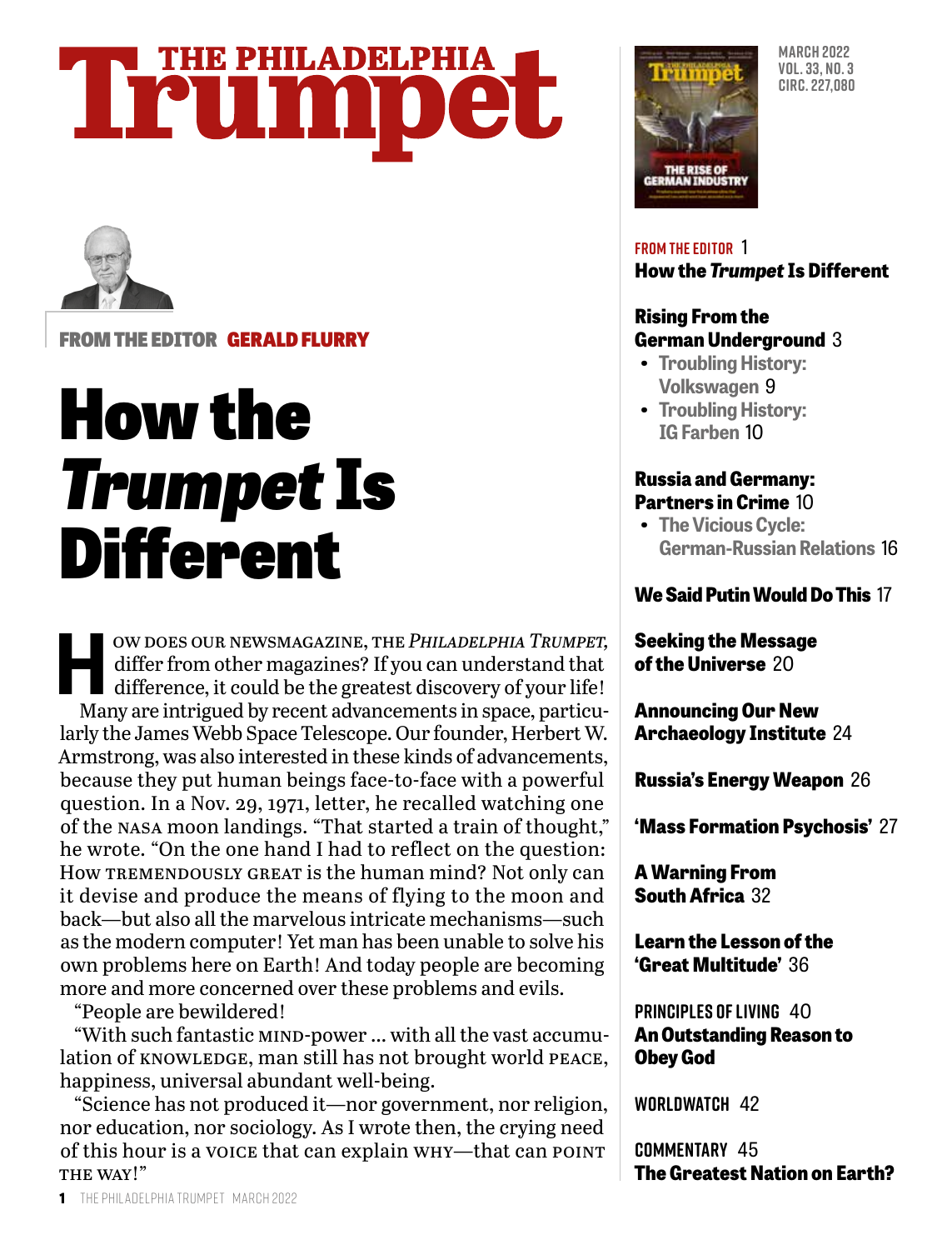Today, the *Trumpet* magazine is that *voice!*

Our magazine focuses on the most important issues of this age. And we show you *why* these subjects are so critical to your life.

The world's number one problem is that of human survival. However, we show in many of our articles how humanity *is definitely* going to survive—but only after experiencing the worst suffering ever.

Our writers explain the profound *meaning* behind world news. The *Trumpet* shows you where world events are headed. Then we describe the inspiring outcome.

That means there is a *vast difference* between our magazine and those you see on the newsstands.

Here is another excerpt from Mr. Armstrong's letter: "For every effect there has to be a cause! Human civilization seems always to be ignoring the cause and trying to eradicate the effect. World War i was at the time called the war to end all wars. But wars do not abolish more wars.

"WORLD PEACE can come only by knowing the cause of peace, and applying it!

"By the thousands, readers of the *Plain Truth* are beginning to understand some of the basics of right knowledge—the causes of peace, happiness, abundant well-being. They are learning the way that makes sense—that works in their own lives. Lives are being turned right-side up. Lives are being enriched. They are finding the TRUE VALUES, discarding the false. They are learning how to live. They

are doing better financially, learning how better to handle finances. They are finding the way to happiness!

"In the world today it seems almost no one is helping people to live better lives." The *Trumpet* magazine is a notable exception.

Here is the conclusion to Mr. Armstrong's letter: "Our readers are unique among magazine readers! Their minds are on things that really count! The things that make life a joy! They come to have UNDERSTANDING of world conditions—and their causes. Of world trends—not in a narrow or partisan political sense, but altogether above politics. And they come to face the future with CONFIDENCE. We are in a worldwide work of GIVING—with nothing to sell—but giving of the knowledge and the principles that make for better and happier living. And this activity is financed solely by those who, voluntarily and unsolicited, have become contributors—co-workers with us in freewill offerings—giving that we may give."

After Mr. Armstrong died, the powerful *Plain Truth* (it had reached a circulation of 8 million) became like other magazines—only much worse than most. And today that magazine is dead.

However, the *Trumpet* is continuing in the tradition of the *Plain Truth* published by Herbert W. Armstrong.

If you are not yet a subscriber, please call the telephone number on the back cover for your free subscription.  $\blacksquare$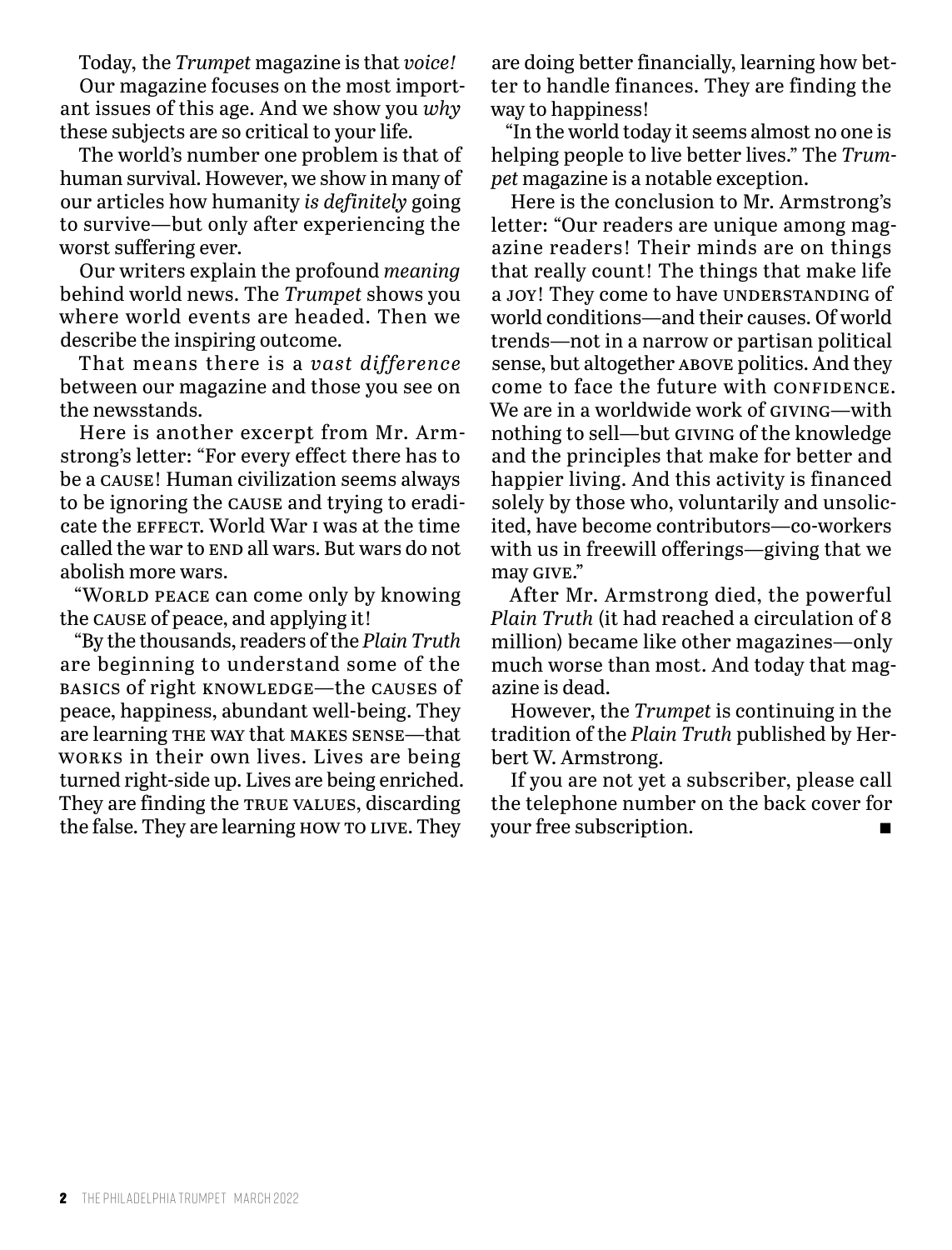# Rising From the German Underground

**The dream of German dominance did not die with Hitler. The German business empire was planning a Nazi comeback when it saw that World War II was lost. It's all documented for anybody to see!** BY GERALD FLURRY

NGELA MERKEL RETIRED AS CHANCELLOR<br>
of Germany in December. Just before<br>
finishing her 16 years in power, she<br>
mede some statements that ought to shelse of Germany in December. Just before made some statements that ought to shake the nations! But most people don't understand German history, and these statements mean almost nothing to them.

Donald Tusk, former president of the European Council and former prime minister of Poland, said he had a private conversation with Merkel about the Nord Stream 2 pipeline. Much of Europe and the United States (especially under Donald Trump) have criticized this project, which benefits Russia and Germany but endangers Eastern Europe and could lead to a major war. Tusk called Merkel's public support of the pipeline her "biggest mistake." But the most revealing thing he said was that *she privately admitted to him* that she was "helpless" to do otherwise because of pressure from German businesses.

"Ms. Merkel has consistently defended the controversial gas pipeline in the face of intense opposition from the U.S. and Germany's EU allies," the *Telegraph* reported. "But Mr. Tusk claimed she had told him privately that she had no choice because of the pressure she was under from German business leaders" (Nov. 29, 2021; emphasis mine throughout).

On this issue, German business leaders had enough power to overrule the chancellor! The people may vote for one thing, but *if business leaders want something else, they win.*

What does this mean, and why is it so important? If you know German history

and Bible prophecy, few statements from a German leader could be more revealing—and frightening!

### **Plans Laid in Defeat**

In any wealthy country, big business has a lot of power. Just look at the role Facebook and social media have in America's news coverage and even the U.S. election. A key reason America doesn't do more to stand up to China is because so many American businessmen are getting rich through deals with China.

When big business has this level of influence, it is concerning, no matter which country it's in. But in Germany, there is an additional, critical cause for concern.

Toward the end of World War ii, in August 1944, representatives of massive German companies like Krupp, Messerschmitt, Volkswagenwerk and Rheinmetall met with senior Nazis at the so-called Red House meeting. A U.S. intelligence document, declassified in 1996, says that these business leaders were told they must "prepare themselves to finance the Nazi Party, which would be forced to go underground …."

By 1944, these leaders knew they would lose World War ii. So they were *already planning for the next round!* This document says, "Existing financial reserves in foreign countries must be placed at the disposal of the party so that a strong German empire can be created after the defeat."

Those at that meeting understood that the most prominent members of the Nazi Party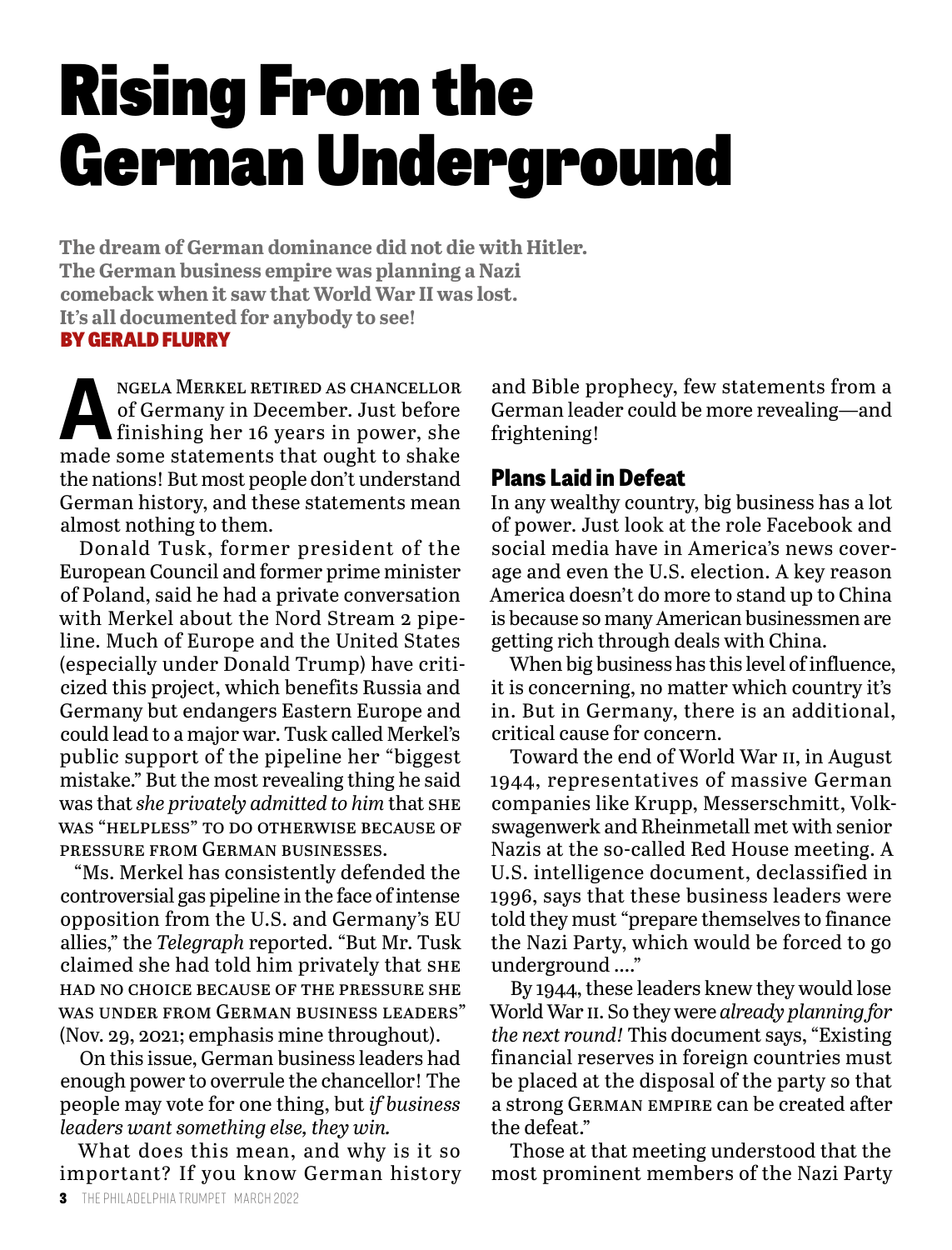would be condemned as war criminals. "However," the document maintains, "in cooperation with the industrialists, it is arranging to place its less conspicuous but most important members in positions with various German factories as technical experts or members of its research and designing offices."

As stunning as this revelation was, the media didn't report much on it, so people eventually forgot. The *Trumpet* reported extensively on it, and we have not forgotten! You can read this entire declassified document, and learn how the first shot of World War iii has already been fired, by requesting a free copy of my booklet *Germany's Conquest of the Balkans.*

In that booklet, I wrote, "How alarming! Why was so little written about this in 1996? Why did it take so long for it to be declassified? America and Britain have fallen asleep—our people don't understand what is happening behind the scenes! That is why we feel compelled to return to these issues again and again. Hardly anyone else will!

"Historians have long debated whether or not a secret Nazi plan was made for a postwar, international network. Now that it has been confirmed, as Elan Steinberg of the World Jewish Congress said, 'the central question is whether it has been carried out.'

"The obvious answer is, it has!"

This deliberate plan to safeguard the longterm well-being of the German empire and prepare for its future resurrection is explosive truth. And it is proved by other evidence from that time period.

In 1944, German Gen. Carl-Heinrich von Stülpnagel said the German war machine would rise again and that America was its top target. "One day we shall come back," he said on Nazi radio, Sept. 1, 1944. "Until then, *à bientôt,"* meaning, "Goodbye for now."

Senior German leaders knew the war was lost and made plans to escape so they could help Germany rise again. Plans had already been laid for senior Nazis to flee to Latin America. Many junior operatives would simply fade into the background. There are now mounds of concrete, indisputable evidence that German business leaders, intelligence

operatives, soldiers, politicians and civil servants all went underground after World War ii.

### **A Warning Unheeded**

In *Germany's Conquest of the Balkans,* I cite proof from Brian Connell's 1957 book *A Watcher on the Rhine* of the Nazis carrying out their postwar plan. As he wrote, in 1947, just two years after the war, Allied authorities foolishly turned the job of denazification to the Germans! What a farce!

In the state of Bavaria, for example, Connell wrote, "The Bavarian administration is largely in the hands of those who controlled it under Hitler …. Almost all of the 1,000 teachers who were removed for political reasons have been reappointed, representing roughly 60 percent of the teaching staff employed by the Ministry of Education. Sixty percent of the 15,000 employees in the Finance Ministry are former Nazis, and 81 percent of the 924 judges, magistrates and prosecutors in the Ministry of Justice."

Although the Allies tried to install new teachers in German education, "many of the former Nazi teachers have found their way back," Connell wrote. On top of that, "In western Germany, the newly prosperous Ruhr industrialists, the still impenitent core of former Nazis … represent a challenge to the democratic order."

Given this shameful history, should it surprise us that right-wing extremism is still popular in Germany today—even in high political and military circles?

My booklet also cites another important report that received little press. It was given by Herbert W. Armstrong on May 9, 1945, just nine months after the secret meeting between German industrialists. In it, Mr. Armstrong said, "The war is over, in Europe—or is it?"

"We don't understand German *thoroughness,"* he said. *"*From the very start of World War ii, they have considered the possibility of losing this second round, as they did the first—and they have carefully, methodically *planned,* in such eventuality, the *third* round—World War III! Hitler has lost. This round of war, in Europe, is over. And the Nazis have now gone underground."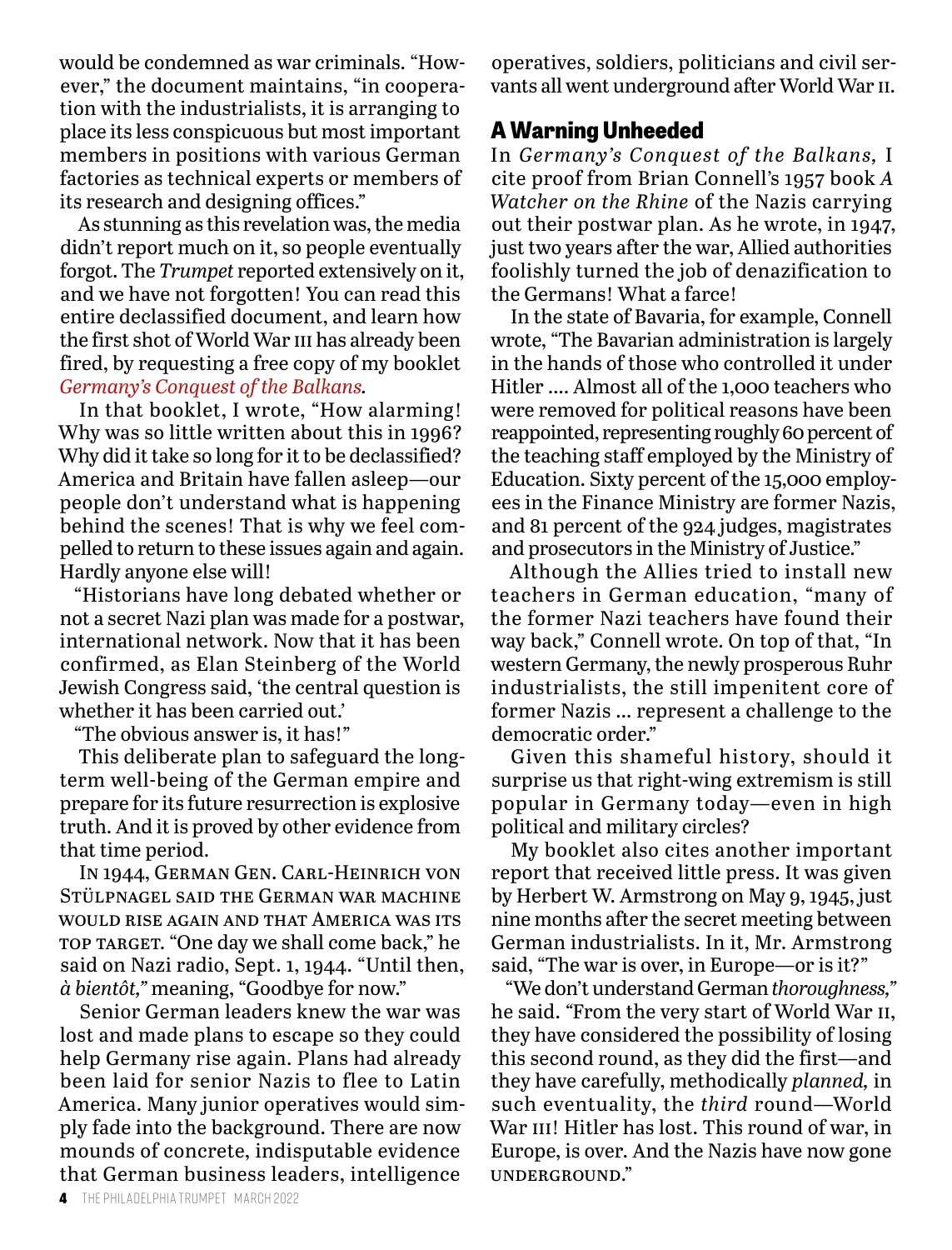As I wrote in that booklet, many scoffed at Mr. Armstrong's warning message in 1945. Yet look at how closely his report mirrors what was said in the secret document that was not made public until 50 years later! *Only God's messenger* could have given such a prophetic message over 60 years ago!

### **A Business-Driven Empire**

For centuries, German industry and the German empire have worked hand in glove. The contributions Germany's trade and industry have made to German power are so critical that when the Second Reich was established in 1871, the flag of the new German empire paid tribute to it. This flag—still seen at far-right rallies today—combined the flag of the German state of Prussia with that of the Hanseatic League, a trading network centered on Germany that began in 1241 and held its last meeting in 1669. This network of trading cities spread German influence and power deep into Russian territory, throughout the Baltic, into Scandinavia and even across the North Sea. It even went to war with its enemies to secure its interests.

The idea that the German empire and German business prosperity go hand in glove became deeply rooted in the German people. It found its most public expression in 1891, when leading German industrialists founded the Pan-German League. Its slogan was "Deutschland über alles"—"Germany over all." And as the 1965 edition of the *Ambassador College Bible Correspondence Course* states, "They utilized the trademark 'Made in Germany' as proof of German superiority. Behind their commercial and business methods was a central, PERMANENT strategy—with the GOAL OF conquering the world! It was they who were largely responsible for inducing the kaiser to enter World War i."

The success of German business became "a powerful source of national pride that inspired a patriotic unity in many Germans," writes Katja Hoyer in her book *Blood and Iron: The Rise and Fall of the German Empire.* Germany developed "a powerful economic backbone that drove the clamor for expansion." These

businessmen believed they could help Germany dominate the world, and that this domination would bring them great profit. Even more, the league believed that Germans were a "superior race" and wanted to stop them from mixing with inferior people, especially Jews.

Germany lost World War i, but these beliefs were not defeated. These business leaders went on to back and finance the Nazi Party.

Some business leaders backed Adolf Hitler very early. One of Germany's richest men, Ernst Borsig, met Hitler in 1921 and began fundraising for him. Gen. Erich Ludendorff was a member of the Nazi Party who backed Hitler. Industrialist Fritz Thyssen met Hitler in 1923 and also began supporting him.

The support for Hitler was effectively a continuation of the policies of the Pan-German League. Emil Kirdorf, the "Chimney Baron" whose company operated Europe's largest coal-mining operation, was an early member of the Pan-German League who went on to support Hitler. He joined the Nazi Party in 1927 and invited Hitler to give a lecture to other industry leaders at his house. He introduced Hitler to other senior business leaders, and he bailed Hitler out when he ran into personal financial trouble.

In the critical 1932 election, Lufthansa lent Hitler an airplane free of charge, enabling the aspiring politician to travel far more easily than any other candidate.

Support for Hitler's ambitions went far beyond those executives who formally joined the Nazi Party. University of Edinburgh historian Stephan Malinowski said, "There's a gray zone between Nazi and non-Nazi, and if you look at the conservative elites, you will find that around 90 percent of them share close to all the negative aims of the Nazis. What the Nazis shared most with the power elites—be they military, industry, land owners, judges, university professors—is a language of fear, of hatred, of disdain for democracy, for the republic, Communists, Jews, trade unions, modern art" (Sept. 9, 2019).

By late 1932, though the Nazi Party was close to power, it was also close to bankruptcy. Joseph Goebbels worried that "the entire party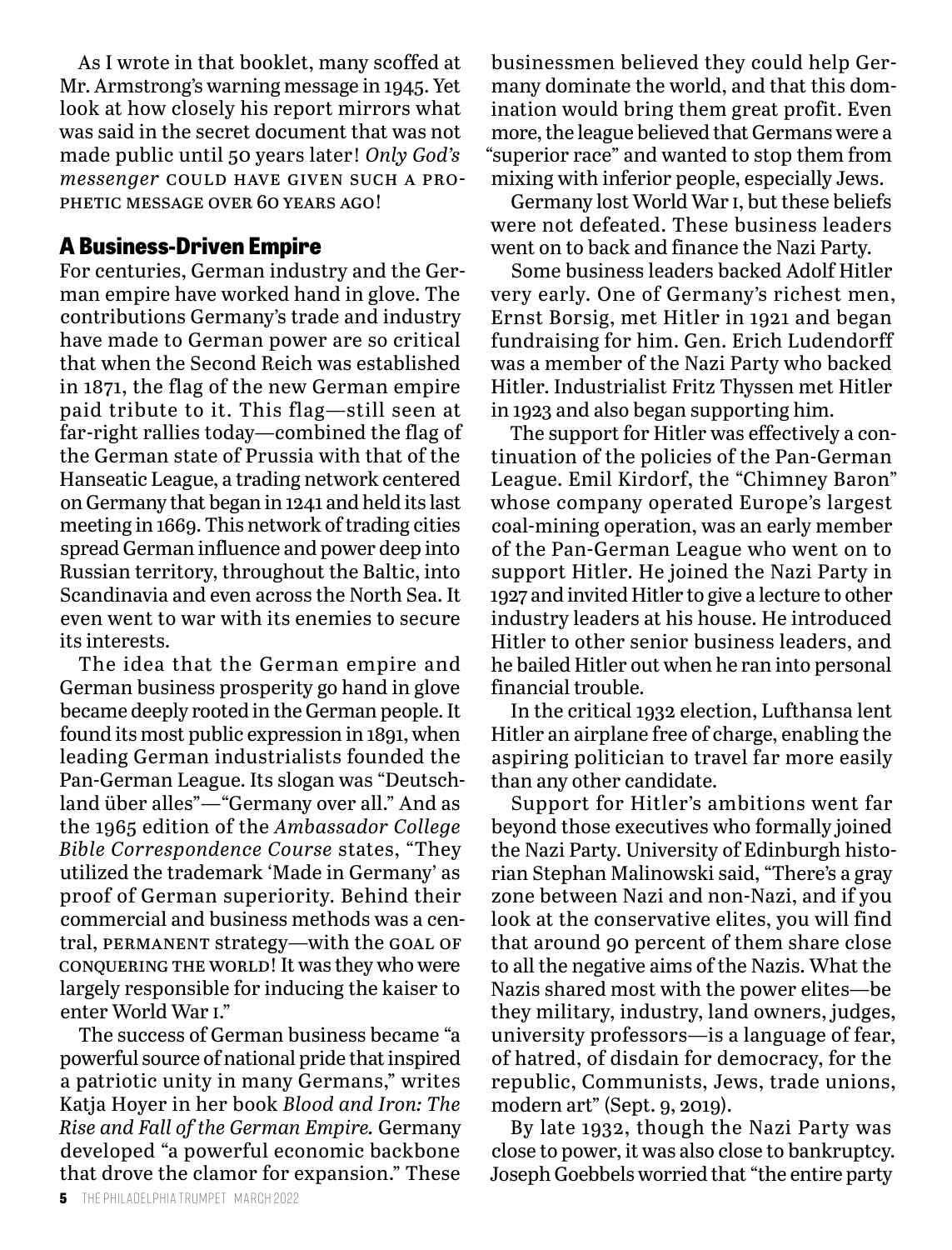may collapse." In Berlin, "the financial situation … is hopeless," he wrote. But Hermann Göring invited 25 top German industrialists to a secret meeting in Berlin on Feb. 20, 1933, where Adolf Hitler encouraged them to support the party. Robert Jackson, America's top prosecutor at Nuremberg, wrote, "[T]he industrialists … became so enthusiastic that they set about to raise 3 million Reichsmarks [worth about \$30 million today] to strengthen and confirm the Nazi Party in power."

At first, their investment seemed a spectacular success. The industrialists received windfall after windfall as the new Nazi government spent huge amounts of money on rearmament, flooded the Reich with newly conquered wealth, and gave these businessmen access to slave labor to work in their factories. Businesses and other assets were stripped from Jews and handed to Hitler's industrial backers.

"It is often forgotten that the army, industry, universities and engineering were not necessarily directed and run by 'Nazis,'" said Malinowski. "They were run by power elites. There was a power compromise between industrialists, landowners, civil servants, academics, judges and the Third Reich, and for a long time it seemed to be going very well" (op cit).

These industrialists knew that if they lost the war, they could just blame Hitler—and remain free to prepare for a third round.

In their 1945 book *The Plot Against the Peace: A Warning to the Nation!,* journalists Michael Sayers and Albert E. Kahn warned: "During the past 40 years Germany has had three entirely different political regimes. Until 1918, Germany was a monarchy under Kaiser Wilhelm II. Until 1933, Germany was a republic under Social Democratic ministers. From 1933 on, Germany was a fascist dictatorship under Adolf Hitler. Yet under each regime, *the same men ruled in Germany.* Behind each political facade, the reins of power were held by a small group of not more than a few thousand military leaders, industrialists, Junkers and scientific experts who constitute the German General Staff. This General Staff is the real permanent government of Germany, not only controlling Germany's military affairs, but

also German economy, technology, schools, universities and politics."

This is why Ms. Merkel's disclosure should shake the world: The real power in Germany lies with the same people who pushed Germany to world war twice before!

#### **An Economic Miracle**

You can prove through history that Germany has repeatedly demonstrated a deep-seated desire to conquer the world.

After the war, the stained legacy of the Nazis meant that for a time Germany could not publicly glory in its army or its military conquests. But German business bounced back quickly—and once again, business success became a source of national pride. By the 1950s Germans were reveling in the *Wirtshaftwunder*—the economic miracle—their country had produced after World War ii. During that decade, Germany's economy grew 8 percent a year, faster than anywhere else in Europe. By the early 1960s Germany was once again the largest, most dominant economy in Europe. Though they could no longer be proud of their army, Germans could celebrate the achievements of Volkswagen, Siemens, Krupp and BASE.

Today, Germany is the world's third-largest exporter, competing with the U.S. and China. The economic power built by German business has made it the dominant power in Europe. And because businessmen pay the bills, they also call the shots.

Businesses have helped bind Eastern Europe's economies tightly to Germany. Roughly 15 percent of German machinery exports are sold in Eastern Europe, and German automaker Volkswagen is the biggest employer in Slovakia. German industrial giants like Audi, Bosch and Siemens have far-reaching business ties in Hungary, and 2 million Poles are actually learning to speak German to make business transactions easier. These countries cannot undermine or diverge significantly from German business interests or they will do great damage to themselves.

Right now Germany is an economic power. It has a smaller but growing military power.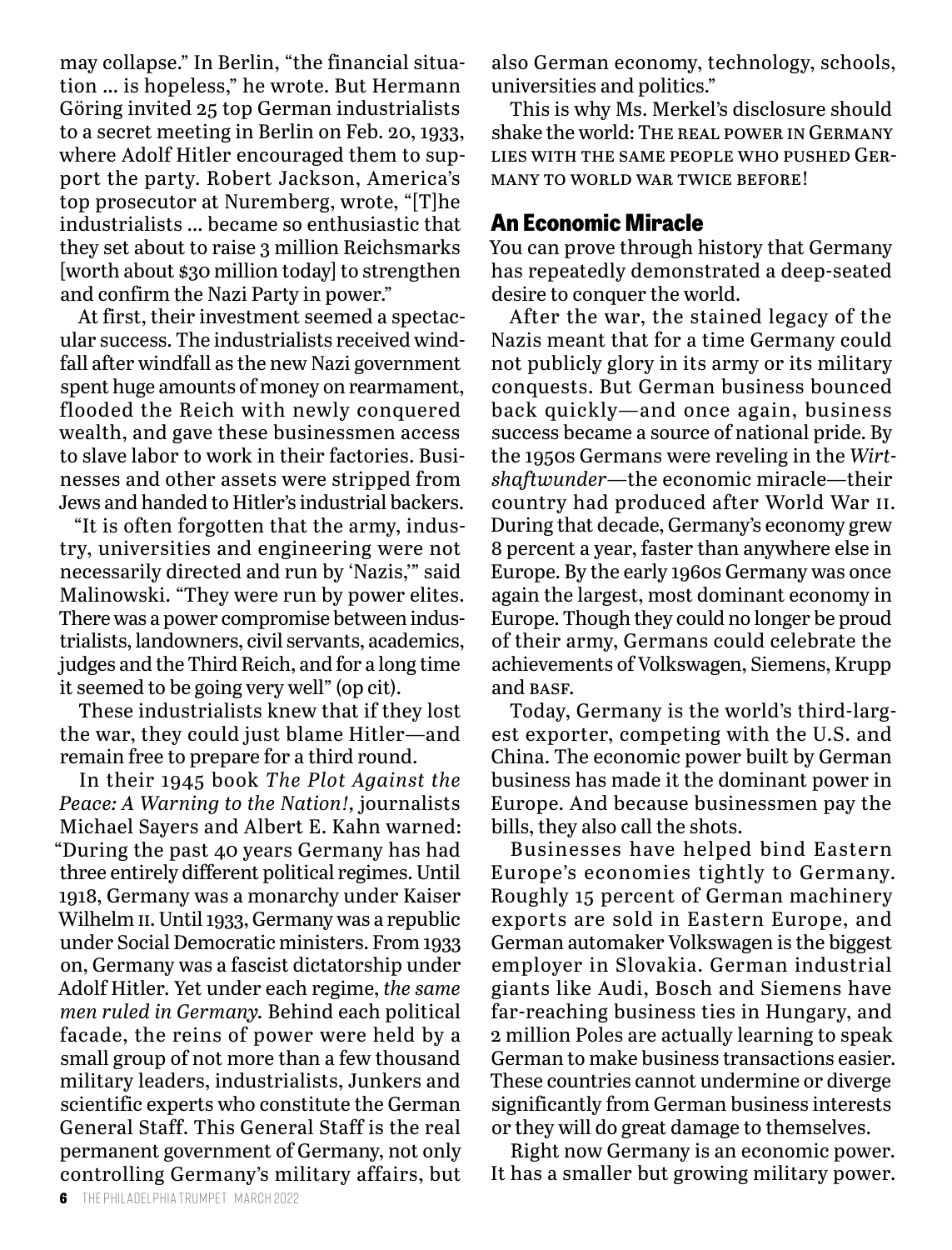German leaders know their global clout rests on the shoulders of their businessmen. This gives those businessmen tremendous influence. And just as in the lead-up to World War i, it is German industry that is making the case for Germany's expanded global role.

In 2010, German President Horst Köhler said publicly that the reason Germany was fighting in Afghanistan was to "protect our interests, for example, free-trade routes, or to prevent regional instability, which might certainly have a negative effect on our trade, jobs and income." It was a jarring contrast to how Western leaders try to frame all military activity in entirely altruistic terms, talking about things like freedom and democracy. In fact, Köhler was forced to resign for these comments! Since then, however, these sentiments have become common in Germany.

But this history is not the only reason to take Ms. Merkel's statement about having to cave to German business seriously.

#### **A Rising Beast**

The book of Revelation has this important prophecy about an end-time European power: "The beast that thou sawest was, and is not; and shall ascend out of the bottomless pit, and go into perdition: and they that dwell on the earth shall wonder, whose names were not written in the book of life from the foundation of the world, when they behold the beast that was, and is not, and yet is" (Revelation 17:8). "Bottomless pit" is not the best translation here. It is referring to a pit that goes on and on, as if no one can ever deal with the problem in that pit.

This is referring to Germany, which will form the heart of a coming European superstate. After World War II, the elites who had caused that war went underground. Their underground activity continues *to this day.* This prophecy describes this German-led power as a *beast* that "was, and is not, and yet is." It *appears* to be gone—but it is just underground!

Verse 10 continues: "And there are seven kings: five are fallen, and one is, and the other is not yet come; and when he cometh, he must continue a short space." This prophecy

is specifically dated to the time of the *sixth* of seven resurrections of this European empire. As we prove in our book *The Holy Roman Empire in Prophecy* (request a free copy), that sixth resurrection was Hitler's Third Reich. This prophecy dates to that time because God's servant Herbert W. Armstrong was on the scene declaring this prophecy at the time of Adolf Hitler—the "one [who] is." Now, a seventh is coming—the one that "is not yet come."

Here is how this prophecy describes this coming European power: "And the ten horns which thou sawest are TEN KINGS [10 European leaders], which have received no kingdom as yet; but receive power as kings *one hour with the beast.* These have one mind, and SHALL give their power and strength unto the beast" (verses 12-13). We can expect 10 strong leaders to arise in Europe—surely some of them are already in power—and come together to strengthen a European superpower *led by Germany.*

The next chapter reveals that businessmen and industrialists, referred to in prophecy as "the merchants of the earth," will throw their weight behind this political-religious power. And once again, their investment will appear to pay off in a spectacular way. Revelation 18:3 foretells that these merchants "are WAXED RICH" thanks to this new Babylonish empire. Verses 12-13 chillingly list many commodities that will be sold throughout this kingdom. Just as in World War II, much of this business empire will be built on the back of "slaves, and souls of men."

Is it absurd to think of German businesses profiting again from slave labor?

Siemens's own website notes that during World War II, the company's "activities ... included the use of forced labor." Yet the company leaders say they've learned from their history and changed. "Siemens has taken a clear position on this matter—repeatedly, responsibly and clearly," its website states. Yet *right now,* Siemens is lobbying hard to be allowed to continue using products made by Chinese slaves in the Xinjiang province. Shamefully, many American companies also work with slave labor in Xinjiang. But has Siemens really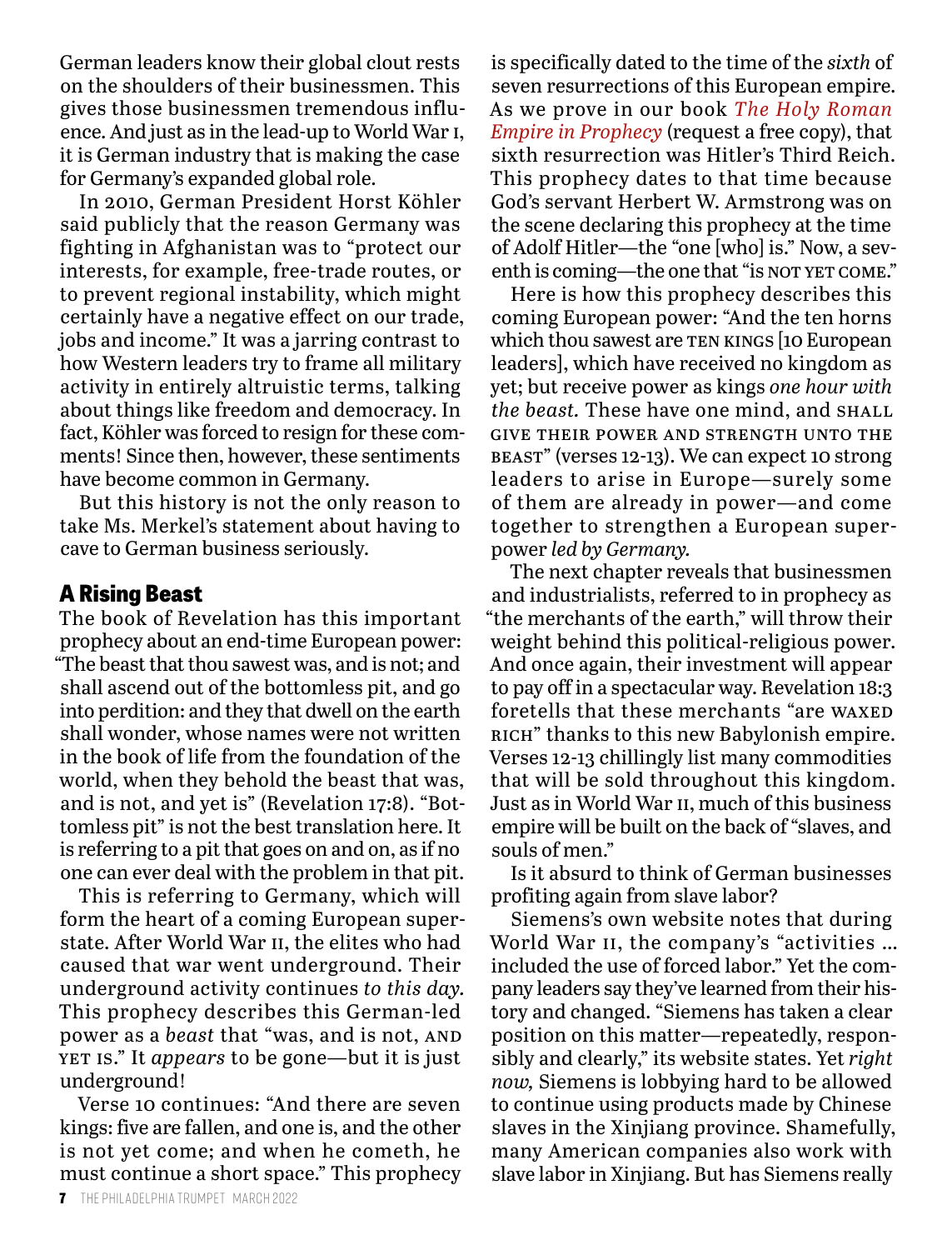learned its lesson? Can you be sure it would never repeat its World War ii history?

Ezekiel 27 gives an even more detailed prophecy of merchants, or businessmen, exploiting wealth from around the globe. Tyre is symbolism for modern-day Germany. The next chapter states that "by your wisdom and your understanding you have gotten wealth for yourself, and have gathered gold and silver into your treasuries; by your great wisdom in trade you have increased your wealth …" (Ezekiel 28:4-5; Revised Standard Version). The Bible continually emphasizes the connection between this empire and business.

Revelation 17:17 describes the merchants who will enrich themselves off this beast power: "For God hath put in their hearts to *fulfil his will,* and to agree, and give their kingdom unto the beast, until the words of God shall be fulfilled." Note that! God says that this business-fueled German-led empire will *fulfill His will.* Other prophecies show that it will wreak unspeakable destruction on America and Britain and other English-speaking nations. How could such atrocities possibly be the will of God?

The Bible explains that the reason for this is that God will actually use this terrifying beast to *correct* the modern-day nations of Israel for their grievous sins. In Isaiah 10:5, God calls this power "the rod of mine anger"! He is going to use this power to punish and CORRECT His people.

After that, however, God will correct THIS empire. He also wants to reach those people and give them the opportunity to get to know Him!

Ezekiel 28 makes clear that this is a *modern prophecy* by telling us what comes next: GOD Himself promises to intervene to bring THIS POWER DOWN! He will then bring about a time of great peace. God says He will gather the modern nations of Israel—those the Holy Roman Empire has persecuted and enslaved in their own land. "And they shall dwell securely in it, and they shall build houses and plant vineyards. They shall dwell securely, when I execute judgments upon all their neighbors who have treated them with contempt. Then they will know that I am the Lord their God" (verse 26; RSV). But more than that, God says He will "manifest my holiness in them in the sight of the nations" (verse 25; RSV). God will use Israel to teach all the world, including Germany, about Him and His holiness.

Once all the wars have ended and Jesus Christ has established His government on Earth, the whole world *will* finally listen to God. The conclusion of the prophecy in Ezekiel 27 and 28 paints a beautiful picture of a world where the evil spirit being that has repeatedly motivated this Holy Roman Empire has been put away.

Revelation 17:14 also describes this inspiring outcome: "These shall make war with the Lamb, and the Lamb shall overcome them: for he is Lord of lords, and King of kings: and they that are with him are called, and chosen, and faithful."

Yes, Jesus Christ Himself will prevail over this European empire. But right now, it is rapidly rising to frightening political-economic-military superpower status! "They that are with him"—God's faithful people—are today proclaiming His warning message to the world: The Holy Roman Empire is rising one final time!

Germany is about to repeat its dark history. In fact, the Bible tells us it will be much worse than what happened during World War ii! (Matthew 24:21-22). But it is leading to the permanent end of this power and to the establishment of the wonderful World Tomorrow!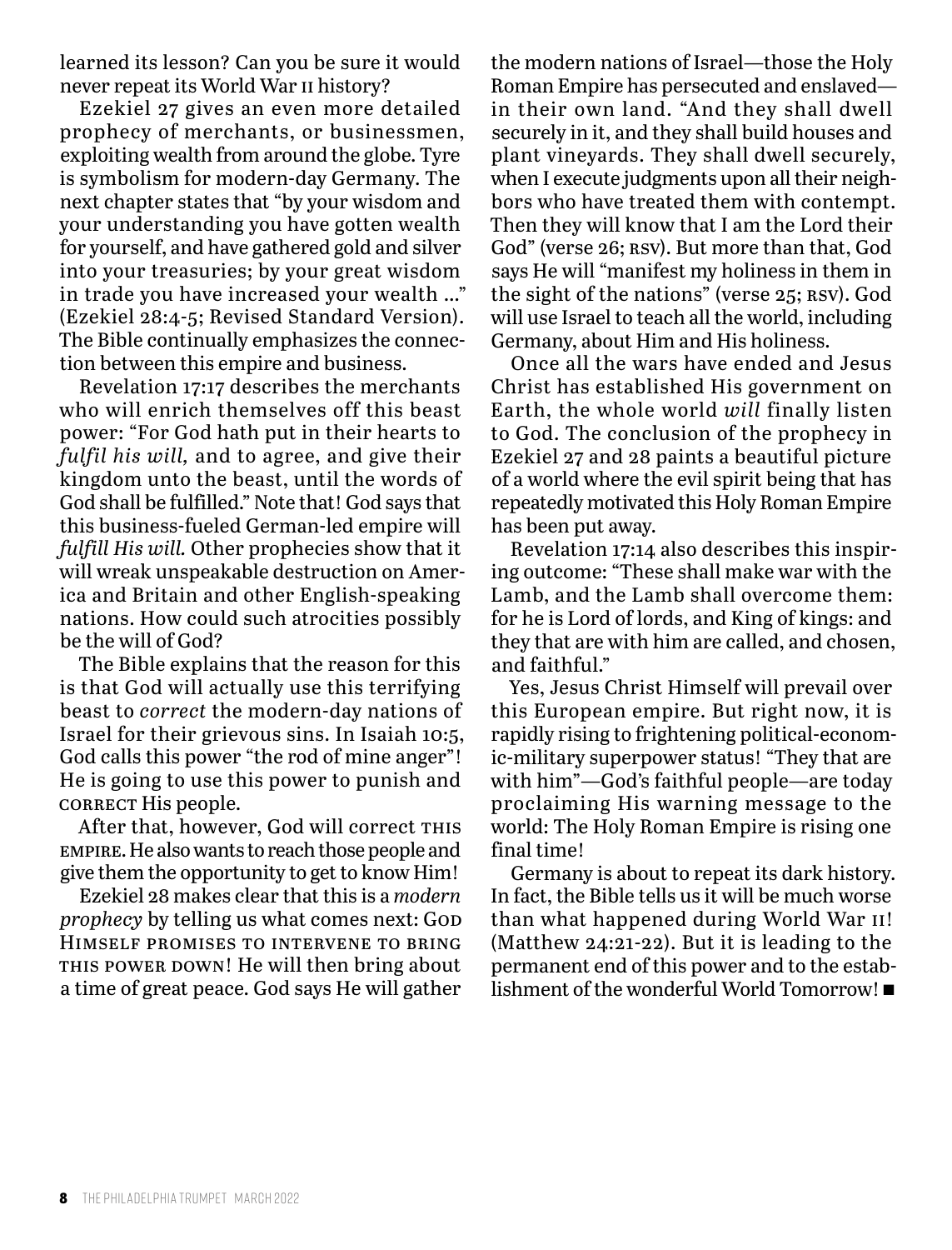# TROUBLING HISTORY: VOLKSWAGEN

**V**OLKSWAGEN (VW) WAS FOUNDED BY THE<br>Nazis on May 28, 1937, as part of Adolf<br>Hitler's vision to enable every German<br>family to our their own can Originally open Nazis on May 28, 1937, as part of Adolf Hitler's vision to enable every German family to own their own car. Originally operated by the German Labor Front, Volkswagen exploited more than 15,000 slave laborers from nearby concentration camps. In 1944, one VW plant engineer traveled to Auschwitz to select 300 skilled Jewish metalworkers to make military vehicles for the reich.

As World War ii was ending, Volkswagen sent two representatives—Drs. Ellenmayer and Kardos—to meet S.S. Obergruppenfuhrer Dr. Scheid and other Nazi industrialists to plan for Germany's economic recovery after Hitler's ultimate defeat. Allied spies found out about this plan to rebuild the Nazi empire, yet American policymakers still decided to make Volkswagen the focus of their effort to resuscitate the German auto industry.

VW remains a mammoth company to this day, and it retains considerable clout with the German government.

In 2017, the U.S. accused German carmakers Volkswagen, Daimler AG, bmw, Audi and Porsche of pursuing a coordinated strategy of misrepresenting emission results to make diesel cars more competitive at home and abroad. They violated the U.S. antitrust law. Within the European Union, several of these companies were accused of working together as a cartel.

*Der Spiegel* reported that starting in 2006, Daimler, bmw, Audi and VW held secret meetings to agree on a common strategy to deceive U.S. government environmental agencies. A lot of evidence indicated that these companies, the chief of which was Volkswagen, cheated (at the cost of emitting more carbon dioxide) to gain a competitive advantage.

The German government talks endlessly about the need to protect the environment. Nevertheless, these companies escaped with light punishment. Germany's automotive industry, by far the biggest in Europe, supports 800,000 German jobs and accounts for 5 percent of the nation's overall economic output.

Initially, 5 million diesel cars would have been banned from the streets for failing to meet the carbon dioxide target. Instead the carmakers and the government agreed that a software update would suffice. Spiegel Online pointed out that this solution is "the most inexpensive for the carmakers and the worst for human lungs."

The German government let VW off with light punishments. In the U.S., Volkswagen sold 580,000 affected vehicles and was forced to pay \$25 billion in fines, penalties and other damages. In Europe, it sold 8 million vehicles, yet Germany fined it only \$1.1 billion.

#### JOSUÉ MICHELS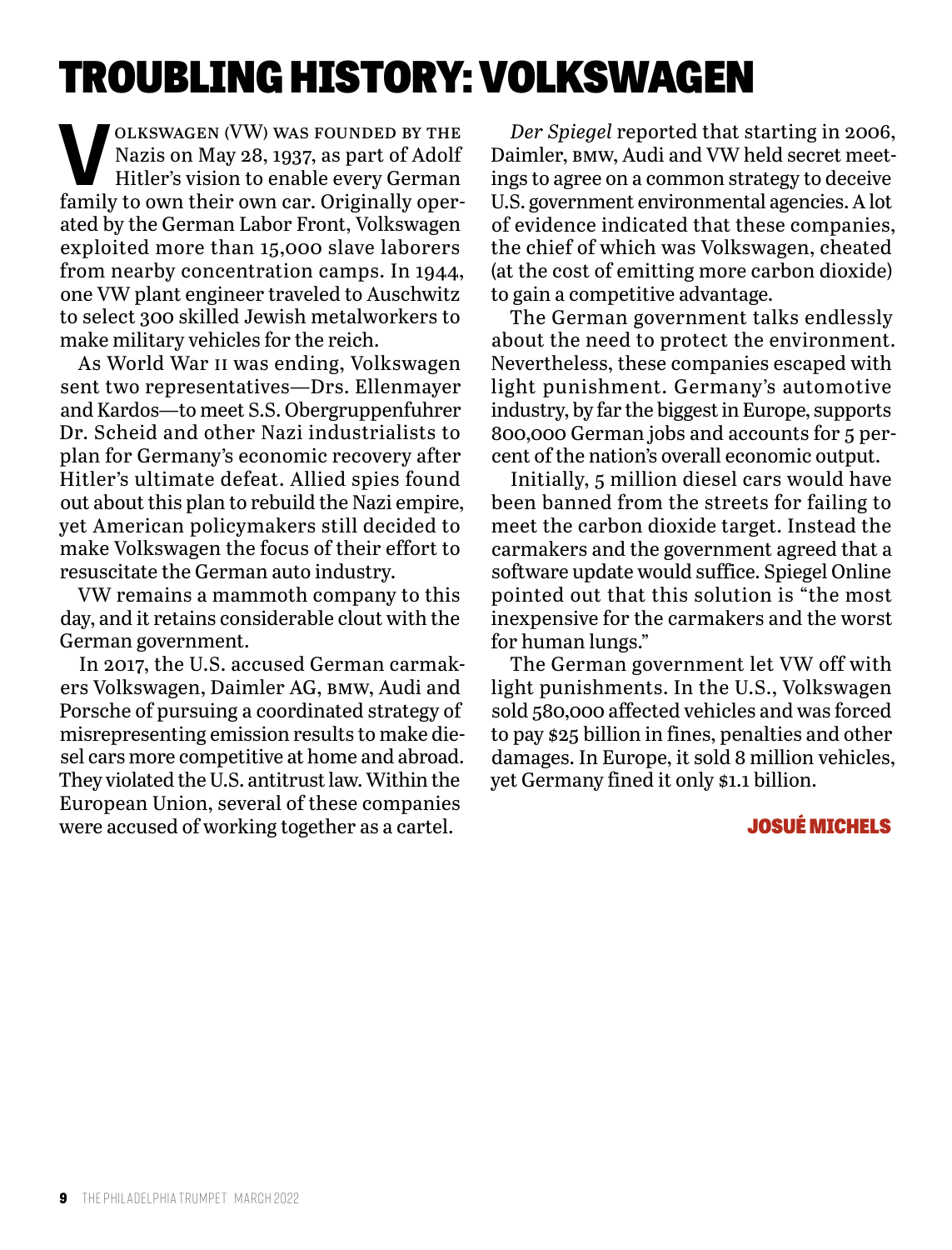# TROUBLING HISTORY: IG FARBEN

ODAY, WINTH<br>
leading comp<br>
closer to Rus.<br>
Stream 2 pipeline. oday, Wintershall is one of the leading companies pushing Germany closer to Russia and backing the Nord

Not long ago, Wintershall's parent company, basf, was part of the conglomerate IG Farben. And IG Farben, according to German magazine *Handelsblatt,* was "The Company That Enabled Hitler's World War."

"IG Farben played so important a role in Hitler's war machine and in the Holocaust that it came to be called 'the devil's chemist,'" the *New York Times* noted in 1999. "It manufactured Zyklon B, the gas-chamber poison, among many other products, and its factories exploited more than 35,000 slave laborers, many from Auschwitz. It even built a concentration camp of its own to improve efficiency."

Executives from IG Farben, along with those from Krupp, played a key role in persuading German businesses to bail out the Nazis in 1933. United States Gen. Telford Taylor said that the directors of IG Farben have "major responsibility for visiting upon mankind the most searing and catastrophic war in human history."

After defeating Germany in the worst war in human history, Allied forces divided IG Farben into four separate companies: Bayer, basf, Hoechst and Cassella. "Germany is still haunted by many ghosts from the dark years of Nazi rule," the *New York Times* wrote, "but few are as enduring or as strange as the specter of IG Farben."

Today, IG Farben's successor companies are far more powerful than IG Farben ever was. JOSUÉ MICHELS

# Russia and Germany: Partners in Crime

**History and Bible prophecy warn of what to expect when these two nations embrace.** BY RICHARD PALMER AND JOSUÉ MICHELS

ERMANY AND RUSSIA ARE RENEWING AN alliance that is shaking the world. These two countries' newest joint project, the Nord Stream a pingline seems like a more alliance that is shaking the world. These two countries' newest joint project, the Nord Stream 2 pipeline, seems like a mere business deal. It is not. In fact, analysts and officials have informally labeled it the "Molotov-Ribbentrop pipeline," after the pact between Adolf Hitler and Joseph Stalin that facilitated World War ii.

Completed but not yet operational, Nord Stream 2 will transport natural gas directly from Russia to Germany through the Baltic Sea, bypassing Poland and Ukraine. It will

enable Russia to blackmail Central and East European countries by cutting off their gas supply while continuing to sell gas to more lucrative West European clients, increasing Russia's economic and political power over nations it lost when the Soviet Union collapsed.

When Nord Stream 2 comes online, it will allow Russia to dominate Eastern Europe, and Germany to dominate the rest of Europe, even more than they already do.

Former German Chancellor Angela Merkel indicated that she does not support the pipeline, but that she was powerless to stop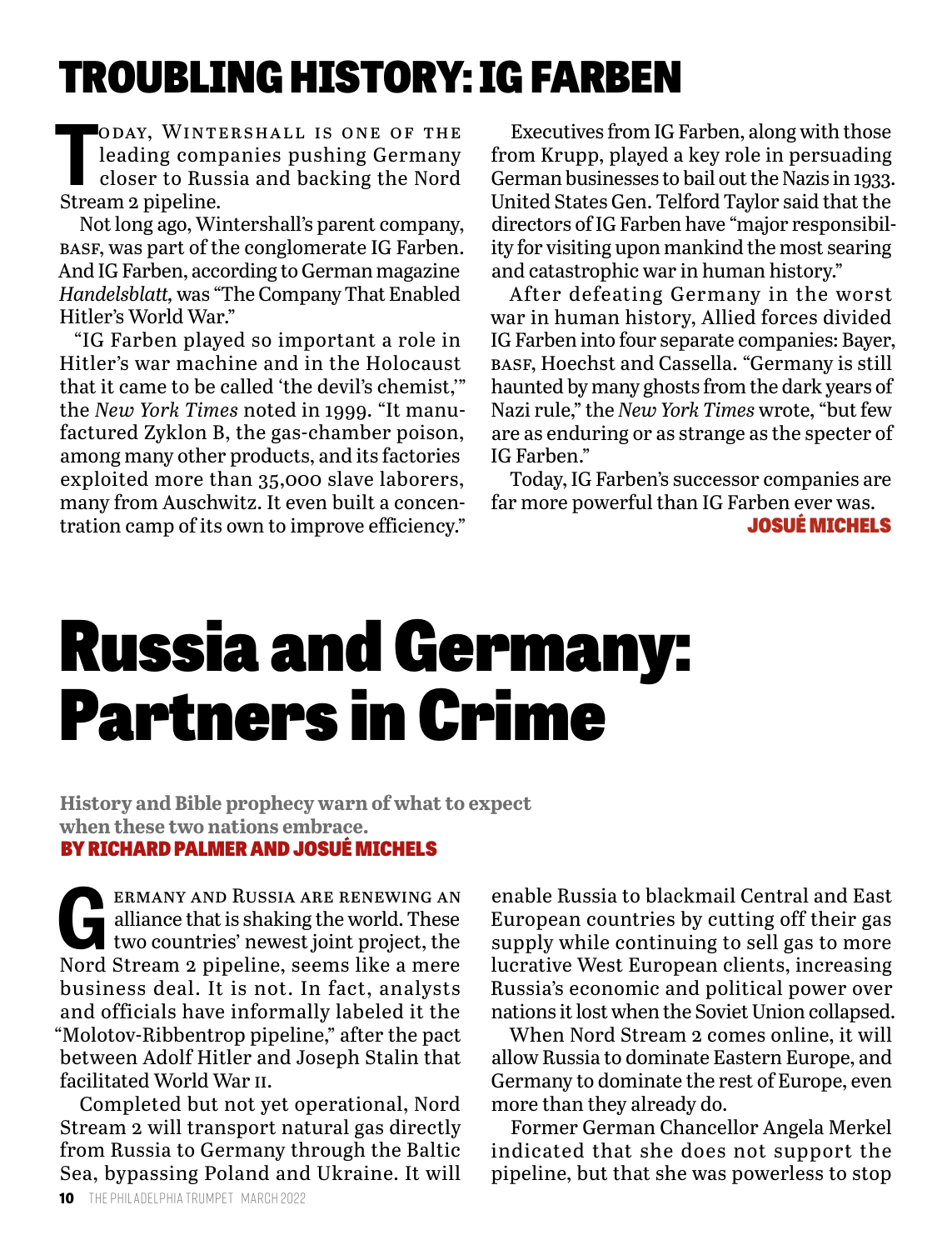it (article, page 2). This raises the question, who really is pushing Germany into this new alliance? And why?

The pipeline's main financier is Gazprom, which is controlled by the Russian government and, significantly, employs former German Chancellor Gerhard Schröder as Nord Stream's chairman. The next two largest financiers are Wintershall Dea and E.ON, which have together contributed more than 30 percent of its funding. The former is part of the German company basf, the largest chemical company in the world. E.ON is a European electric utility company, also based in Germany.

**Gerhard Schröder:** Schröder was voted out of office in 2005, but before he handed over power to the new government, he hastily signed an agreement to create the original Nord Stream pipeline from Russia to Germany.

"That is an ugly thing for a politician to do," *Trumpet* editor in chief Gerald Flurry wrote in 2018. "He knew the people had already voted him out, yet he decided to set this project in motion. This indicates what is happening with this German-led European power: It is being hijacked by leaders who don't always act in their people's interests!" (*Trumpet,* September 2018).

Remarkably, the politicians who have succeeded Schröder over the past 17 years have continued to support the project.

**Wintershall:** This is Germany's largest oil and gas producer. Its parent company, basf, also relies heavily on natural gas supplies from Russia to maintain its dominance as the world's largest chemical producer. With an annual revenue of about \$67 billion and 122,000 workers worldwide, about half of whom are in Germany, BASF wields strong influence over German politicians.

Wintershall has been working with Russia's Gazprom for decades and has stakes in two large natural gas fields in western Siberia that connect to the original Nord Stream pipeline. Wintershall ceo Mario Mehren said in 2018, "Russia is the most important region for Wintershall! And Russia will *remain* the most important region for Wintershall" (emphasis added). That is a telling statement. Apparently

Russia is a more important partner to these German business leaders than the United States or the rest of the European Union.

**OMV:** Austrian energy company omv, a third of which is owned by the Austrian government, has a 10 percent stake in Nord Stream 2. Its ceo, Rainer Seele, was previously the ceo of Wintershall, and he has led both companies in close cooperation with Russia. Seele is also the president of the German-Russian Chamber of Commerce Abroad, which has a membership of 50,000 and is supported by Germany's Economics Ministry. He is surely using all the pressure of this powerful lobby group to launch the Nord Stream 2 pipeline.

But businesses working directly on Nord Stream 2 aren't the only ones pushing Germany and Russia closer together.

#### **A Deep Relationship**

About 4,000 German businesses have a presence in Russia, and they collectively invest nearly \$4.5 billion annually. "No other European country comes close to the German presence" in Russia, wrote the *Economist* last year. "Most of these companies have no intention of leaving. On the contrary, more may be piling in" (March 27, 2021).

An Ernst & Young study found that German businesses had started more than 400 projects in Russia over the last 20 years, more than any other European country. The Leibniz Center for European Economic Research noted that German family-owned businesses listed Russia as the emerging market they trusted most.

German supermarkets Metro and Globus each employ over 10,000 people in Russia. German manufacturers of staples, gypsum, precision-measuring equipment, pharmaceuticals, farming equipment, water pumps and heating systems have all set up shop in Russia.

The Center for Strategic and International Studies reported, "Many of Germany's largest companies also have extensive business ties to Russia. … The influence of big business within Merkel's center-right Christian Democratic Union (CDU) has limited the center-right's appetite … for a confrontational approach to Moscow even though the chancellor herself is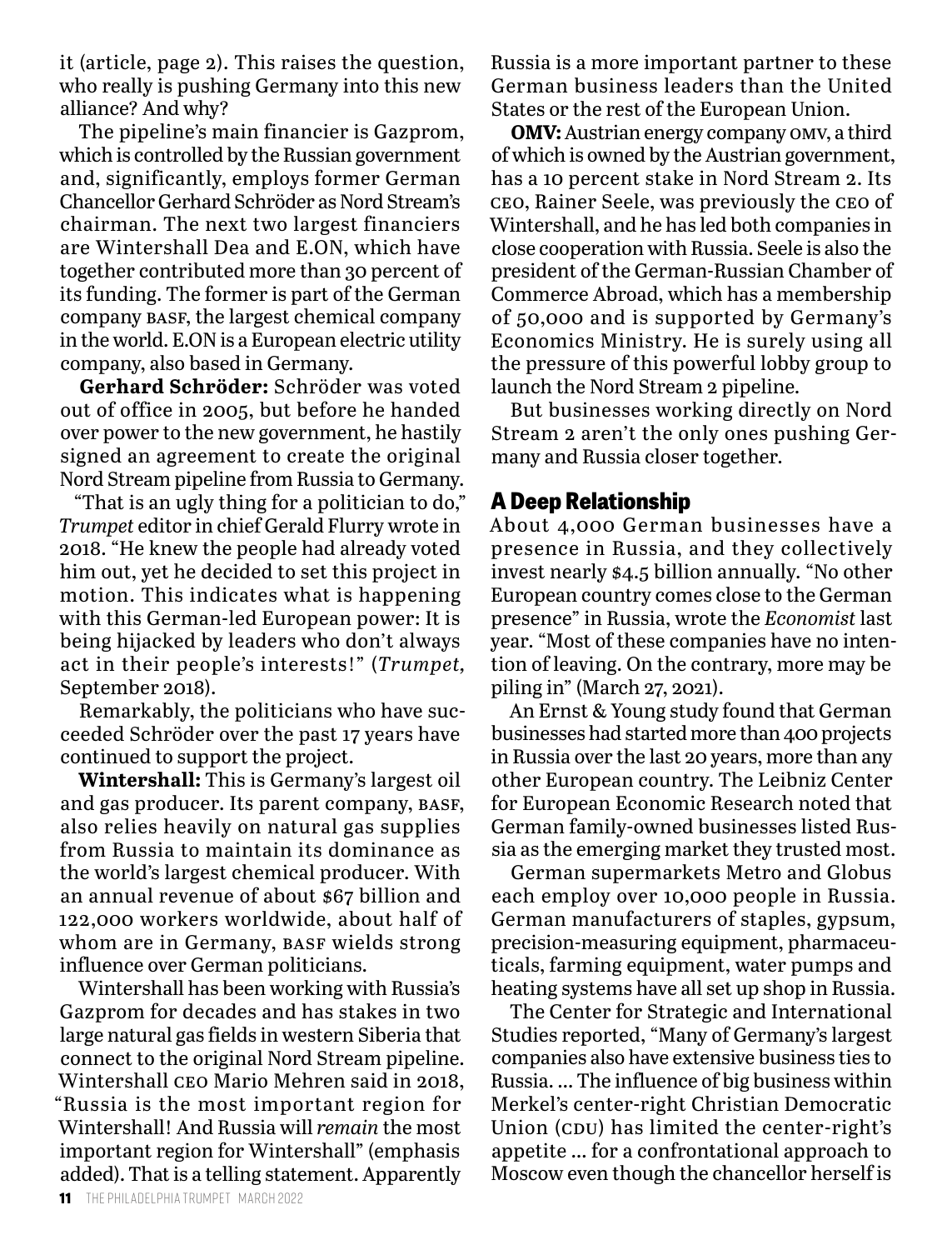comparatively hawkish." These businesses are substantially influencing Germany's foreign policy toward its eastern neighbor.

Russia's invasion of Crimea in February 2014 demonstrated how this political pressure works.

# **Going to Bat for Russia**

After Russia forcibly annexed Crimea, it proceeded to invade eastern Ukraine. The world was outraged. Many liberals were shocked, having believed that this kind of naked aggression was a thing of the past. Politicians from Germany, Europe and the United States planned economic sanctions to punish Russia.

But then German businesses leaped into action to thwart the sanctions. It started in March of that year, at the height of the crisis, when Siemens ceo Joe Kaeser visited Russian President Vladimir Putin. This was no small gesture. Eighty percent of Russian power stations use advanced turbines manufactured by Siemens. This German company has been instrumental in upgrading Russia's transport infrastructure. bne IntelliNews, a site focused on business news in emerging markets, wrote: "Siemens probably has one of the best and closest relations to the Kremlin of any foreign company working in Russia" (April 17, 2018). Kaeser's visit sent a very public message that no matter what the politicians decided, *Siemens would work to continue business as usual.* 

Kaeser was broadly criticized for the visit, but the tone had been set. Many other businesses took similar, though less public, measures. "Although German companies have toned down their public criticism of sanctions since the ceo of Siemens was vilified in the press for meeting Russian President Vladimir Putin in late March, a behind-the-scenes lobby effort remains in full force," CNBC reported. "Out of public view … lobbyists for German industry continue to warn loudly against steps that might lead to a full-blown economic confrontation with Russia in the hope that Merkel could waver" (May 16, 2014).

The German-Russian Chamber of Foreign Trade, which at the time represented over 800 businesses (now over 1,000), sent a private

paper to the German government warning that existing sanctions were having a "massive impact" on German business and their extension would cause "irreparable damage."

These lobbying efforts did not prevent Ms. Merkel from imposing sanctions on Russia. But they did ensure the sanctions did not entirely cripple Russian-German trade. And Ms. Merkel herself confirmed that the businesses' lobby directly contributed to the success of one of the most geopolitically significant projects in recent history.

# **A Historic Partnership**

The idea that Germany has a special relationship with Russia, and a special destiny in the East, goes back centuries. Starting in the 13th century, the German Hanseatic League dominated eastern trade. Russia's oldest city, Novgorod, became the heart of East-West trade, dominated by this league of great German trading cities.

Moscow has hosted German colonies since the 16th century as German businessmen and settlers set up shop in the Russian capital. Czar Peter the Great (1682–1725) was a regular visitor. He hired German and Italian architects to design his new, more European looking capital city: St. Petersburg. Peter's regard for the German colony led to a close political relationship between Russia and Germany. He built alliances with the German principalities. His children all married into princely German families.

Russia's other "the Great," Catherine (1762– 1796), was herself a German princess. She introduced German-style schools into Russia. She encouraged German craftsmen to come to her empire, so much so that Russian words for trades common in her day have German origins. She also brought in large numbers of German migrants, promising to shield them from conscription and many taxes. They were even allowed relative religious freedom. By the time Russia took its first census in the late 1800s, around 2 million people living in Russia listed their first language as German.

These business and personal links frequently helped Germany and Russia form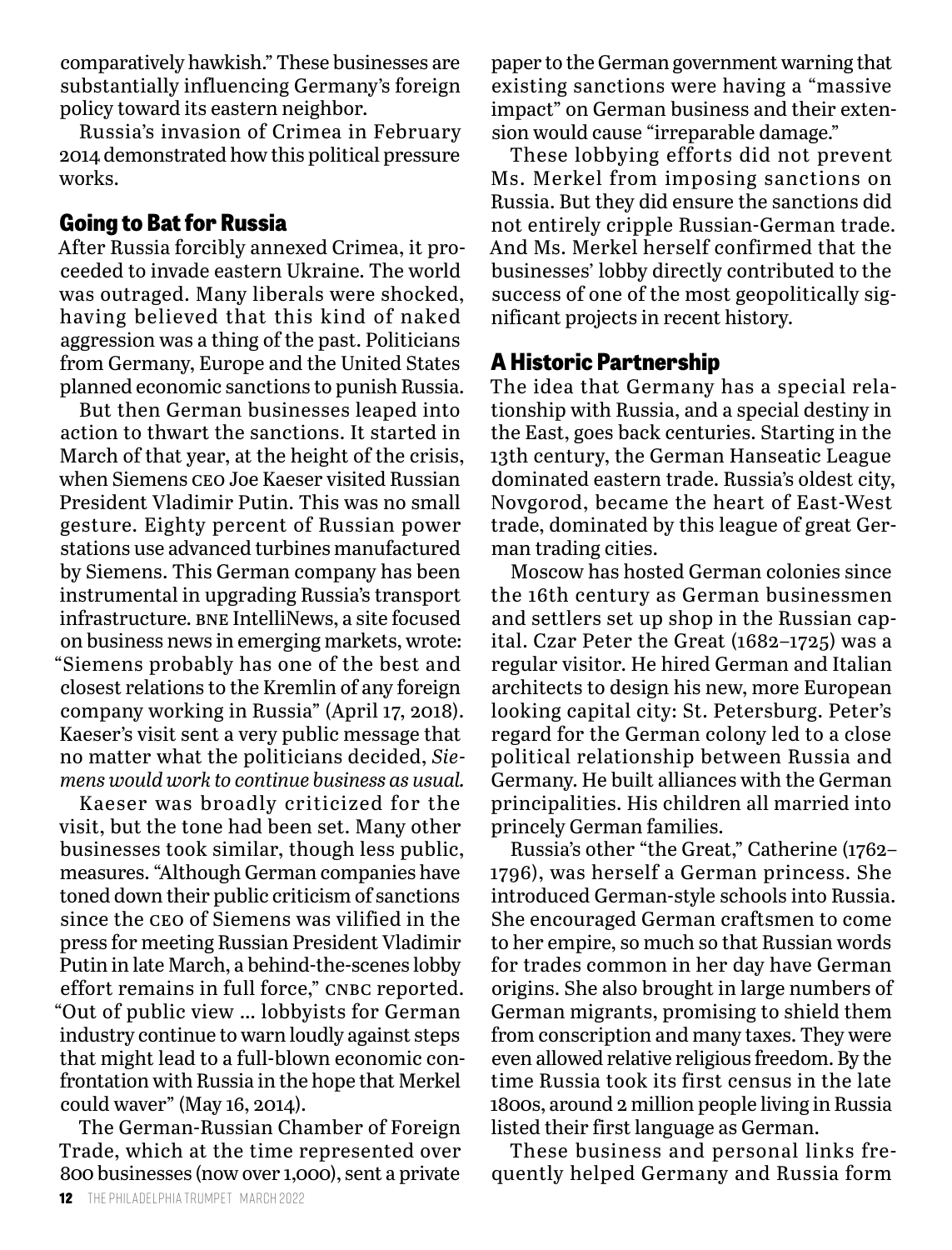alliances, which repeatedly dominated and divided Europe between them. Under Catherine the Great, Russia, the German state of Prussia and Austria divided Eastern Europe among themselves—chopping off lumps of Poland until, by 1795, nothing was left. Otto von Bismarck, arguably Germany's most successful leader, famously quipped, "The secret of politics? Make a good treaty with Russia."

Less well known is the way Germany worked with Russia to try to return to power after World War i. On April 16, 1922, Germany and Russia signed the Treaty of Rapallo. The treaty made Germany Russia's main trade partner in Europe. But the full extent of the cooperation was not uncovered until much later. It has since been revealed that within months, German manufacturer Junkers was illegally manufacturing German aircraft and Krupp artillery in Russia. German industrialists helped Stalin's factories catch up to the Western world.

More secretly, Germany conducted military research, development and training—which was outlawed by the Treaty of Versailles at the end of World War i—in Russia. In exchange, Russia trained with the German Army and shared in the military advances. Germany set up secret bases, factories and airfields in Russia.

This was 20 years before Germany would fight the United States. Adolf Hitler, just 33 years old, hadn't even begun his rise to power. Yet Russia and Germany were already conspiring against the West. This secret alliance was one of the main reasons Germany was able to explode into power once Hitler became chancellor in 1933.

When German and Soviet ministers met on Aug. 23, 1939, to divide Eastern Europe between them, it was hardly the start of a new relationship. "For two decades this evil stream of exchanges had flowed underground," writes historian Paul Johnson in *Modern Times.* "Now at last it broke the surface."

Known as the Molotov-Ribbentrop Pact, or the Hitler-Stalin pact, the deal was announced as a "nonaggression pact." It was the opposite: It defined which parts of Eastern Europe that Russia could attack with German approval, and vice versa.

It also paved the way for worldwide Communist support for Nazi Germany. Stalin sent Germany 1 million tons of grain, 900,000 tons of oil, 500,000 tons of iron ore and other minerals, allowing Russia's vast natural wealth to fuel the German war machine.

This was exactly the sort of relationship that Cold War strategists feared. Hans Morgenthau warned that Germany reaching an accommodation with Russia "would signify a drastic change in the distribution of world power." He warned that Germany has "rational arguments … in support of an Eastern orientation."

In 1953, T. H. Tetens issued similar warnings in *Germany Plots With the Kremlin.* He said that "after the Germans have squeezed from us all possible concessions, after they have extorted additional billions of dollars, and after we have relinquished important rights of control, the Germans will turn their backs on us and start their bargaining with the Kremlin. Such a development would not only spell the doom of our whole containment policy in Europe, but it would also result in a new threat by a German-dominated third power bloc."

This fear proved well founded. German-Russian accommodation freed up both nations, for a short time, to direct their military might elsewhere—at the ultimate expense of tens of millions of lives.

Today a similar scenario is playing out, and among sharp analysts, the same unease and fear is reviving. Andrew A. Michta, dean of the College of International and Security Studies at the George C. Marshall European Center for Security Studies, recently warned that Putin aims to "coax Berlin into a 'neo-Bismarckian' accommodation that would, in effect, divide Europe into two spheres of influence, rendering the United States increasingly irrelevant to the overall strategic balance in Europe."

"The above worst-case scenario is less farfetched than it may seem," Michta wrote. "It rests on historical patterns of Russian imperialism going back three centuries and has its roots in how Moscow understands Germany's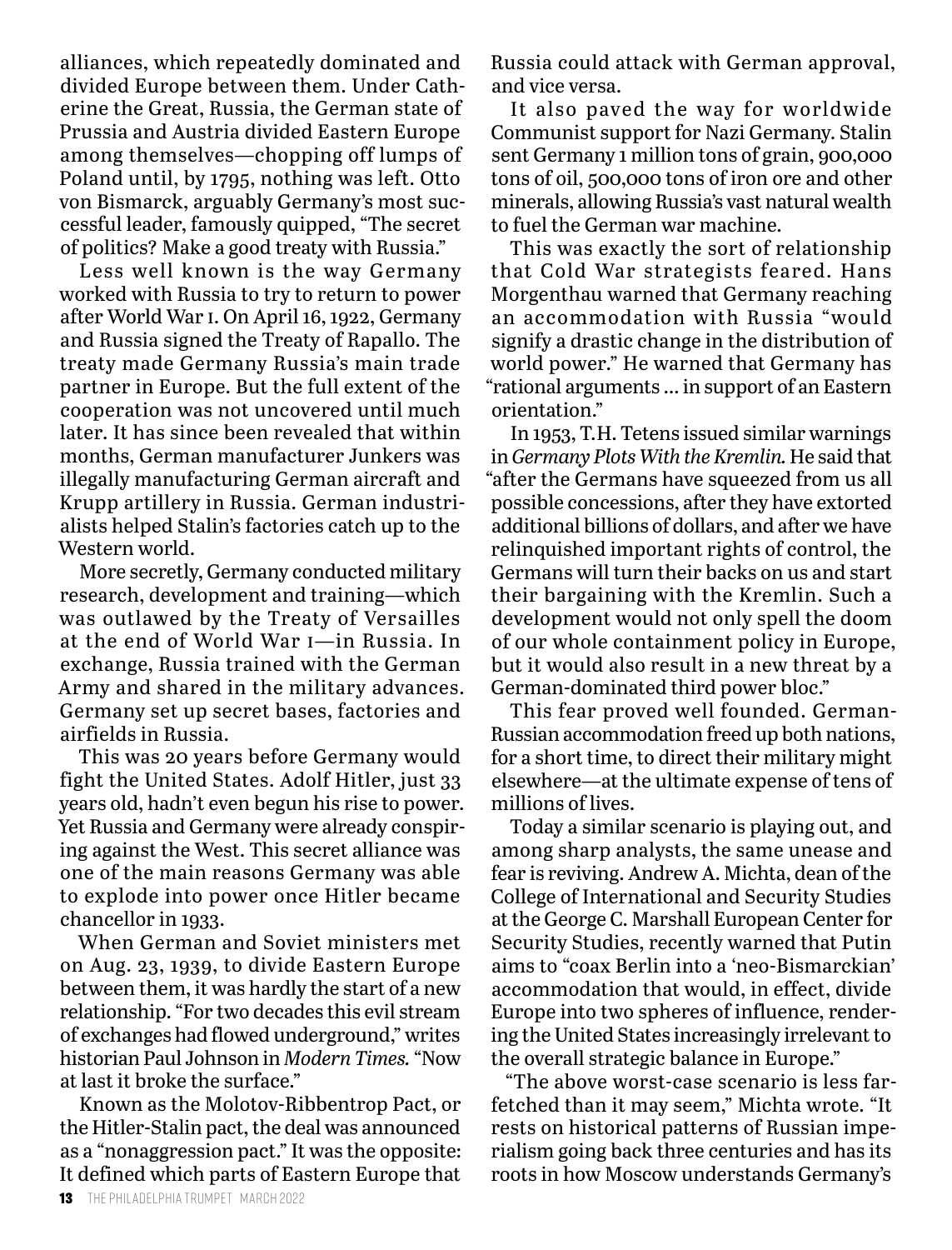role in Europe since Prussia unified the German states" (19forty-five, Dec. 27, 2021). Such an arrangement would kick the U.S. out of Europe and allow Germany and Russia to dominate.

## **Tough Demands**

For a German empire to reemerge and dominate Europe, it would have to push out the United States. The best way to do that would be through a partnership with Russia. It is no coincidence that some prominent people within the business community are working to facilitate that alliance.

Russia is actively working to destroy the North Atlantic Treaty Organization. Right now, Russian troops sit poised on the border of Ukraine. And Putin is pushing the U.S. to accept a list of humiliating concessions (article, page 10). If these demands are not met, Russia has promised a "military response" similar in magnitude to the Cuban Missile Crisis.

These demands alone do not resurrect the Iron Curtain and Warsaw Pact, but if the U.S. gives in, it would be a significant step in that direction. Ukraine and others would become second-class states, unable to make decisions regarding their sovereignty without Russian permission. It would amount to a public declaration by the U.S. and NATO that Russia is the overlord of Eastern Europe and that the U.S. operates there only with Russia's permission. If met, these demands would effectively destroy NATO as a defense alliance.

It is telling that Russia waited until the Nord Stream 2 pipeline was completed before issuing these demands. But the moment winter arrived—when countries need energy and are vulnerable to blackmail—Putin went on the offensive. Nord Stream 2 clearly plays a major role in his plan. Those who built it have given Putin enormous leverage in expanding his empire.

If the United States is pushed out, Germany would be substantially strengthened as the natural leader of Europe. East European nations, unable to look to the U.S. for their defense, would have to turn to Germany. And Germany, absent America's protection, would be forced to significantly muscle up militarily.

# **A Boiling Anxiety**

In 1870, Bismarck sought to unify the divided states of Germany. To accomplish this, he needed an enemy. Bismarck tricked France into attacking Prussia and used the ensuing conflict as a tool for forging a new, united Germany. Today, German elites hope to score a similar unity—not just within Germany but across the whole of Europe—by using Russia. They know that empowering Putin is a calculated risk. They know that Germany and Russia have been foes as well as friends. But thus far, Germany has been unable to unite Europe as a major power under itself. It needs a stronger tool to put more pressure on European states to put aside their differences and come together.

In the November-December 2008 *Trumpet,* editor in chief Gerald Flurry wrote, "[D]id you know that Germany and Russia have probably *already* dealt with their most urgent differences? … I believe that Germany's leaders may have already agreed to a deal with Russia, a modern Hitler-Stalin pact where Germany and Russia divide countries and assets between themselves. This agreement would allow each to turn its sights on other targets. Any such deal that may have been struck between Germany and Russia is a precursor to war!" (*theTrumpet.com/5560*).

If such a deal is in place, it would have to cover what Russia has been doing in Eastern Europe. Does the completion of Nord Stream 2 mean we are reaching a new stage in this partnership? Russia has laid considerable groundwork already. Under "Putin's Other European Invasion," the Atlantic Council noted that Putin's regime is gaining influence over European bankers, lawyers and other elites. Former German Chancellor Gerhard Schröder, former French Prime Minister François Fillon and former Austrian Foreign Minister Karin Kneissl are all now board members of Russian government-controlled energy companies.

In his 2018 article "Germany and Russia's Secret War Against America," Mr. Flurry noted that not just Russia, but even *Germany* seems intent on destroying NATO. "Nord Stream 2 binds Russia and Germany together in a way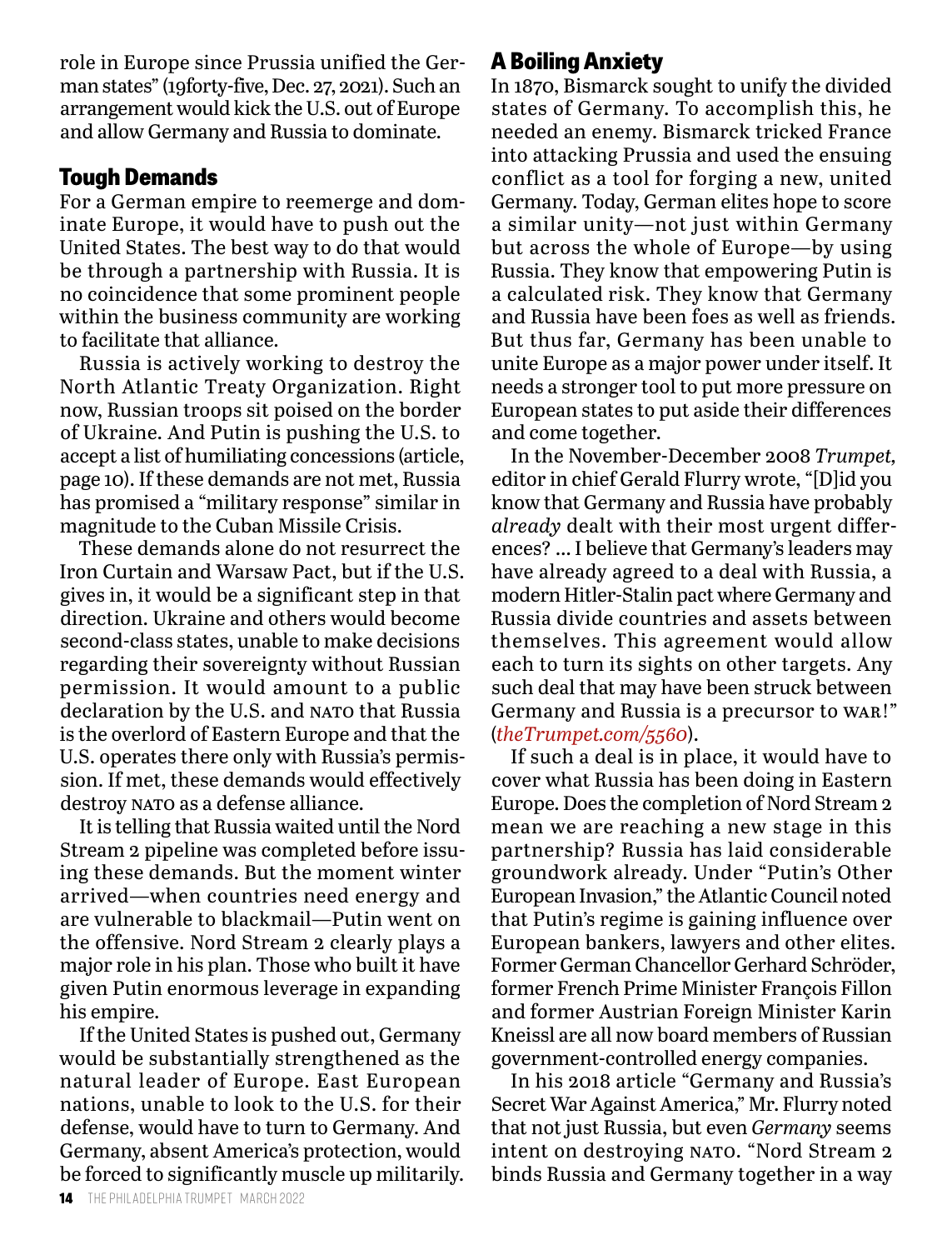that undermines NATO," he wrote. "In fact, though Russia and Germany will not say so, this pipeline project is clearly intended TO WRECK NATO...

"Many elite Germans feel their nation has now gotten all it can from the U.S. and they are ready to move on. Some powerful Germans today are thinking more and more about the Holy Roman Empire, and they want modern Germany to assume more power of its own in the spirit of that empire. They want to establish Europe as a mighty, German-led superpower. …

"History shows that Germany and Russia are not actually partners. WHEN THEY ENTER INTO peace deals and economic partnerships, it is a signal that either or both are preparing for some kind of imperialistic exploit. This makes the Nord Stream 2 deal extremely concerning" (*theTrumpet.com/17565*).

In that article, Mr. Flurry referenced Jeremiah 1:13, in which God gave a prophetic vision of "a seething pot; and the face thereof is toward the north." "This symbolic language is describing *modern Germany,"* Mr. Flurry warned. "Beneath the surface, that nation is full of simmering dissatisfaction with the current world order. Germans are angry at the U.S., and especially furious with President [Donald] Trump. The imperialistic ambition that prompted Germany to start both world wars is alive and well. It is 'seething'!"

Evidence of a Russo-German deal are also signs of this seething pot: It exposes how diligently both countries are working to overthrow the U.S.-led world order.

#### **Where This Deal Is Leading**

Prophecy warns that a German-led Europe is about to boil over, spreading its power across the world. It also warns of a "prince of Rosh," or Russia (Ezekiel 38:1-2; New King James Version), whose aggression will likewise spread around the world.

History shows that the Germans and Russians sign secret deals that remain underground for decades. Modern observers like to think that everyone wants peace and that all nations just want to get along. Past and present events reveal otherwise. Nations want power, and they will conspire and go to war to get it.

In May 1962, the *Plain Truth*—the *Trumpet'*s predecessor, led by editor in chief Herbert W. Armstrong—wrote: "Once a German-dominated Europe is fully established, Germany will be ready to negotiate and bargain with Russia—and behind the backs of the Western allies if necessary."

History offers ominous warnings about the results of such bargains. The German-Russian relationship has been at the heart of the most destructive conflicts in man's history.

The Bible offers the same warning, but it also contains a wonderful hope. Mr. Flurry concluded his article: "Men are going to continue in their futile attempts at forging peace. They will have to suffer until Jesus Christ returns. ... But HIS RETURN IS TIED TO THIS German rising power and this Russian rising power. He says He will return before war has ended all human life! (Matthew 24:22). The rising military powers in Russia and Europe are a big part of what will make it *necessary* for Christ to return.

"God wants us to respond to Him. He says He will help us in any way we need if we will just obey Him. '[W]hy will ye die, O house of Israel?' God pleads in Ezekiel 18:31. He doesn't want any of us to have to suffer! He is eager to spare us from the coming cataclysmic violence and to bless us.

"We neep to understand these Bible prophecies. They are preparing the way for the Second Coming of Jesus Christ to this Earth. That means all the bad news is about to end. He is going to bring peace, joy and happiness to this world FOREVER."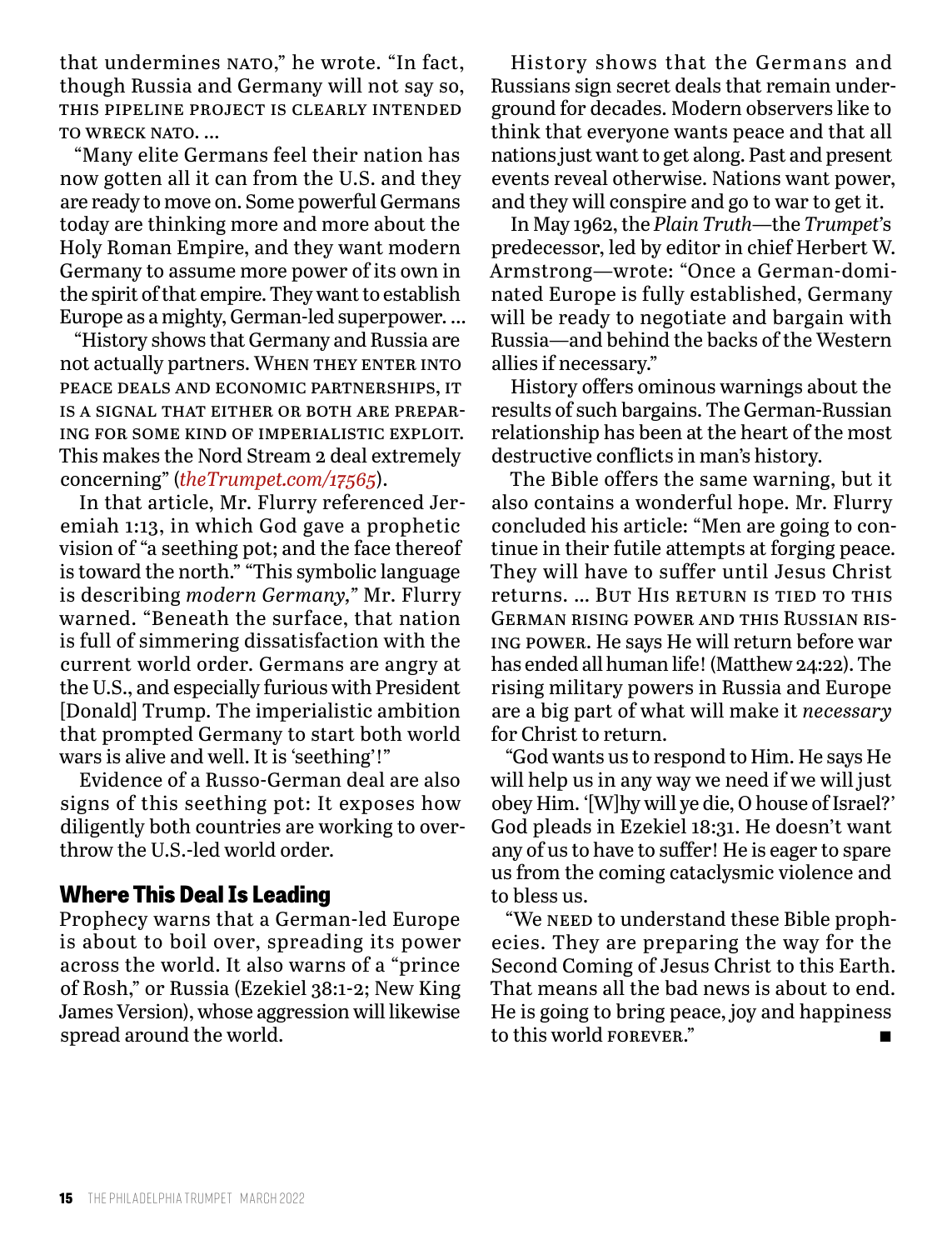# THE VICIOUS CYCLE: GERMAN-RUSSIAN RELATIONS

**They are the best of friends. They are the worst of enemies. No relationship between two countries is more fascinating than that of Germany and Russia. And no relationship is more important to the future of the world.**

#### **1732**

Austria, Prussia and Russia form an alliance to interfere in Polish politics and to prevent Poland from strengthening itself. Instability in Russian-German relations led to the Seven Years' War in 1756, pitting Britain and Prussia against France, Austria and Russia.

#### **1762**

Peter III, who was born in Germany, comes to power in Russia and switches sides. The Russian soldiers stop invading Prussia and start helping them. Prussia recaptures lost territory, and Austria is forced to make peace.

#### **1762**

Six months later, Peter III is deposed. His wife, Catherine, takes over as de facto empress. The German Catherine invites Europeans to live and work in Russia. Russia, Austria and Prussia split Poland in a series of partitions, until Poland is removed from the map. Within months, Russia and Prussia have transformed from mortal enemies to closest allies.

#### **1807**

Czar Alexander i and Napoleon sign the Treaty of Tilsit. It contains a secret clause that divides Europe between Russia and France. Russia secretly agrees to help France against Britain in the West, while France agrees to help Russia

against the Ottomans in the East. In 1812, the alliance falls apart when Napoleon decides Russians are not doing enough against Britain and attacks them.

#### **1887**

Russia and Germany sign the Reinsurance Treaty. Each nation promises to remain neutral if the other gets involved in a war with another major power (with some exceptions). But in 1890, Bismarck is forced out of office by the new kaiser, Wilhelm II, who quickly reverses the policy on Russia. In 1914, Germany attacks Russia.

#### **1917**

Germany gives Vladimir Lenin safe passage through Germany to help him reach Russia. Shortly after arriving, Lenin launches the October Revolution. The Communists seize power. Quickly Lenin signs a peace treaty that gives the Germans almost everything they want.

#### **1939**

The Molotov-Ribbentrop Pact divides Eastern Europe between Germany and Russia. The deal is announced as a "nonaggression pact." It was the opposite; it defined which parts of Eastern Europe that Russia could attack with German approval, and vice versa. The alliance collapses suddenly in 1941 when Hitler invades Russia.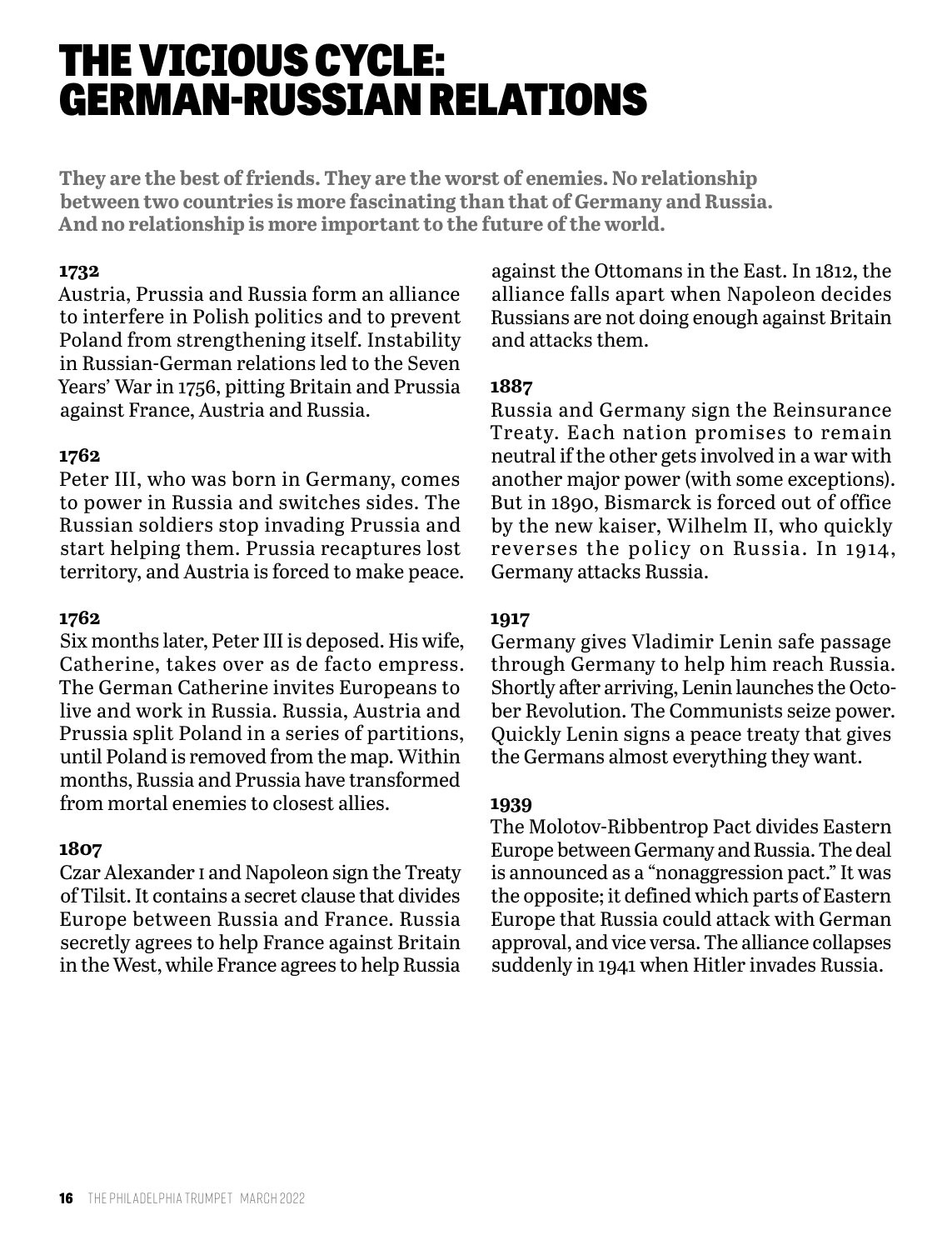# We Said Putin Would Do This

**The Trumpet's editor in chief prophesied in 2008 that Russia's strongman would reforge a superpower.**

#### BY JEREMIAH JACQUES

**THE FIRST MILITARY STRIKE OF**<br>
a rising ASIAN SUPERPOWER—and<br>
there will be more!" This warning<br>
we issued by Trumpet editor in chief Conela a rising Asian superpower—and was issued by *Trumpet* editor in chief Gerald Flurry in 2008, just after Russian leader Vladimir Putin invaded the former Soviet nation of Georgia and pulled a fifth of its territory back under Russian control.

The invasion would prove to be the beginning of something much bigger, Mr. Flurry wrote, part of a "dangerous new era" for the world.

In the 14 years since, this forecast has proved right in one former Soviet republic after another. In 2014, Putin seized Ukraine's Crimean Peninsula and plunged eastern Ukraine into a state of protracted conflict that continues to this day as pro-Russia forces and actual Russian forces—battle Ukrainian government troops. In 2020, Putin ensured that Belarus's longtime dictator stayed in power despite a major uprising, effectively turning Belarus into a Russian satellite state. The same year, he stationed thousands of Russian soldiers in Azerbaijan for the first time where they will remain, apparently, indefinitely. And now Putin has ushered in 2022 with a major move on the world's ninth-largest nation, its greatest source of uranium, and Central Asia's largest economy: Kazakhstan.

# **Retaking Kazakhstan**

The government of Kazakhstan started 2022 by ending its subsidies of liquefied petroleum gas, a commonly used automotive fuel. Prices soared, and on January 2, a small demonstration erupted in the Mangystau region. Within two days, protests had spread

into every major city in the country and had exploded from a narrow economic grievance into a broad political movement.

"Old man, go away!" many protesters chanted. They were referring to Nursultan Nazarbayev, who led the nation in its final years as a member of the Soviet Union, presided over its transition to independence in 1991, became a close ally to Putin after the latter came to power in 2000, and clung to power through farcical elections in 1999, 2005, 2011 and 2015. He formally stepped down as president in 2019. But the 81-yearold continued to rule, only partly behind the scenes, through his handpicked puppet successor, and he continued his corruption and enrichment of himself, his family and his allies while Kazakhs continued to languish.

Kazakhs have been fuming ever since, and the gas protest acted as a spark that ignited their fury. Protesters tore down statues of Nazarbayev across the country. In Almaty, the nation's business capital and largest city, they set fire to a presidential residence and a mayor's office. They captured the nation's main airport and killed at least 13 members of the national security forces, including two who were reportedly decapitated. At least 350 other security force members were injured.

January brought Kazakhstan's deadliest violence, by far, in its 30 years of independence.

The entire government resigned, with the notable exception of Nazarbayev's handpicked successor, President Kassym-Jomart Tokayev. As the country's elites, including Nazarbayev, fled in private jets, government officials said they had killed "dozens" of rioters and arrested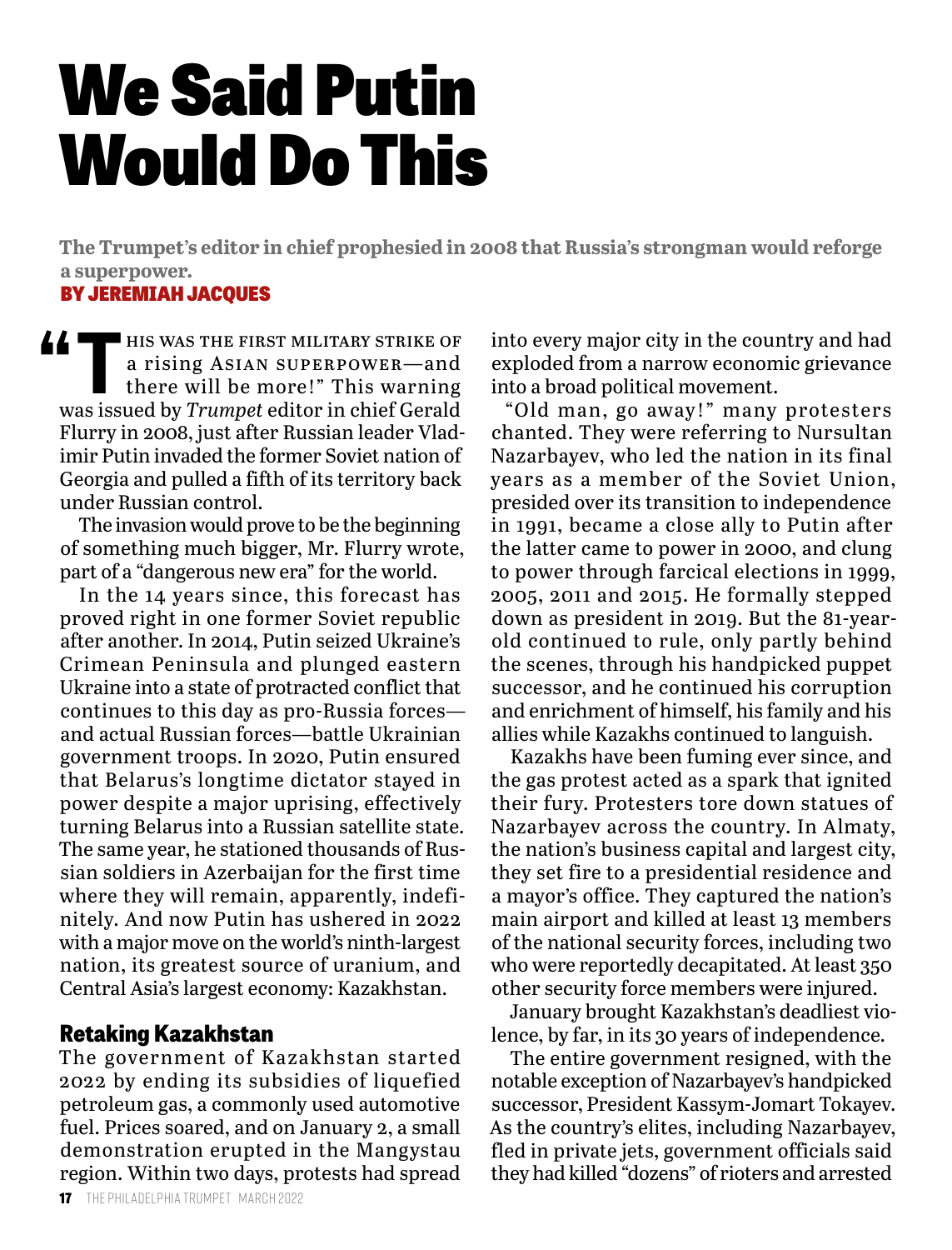thousands. Tokayev pulled the plug on the nation's Internet service in an effort to prevent protesters from continuing to organize. But as the demonstrations spread, it was clear that these efforts were insufficient. Tokayev declared the violence an attempted coup, and called on his powerful neighbor to the north for help.

Putin responded, with force.

Within 24 hours, the first of some 3,000 Russian paratroopers began arriving in Kazakhstan. They were deployed under the authority of the Collective Security Treaty Organization (csto), which is Russia's answer to the United States-led North Atlantic Treaty Organization. Alongside the thousands of Russian soldiers were small numbers of troops from four other former Soviet republics. Their "main tasks," according to a csro statement, were the "protection of important state and military facilities" and "stabilizing the situation."

But Putin has plans for Kazakhstan that go far beyond that.

Putin once declared the collapse of the Soviet Union, of which Kazakhstan was a vital member, the "greatest geopolitical catastrophe of the [20th] century." While much of the world regards that massive, nuclear-armed superpower forged from 15 countries as an "evil empire," Putin looks back on it differently. In those days, he was an agent in the Soviet Union's ruthless spy and police agency, the KGB. In 1989, he was stationed in East Germany, possibly supplying weapons and other resources to German militant terrorist leftists in the Red Army Faction, when the Berlin Wall fell.

Now Putin is the Russian strongman, and he is rebuilding Russian power at home and in his periphery. Over the years Putin has kept Kazakhstan close, to the point of keeping Russia's primary space-launch facility and main antiballistic missile testing site in the country. Now he has thousands of Russian troops on Kazakh soil to help him close his grip on the nation even more tightly.

Nine days after the protests first erupted, the Kazakh government said peace had been restored and that all csro troops would soon exit the country. But if you look at Azerbaijan, Georgia, Libya, Syria and Ukraine, you realize that once Putin puts Russian boots on another nation's ground, he keeps them there for as long as he finds it useful. Given Kazakhstan's resource wealth, population of ethnic Russians, 4,750-mile border with Russia and Soviet history, it is likely that Putin's forces are in Kazakhstan to stay.

"Once Russians are in your house," U.S. Secretary of State Antony Blinken correctly said on January 7, "it's sometimes very difficult to get them to leave."

Geopolitical strategist Peter Zeihan wrote on January 6 that in light of these facts, the best-case scenario for Kazakhstan now is to become a satellite state to Russia, similar to Belarus. He said, "Its days of being functionally independent or even nominally independent are pretty much over."

#### **Retaking Ukraine**

Putin's victory in Kazakhstan comes as tension between Russia and the West is at its worst point in recent years. Putin is now openly trying to divide Germany from the U.S. and other NATO members, and has now brazenly asserted that Russia has an exclusive sphere of influence over former Soviet states, particularly Ukraine. In recent months, he has positioned some 100,000 troops near Russia's border with Ukraine, where Russian and Russia-backed forces have already been fighting Ukraine government forces since Putin first invaded in 2014.

The fighting in eastern Ukraine has already claimed the lives of more than 13,000 soldiers and civilians. And with the recent buildup, Putin is showing Ukrainians and the world that he could wage major invasion at any time—*unless.*

On Dec. 20, 2021, while threatening a fullscale invasion of Ukraine, Russian dictator Vladimir Putin published an ultimatum to the United States and the West:

- No NATO membership expansion for Ukraine or any nation east of existing members;
- No NATO military activity in the Caucasus, Central Asia or Eastern Europe;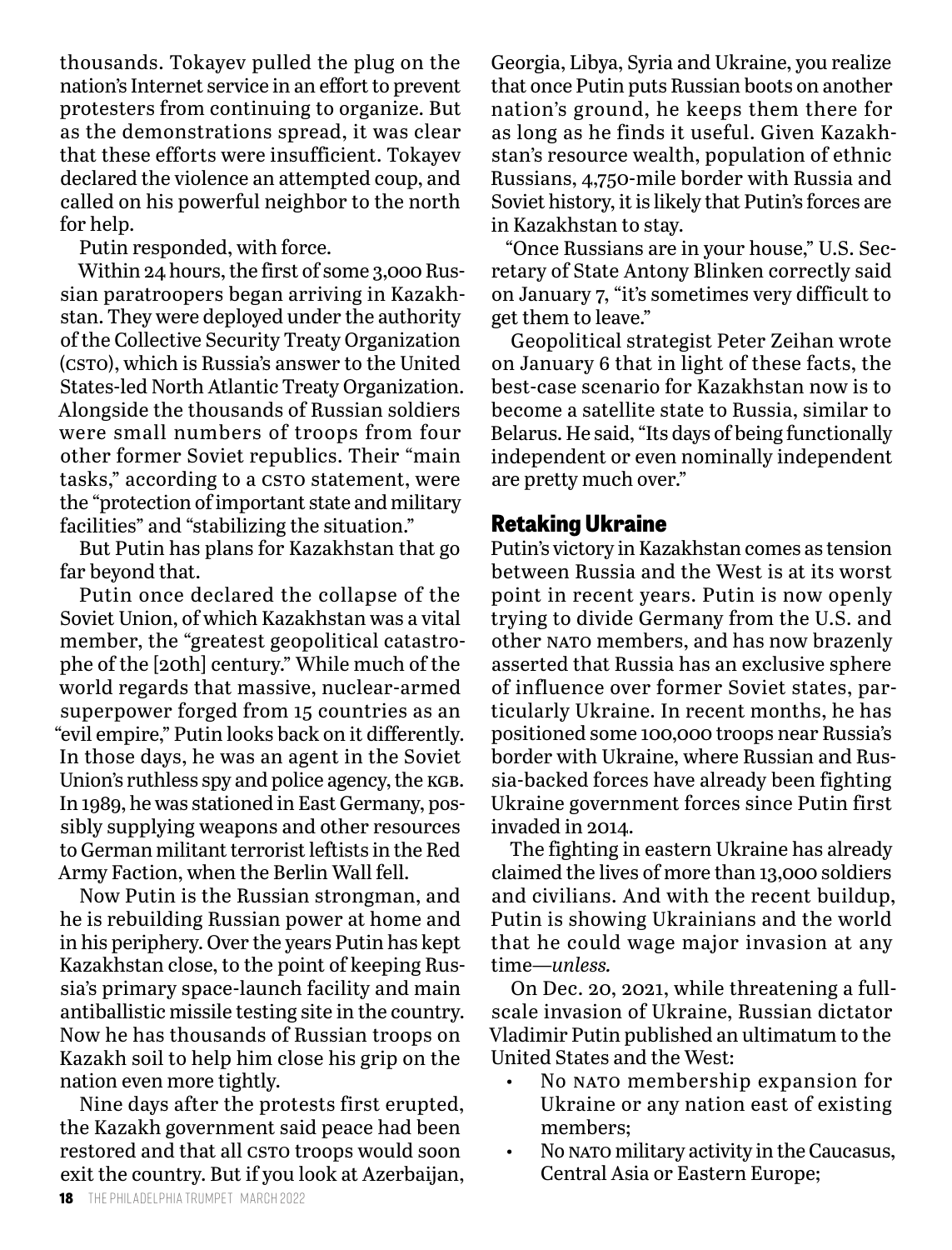- No new NATO forces deployed into East European nations that joined the alliance after 1997;
- No NATO military exercises in Eastern Europe without Russian approval;
- No United States nuclear weapons deployed abroad, including those already in Europe;
- No United States short- or mediumrange missiles stationed within range of Russia.

Surrendering to these demands would obviously render nato powerless. It would leave Ukraine entirely at the mercy of Putin, and it would trigger the most dramatic change in the world order since the Berlin Wall fell, the Soviet Union collapsed, and the Cold War ended. But that is exactly the point.

Russia says if the U.S. and the rest of the West refuse, it will wage a "military response" comparable to the 1962 Cuban Missile Crisis, when the Soviet Union attempted to station supersonic nuclear missiles on the Communist island, minutes away from American cities. Russian Deputy Foreign Minister Sergei Ryabkov said on January 10 that if the U.S. does not comply with the demands, it will be "playing with fire."

Whether the government of Joe Biden gives in to Putin partly or altogether, Ukraine's future is looking more and more like its Soviet past.

Some have argued that the upheaval in Kazakhstan has placed limits on Putin's options on Ukraine, since he may struggle to engage in two simultaneous conflicts. Potential flashpoints in the Baltics, Caucasus and Belarus only add to the view that Putin is overextended. "The Russians are now actively engaged in geopolitical conflicts that are turning hot on almost all of their borders," Zeihan said on January 17. "The Soviets went out of their way to not face this many foes down at the same time. Now Russia's doing a bigger carry with fewer resources."

But these analysts are likely underestimating the potency and importance of Putin's political and military will. Over the years, the former kgb agent has deftly threaded such

needles with a mix of strategy, opportunism, duplicity and force.

His troops in Kazakhstan, for example, defeated the rioters in a matter of days without the nation or the rest of the world rising up in protest and demanding freedom for Kazakhs. It is possible Putin even helped spark the protests in the first place, not only as an excuse to forcibly subdue anti-Russia sentiment among Kazakhs but also as a means of pressuring Biden over Ukraine. (The Bidens have questionable business ties to the Nazarbayev regime, and Putin may well be using that as leverage to blackmail America.)

The facts show that Putin has not been caught off guard by the various clashes along Russia's borders. And we should expect him to welcome—and even create—such situations and use them to assert more power over his neighbors as he works to undo that "greatest geopolitical catastrophe."

#### **'Prince of Russia'**

Time has proved Mr. Flurry was right when he said Putin's 2008 strike on Georgia was only the start. He accurately forecast Putin's ongoing dominance of former Soviet nations because Bible prophecy teaches about an Asian alliance that will form in the years ahead.

Around the year A.D. 90, the Apostle John prophesied of a future conflict involving an enormous force: "And the number of the army of the horsemen were two hundred thousand thousand" (Revelation 9:16). This military of 200 million troops will be about 15 times larger than any army ever assembled in mankind's blood-drenched history.

Scripture provides several key details about this force. Revelation 16:12 calls it "the kings of the east," showing it to be a group of mainly Asian countries. Ezekiel 38 and 39 state that it will be led by the "prince of Rosh, Meshech, and Tubal" (Young's Literal Translation). Meshech and Tubal are ancient names of the modern cities of Moscow in Russia's west and Tobolsk toward the east. Rosh is a variation of an ancient name for Russia, as shown in the *Jamieson, Fausset and Brown Commentary* and other Bible aids.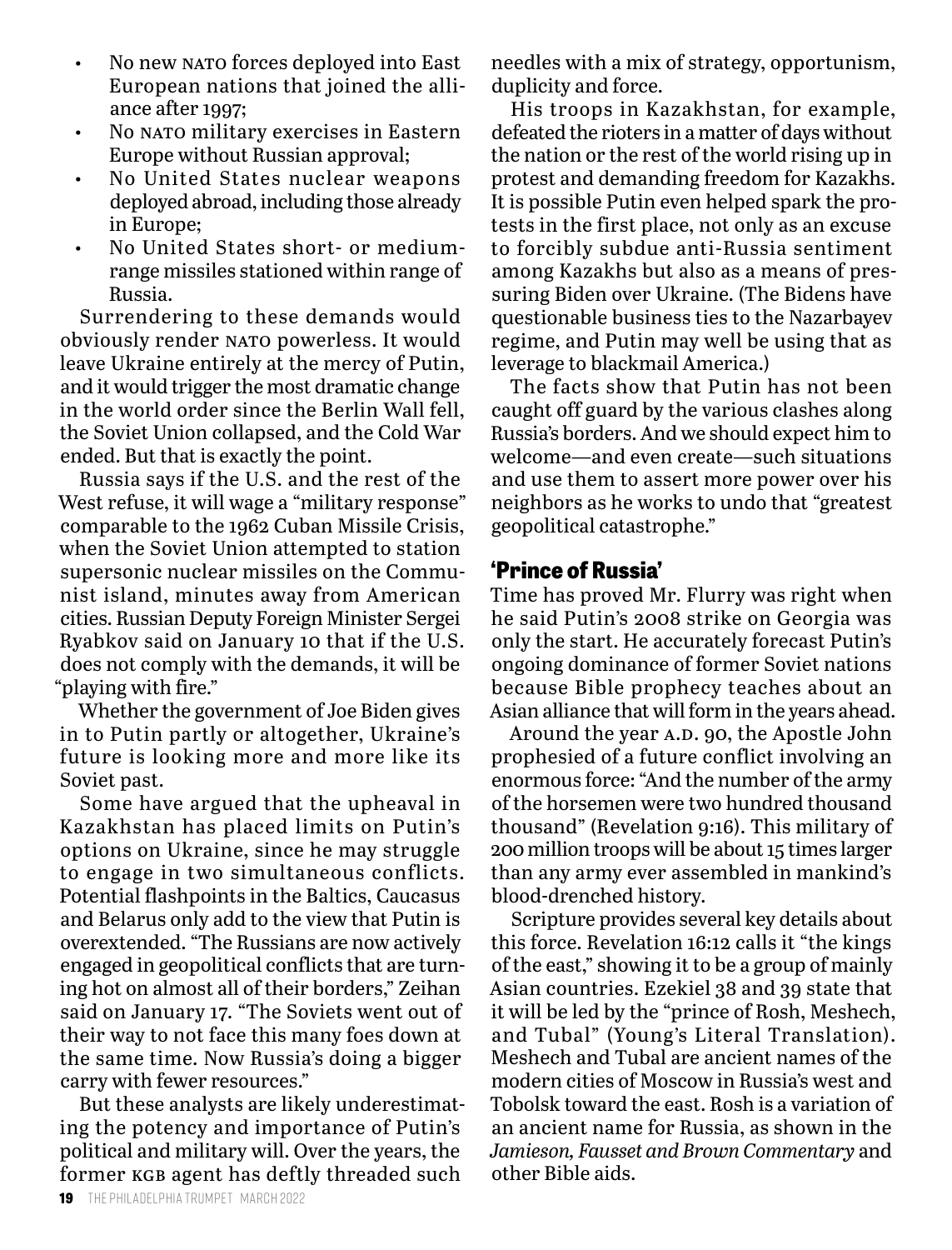In his 2017 booklet *The Prophesied 'Prince of Russia,'* Mr. Flurry asserts that the "prince" prophesied in these passages is Vladimir Putin and writes: "The use of all three names [Russia, Moscow and Tobolsk] shows that this is an individual ruler of *all* the peoples of Russia, from the west to the east. The reference to the cities of Moscow and Tobolsk helps us see how vast Russian territory is in these latter days. This giant swath of land indicates the prince will probably conquer more nations of the former Soviet Union."

In the years since that was written, Putin has asserted more and more power over several former Soviet nations. His latest move in Kazakhstan is a major victory in that strategy.

Mr. Flurry explains that Putin's leadership of Russia, including his conquests over former Soviet states, shows that a major world conflict is fast approaching. But he emphasizes that there is also great hope at the heart of these

prophecies. Putin's fulfillment of the "prince of Rosh" prophecy proves the Bible true—and the Bible also prophesies that the bloodshed by the kings of the east and their hundreds of millions will give way to the most hope-filled event in human history. "Mr. Putin's warfare is going to lead directly into the Second Coming of Christ. … Vladimir Putin is a sign, literally a *sign,* that Jesus Christ is about to return!" he writes. "This is one of the most inspiring messages in the Bible.

"What we are seeing in Russia ultimately leads to the transition from man ruling man to *God* ruling man! And it is almost here! It is just a few short years away. … We have to realize that this is all good news because Jesus Christ is going to return to this Earth at the very end of the coming world war. … Jesus Christ is about to return—biblical prophecy makes that clear. Surely we ought to be studying our Bibles and understanding these prophecies." $\blacksquare$ 

# Seeking the Message of the Universe

**The latest space telescope promises to teach us dazzling truths with life-changing implications** BY JOEL HILLIKER

ORE THAN 1,000 PEOPLE FROM 17 COUN-<br>tries poured tens of millions of hours<br>and \$10 billion over a 25-year span into<br>exacting the most elaborate scientific instru tries poured tens of millions of hours and \$10 billion over a 25-year span into creating the most elaborate scientific instrument in history. After launching from a rocket on Dec. 25, 2021, the James Webb Space Telescope undertook a 30-day journey to a point in space a million miles from Earth, during which time it unfolded its solar panel, antenna, five hair-breadth polyimide membranes for its tennis-court-size sunshield, secondary mirror and enormous 21-foot beryllium primary mirror. Dozens of complex operations—any one of which, if it failed, would have doomed

the project—executed flawlessly. If remaining operations all go right, the telescope will begin sending scientific images back to Earth in late March and become fully operational in June, showing us infrared light that originated billions of light-years away, exoplanets and other images and data, revealing more about the universe and its history.

The people who created this engineering marvel had to intensively study and precisely obey the laws of physics and other scientific laws. They know that the better they follow those laws in exacting, minute detail, the more successful their efforts will be. They have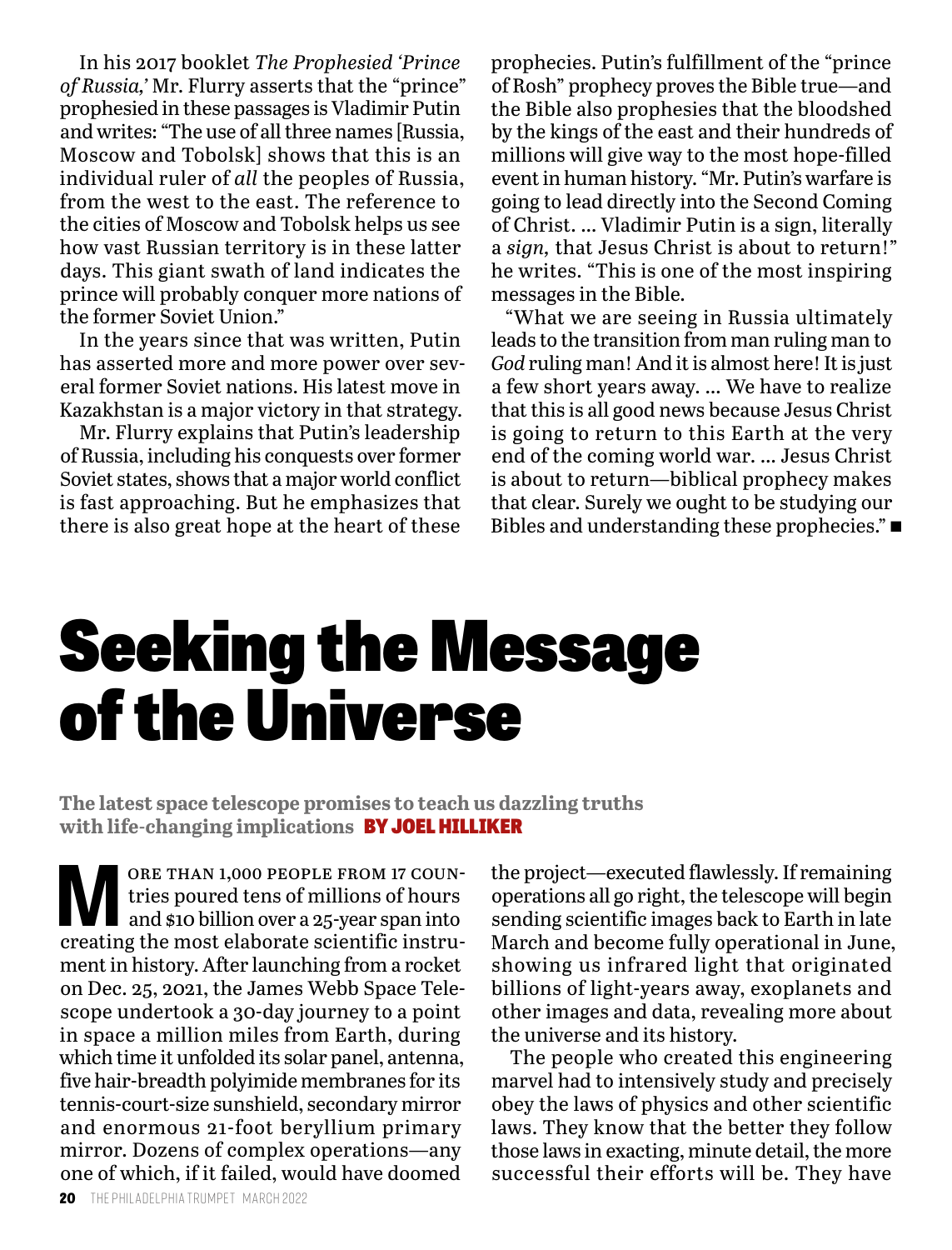spent a generation building this instrument for the purpose of studying more closely the laws and facts of the universe.

Yet astonishingly, many of these scientists are among the strongest believers that there is no Lawgiver, no Creator, no God! Many believe that science and religion are at odds with one another. This belief—this intellectual faith is illogical, unscientific and false.

In truth, without God, *there would be no science!*

# **An Orderly Universe**

"At the heart of all science lies the conviction that the universe is orderly." "Science arose only because the doctrine of the rational creator of a rational universe made scientific inquiry plausible." "Men became scientific because they expected law in nature, and they expected law in nature because they believed in a lawgiver." "This absolutely fundamental insight came not from the Greeks but thousands of years previously in the Hebrew Bible, with its proposition that the universe was governed by a single God rather than the whims of many gods. Western science grew from the novel idea that the universe was rational; and that belief was given to us by Genesis, which set out the revolutionary proposition that the universe had a rational Creator." "The fact that there are rules at all is a kind of miracle."

These statements by mathematician John Lennox, historian Rodney Stark, authors C.S. Lewis and Melanie Phillips, and Nobel Prize-winner for quantum electrodynamics Richard Feynman are rational, logical and irrefutable.

We take it for granted that the universe operates in a grand, celestial clockwork of inexorable, perfect laws. That is why we build things like space telescopes, for example. That is *how* we build them. This would not be the case if not for God—the God of the Bible.

Because of the Bible, we recognize God as a Creator with incomprehensibly vast and exquisite creative power, yet interested in and loving toward human beings. We understand God as a rational Being of constancy, reason,

order and law. James 4:12 characterizes Him as the "one lawgiver." The Bible shows that He is the source of moral and spiritual law as well as the physical laws of conservation, mechanics, gravitation, relativity, thermodynamics, electromagnetism, photonics, quantum mechanics and radiation.

Without God, and without the Bible, our very idea of a Creator would be totally different.

"The God I believe in—the God that I know exists, because I can prove it!—is the God who created all things," *Plain Truth* founder Herbert W. Armstrong wrote. "He is the Creator not only of matter, but also of force, of energy, of ALL THE LAWS that exist: the laws of chemistry, the laws of physics—spiritual laws as well as physical laws to regulate man's life and man's happiness" (*Plain Truth,* February 1986).

Most people throughout ancient history were pagan. They believed in numerous gods living in a spiritual world. They saw lights moving across the heavens and believed they were gods. They believed that everything on Earth was controlled by the power and often capricious, inconsistent, conflicting wills of the gods and was therefore *inherently irrational.* Even Muslims, who believe in one overall god, believe that Allah does whatever he wants whenever he wants at the moment, and therefore the universe is *inherently irrational.* Stark writes that many Muslim scholars "held that all efforts to formulate natural laws are blasphemy because they would seem to deny Allah's freedom to act. Thus did the Chinese, Greek and Muslim images of God and the universe deflect scientific efforts."

The patriarch Abraham saw the heavens much differently. Because of his relationship with the Creator, he learned that those lights men saw in the night sky moved according to a perfect, set, unchanging *order.* The movement of the sun, moon, planets, stars and events like eclipses all followed laws, laws so precise that they could be scientifically recorded and predicted*.* He reasoned with Babylonian observers that those lights therefore could not be gods exerting their own wills but rather lights created and controlled by the will of *one*  true, lawful, ordered, perfect God! Every time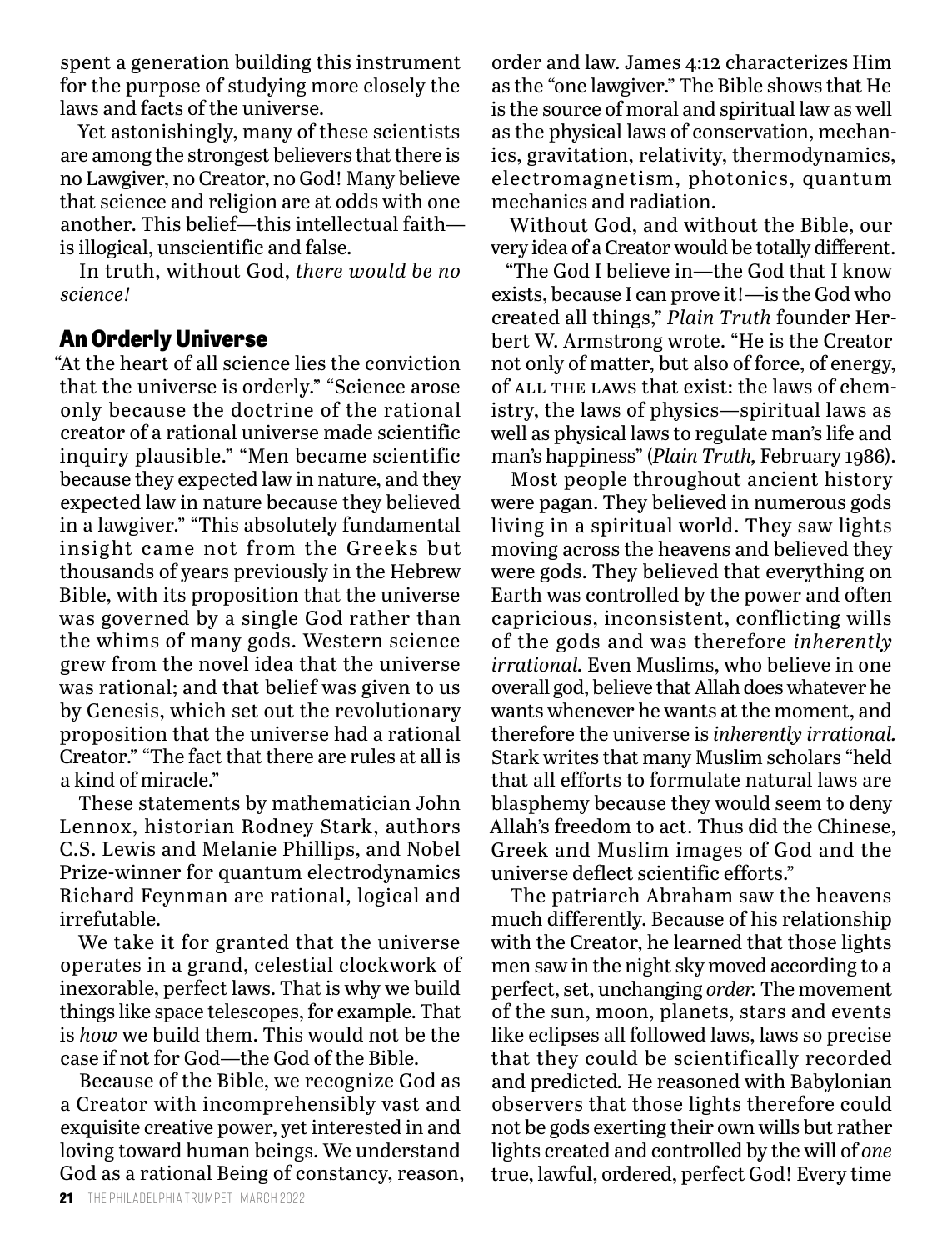you look at the night sky, you are seeing this inescapable fact.

## **Fine-tuning**

Modern scientists in the West are infamous for denying God even as they study scientific laws that all come from one source; even as they base all their thinking about the history, present and future of everything in the universe on the *fact* that the universe is filled with perfect, finely tuned laws; even as they build their discoveries on the discoveries of scientists who knew scientific laws came from the one Lawgiver.

"Sir Roger Penrose, professor of mathematics at Oxford, says that the balance of nature's laws is so perfect and so unlikely to have occurred by chance that an intelligent Creator must have chosen them. The philosopher Anthony Flew progressed from being Britain's most renowned atheist to a religious believer through a 'pilgrimage of reason.' … What he found particularly compelling was evidence of the fine-tuning of the universe. From this he concluded that the laws governing the universe had been crafted to move it toward the sustenance of life, and that all the arguments seeking to explain this away were hopelessly flawed" (Melanie Phillips, *The World Turned Upside Down*).

Scientist Stephen Meyer describes the universe as consisting of a "degree of initial fine-tuning that really is not adequately reflected by the word 'exquisite.' I'm not aware of a word in English that does justice to the kind of precision we are discussing" (*Return of the God Hypothesis*).

Think of an office, and all that is in it: furniture, file drawers, books, papers, equipment, binder clips, staples and so on. There is an infinite number of ways all those objects could be crammed into that room *disorderly,* even chaotically*—*only a tiny few that would represent *functional order.* And the latter would take deliberate effort from someone intelligent. This is true of just about everything: Of all the possibilities out there, almost all are chaos. Very, very, very few possibilities are ordered.

This is spectacularly true of the state of the

universe, because of the many factors necessary to support advanced life. If the charge of an electron were slightly different, stars could not burn hydrogen or helium, or they would not explode at all. Many physical forces and constants—gravitation, electromagnetic force, strong nuclear force, the cosmological constant and others—must likewise be *just so,* individually and relative to each other, or matter would never have formed properly, or all would be dark and dead, or the universe would collapse on itself. "The really amazing thing is not that life on Earth is balanced on a knife-edge, but that the entire universe is balanced on a knife-edge," said physicist Paul Davies, "and would be total chaos if any one of the natural 'constants' were off even slightly."

Trying to reduce to a mathematical probability that this ordered, balanced, meaningful, life-supporting universe occurred by chance, Oxford physicist Sir Roger Penrose calculated that it would be 1 in 10 to the  $10<sup>th</sup>$  power to the  $123<sup>rd</sup>$  power. That baffling number contains *more zeroes* (each of which multiplies it by 10) than the number of elementary particles in the entire universe.

That is beyond impossible. This order came from God—the God of the Bible.

# **Seeing the Invisible**

"God left it for Newton to discover and reveal to us the law of gravity," Mr. Armstrong wrote. "Many things man is able to discover for himself. Those things God has left for man himself to find out. But 'The unknown,' which man *needs* to know, God has *revealed* through the Bible as a *foundation* for knowledge" (*Plain Truth,* January-February 1947).

Sir Isaac Newton was one of the greatest, most influential mathematicians and scientists of all time. He studied the Bible? In fact, the "father of physics" wrote more about *theology* than he did about physics. Newton was struck by scriptures like Romans 1:19-20: "Because that which may be known of God is manifest in them; for God hath shewed it unto them.For the invisible things of him from the creation of the world are clearly seen, being understood by the things that are made, even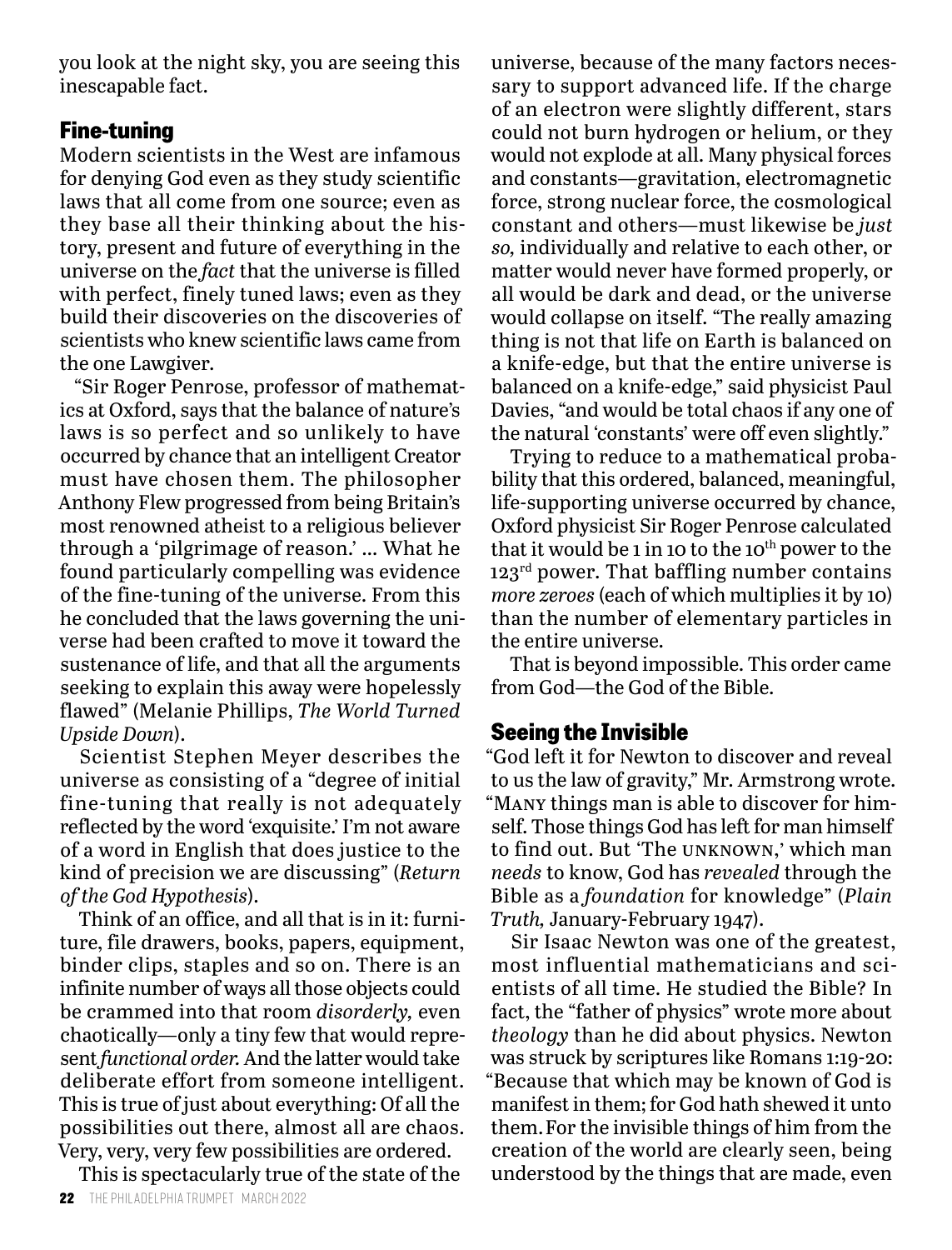his eternal power and Godhead; so that they are without excuse."

*The invisible things of Him from the creation of the world are clearly seen.* Looking at the Earth, plants, animals, moon, sun, stars and infrared light from distant galaxies, we can see the invisible. When we view the intricacy, variety, beauty, artistry, power, scope, size, scale and majesty that is creation, we are looking right at "his eternal power and Godhead"!

Creation reveals much about God's nature, God's plan, God's very ambitions.

The men like Newton who fathered modern science approached their studies with this perspective, Bibles in hand. The anti-God bias in modern science only came into fashion as recently as the 1800s. For centuries prior, scientists believed in God, and the most knowledgeable ones believed in the God of Abraham, the God of the Bible. But about 200 years ago, in intellectual vanity some adopted the unprovable premise that nothing exists but matter and energy, that everything in the universe can be explained merely as atoms colliding with atoms. This completely materialistic assumption has come to dominate scientific thought.

Materialistic scientists assumed that matter and energy were eternal, and thus did not feel compelled to try to explain where it all came from. But in the last few generations, as we peer deeper into space, it has become increasingly irrefutable that matter and energy had a definite beginning—a *creation event.* One after another, atheistic hypotheses have been proved wrong.

Meyer describes a conference of top astronomers in 1985. One "was widely respected as one of the great observational astronomers of the 20th century. … He was also well known as an agnostic with a materialistic philosophy of science …. During his talk, however, he not only described the astronomical evidence for the beginning of the universe; he shocked many of his colleagues by announcing a recent *religious conversion* and then explaining how *the scientific evidence of a 'creation event' had contributed to a profound change in his worldview.* I recall his looking intently at the audience and

gravely stating, 'Here is evidence for what can only be described as a *supernatural event.* … I think all scientists, at the deepest level, are so startled by what they see in the miraculousness of the inner connection of things in their field … that they at least have wondered why it is this way'" (op cit; emphasis added).

Some of the more honest, logical, scientific people in the field are making similar admissions. But many emotionally, irrationally *refuse.* They are like outspoken atheist Richard Dawkins, who loved ridiculing creationists. When asked directly about DNA and other evidence of a Creator in the 2008 documentary *Expelled,* he admitted this *might* be evidence of "some kind of designer," but rather than acknowledge God, he proposed—in all seriousness—the "intriguing possibility" that life on Earth was seeded here by a *hyper-intelligent alien species.* Which, of course, must have come about by an evolutionary process of atoms colliding with atoms.

*Right.* Such people say they speak for science. And they ridicule *you* for believing in the Creator!

# **The Heavens Declare God**

After the flawless launch of the James Webb Space Telescope, nasa administrator Bill Nelson described how this extraordinary project continues a quest as old as humanity itself: peering into the heavens and searching for answers. He mentioned a time, millenniums ago, when "a shepherd grazing his sheep would look up at the night sky. He became a poet. And he penned the words, *The heavens declare the glory of God; the firmament shows his handiwork.* That shepherd, that poet, became king. And those immortal words in Psalm 19 encapsulate the expressions that we have today—the handiwork of God—as we peer back in time, over 13 billion years ago, [and] capture the light from the very beginning of the creation."

nasa's highest-ranked official recognizes the Creator behind the universe. Psalm 19 has inspired astronomers and other scientists for centuries. Many of them viewed the Bible and the creation as two compatible means by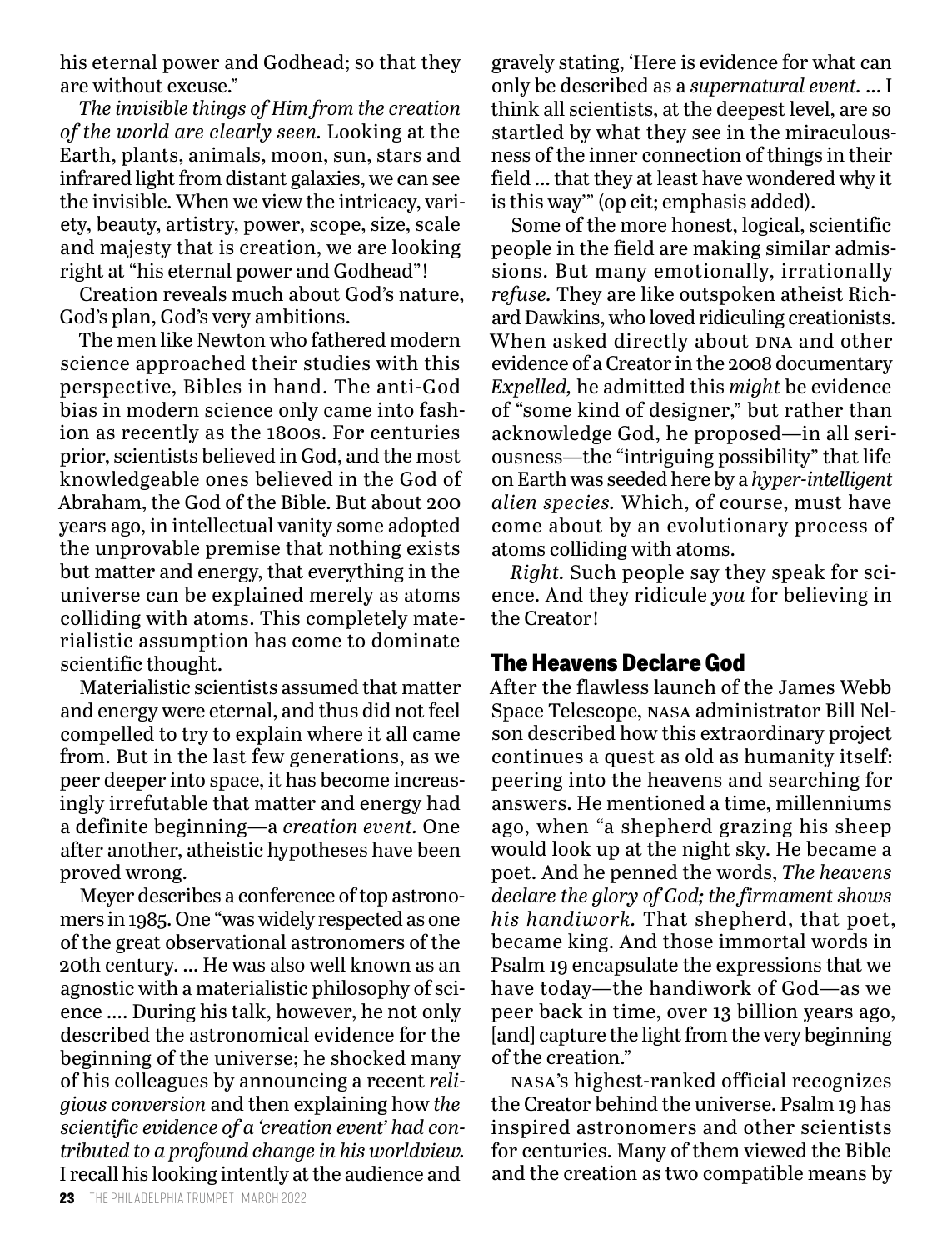which God speaks to mankind. Anyone studying the heavens should likewise be able to recognize His handiwork. Many astronomers still believe in a Creator.

The heavens are *declaring God!*

God designed human beings to use our minds to discover many of His laws ourselves. This new space telescope is an exciting example. But the fundamental knowledge, not just of the right way to live and our very purpose, but even of science, had to come by *revelation from God.* He revealed that knowledge to men like Abraham who believed Him, directly and through the pages of the Bible.

That same Creator made beautiful, constant, life-giving *laws* of cause and effect for the human body *and mind.* That same Creator's laws will bring order, harmony, happiness and full *life* to your marriage, your family, your purpose.

But the same irrational, anti-God spirit that has infected science has infected morality and even religion, insisting that, though physical law is real, spiritual law is a human construct, and that there is no need to learn and obey the perfect laws of God.

Is it *truly* unscientific to recognize that the universe declares the glory of its Creator? Or is it unscientific not to?

# Announcing Our New Archaeology Institute

#### BY BRAD MACDONALD

**MANY READERS ARE AWARE THAT THE Philadelphia Church of God, publisher of the Trumpet, takes a special interest in hibital angle of low the past 17 years** Philadelphia Church of God, publisher of the *Trumpet,* takes a special interest in biblical archaeology. Over the past 15 years, the church has participated in and sponsored seven archaeological excavations in Jerusalem. Our activity in this field has largely been in support of the late Dr. Eilat Mazar, one of the world's most accomplished and successful biblical archaeologists.

Sadly, the field of biblical archaeology today is in a state of decline. Scientists and scholars are bitterly divided about the role of the Bible in archaeology. The momentum right now is with the biblical minimalists, who deny that the Bible can be used as a reliable historical text in understanding archaeology. This debate has thrust biblical archaeology into an identity crisis, and unless something changes soon, this crucial field of study could vanish.

In an effort to reverse this trend, *Trumpet* editor in chief Gerald Flurry in January

established the Armstrong Institute of Biblical Archaeology (aiba).

aiba is a nonprofit, academic and educational institution headquartered in Jerusalem, Israel. The ultimate mission of this institute is to share Israel's biblical archaeology with as many people in Israel and beyond as possible.

aiba publishes *Let the Stones Speak,* a 32-page, bimonthly print magazine on biblical archaeology and history with articles, interviews, maps, charts, illustrations and photographs designed to bring the remarkable evidence of biblical archaeology to life to both the educated archaeologist and the everyday reader.

aiba operates *armstronginstitute.org,* which provides excavation updates, scientific reports, research resources, documentaries and other videos, podcasts, interactive maps and illustrations, online exhibits and other archaeology content of use to archaeologists and those interested in ancient and biblical history.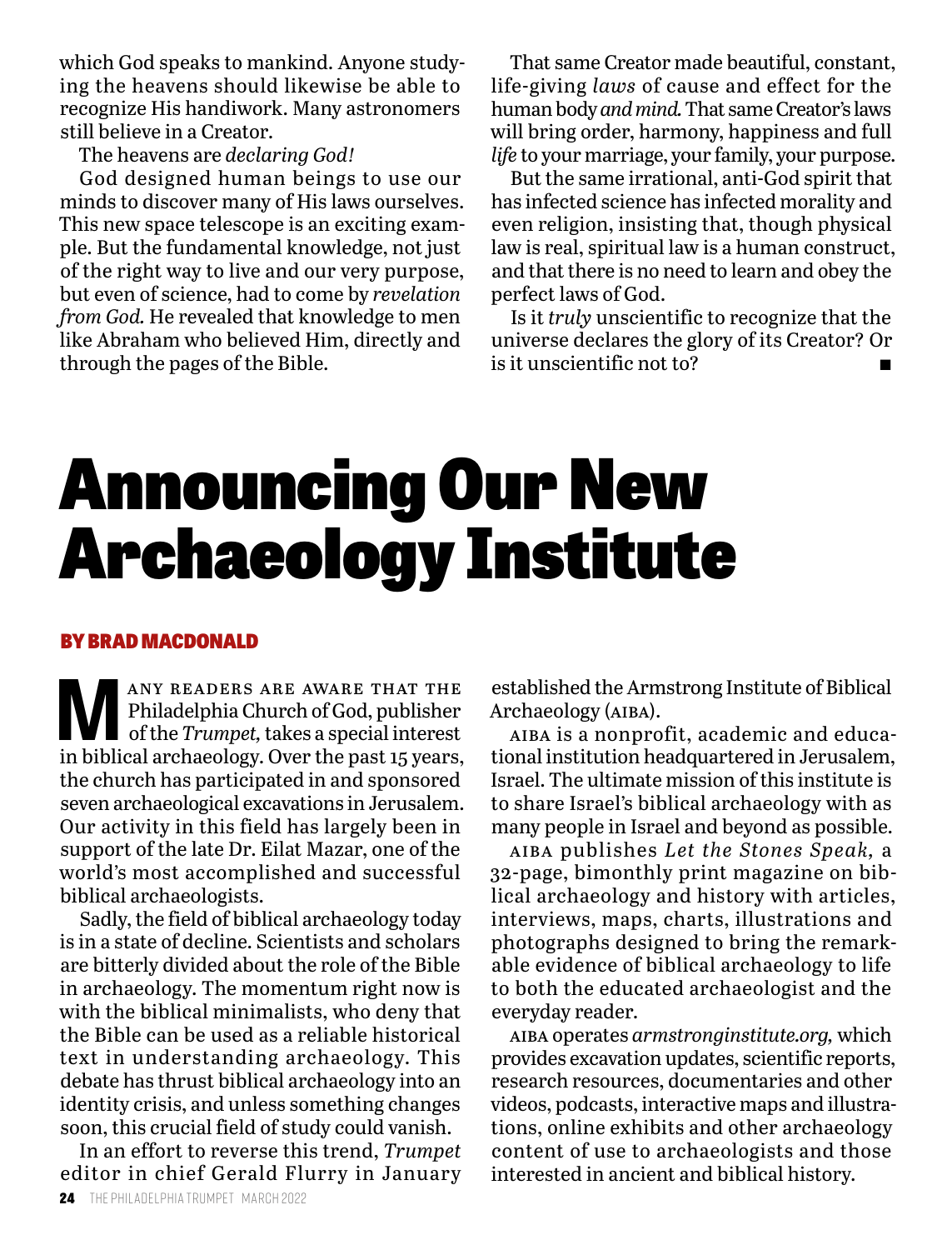aiba also sponsors in-person learning through public seminars, holds exhibitions in Jerusalem and around Israel, and conducts private tours of the City of David, the Ophel and other parts of ancient Jerusalem. (To reserve a tour, visit the website and click rours.)

aiba also continues to sponsor and participate in archaeological excavations in Jerusalem.

The Armstrong Institute of Biblical

Archaeology is ready to help the field of biblical archaeology in Jerusalem and Israel come to life with a surge in the unbiased, fact-driven, academically and intellectually honest pursuit of the best archaeological methods, archaeological technologies and archaeological historical sources. We are ready to share the discoveries of the past, and those to come, with you.

# AIBA OBJECTIVES

- To promote the Bible as a credible and essential historical resource in the practice of archaeology in Israel
- To feature and continue the archaeological work of Dr. Eilat Mazar and her grandfather Prof. Benjamin Mazar
- To analyze and explain archaeological excavations and discoveries past and present in the context of the Bible
- To challenge the unwarranted and unsupported criticisms leveled against the use of the Bible in archaeology in Israel
- To encourage archaeologists to consider and employ Bible history in the practice of archaeology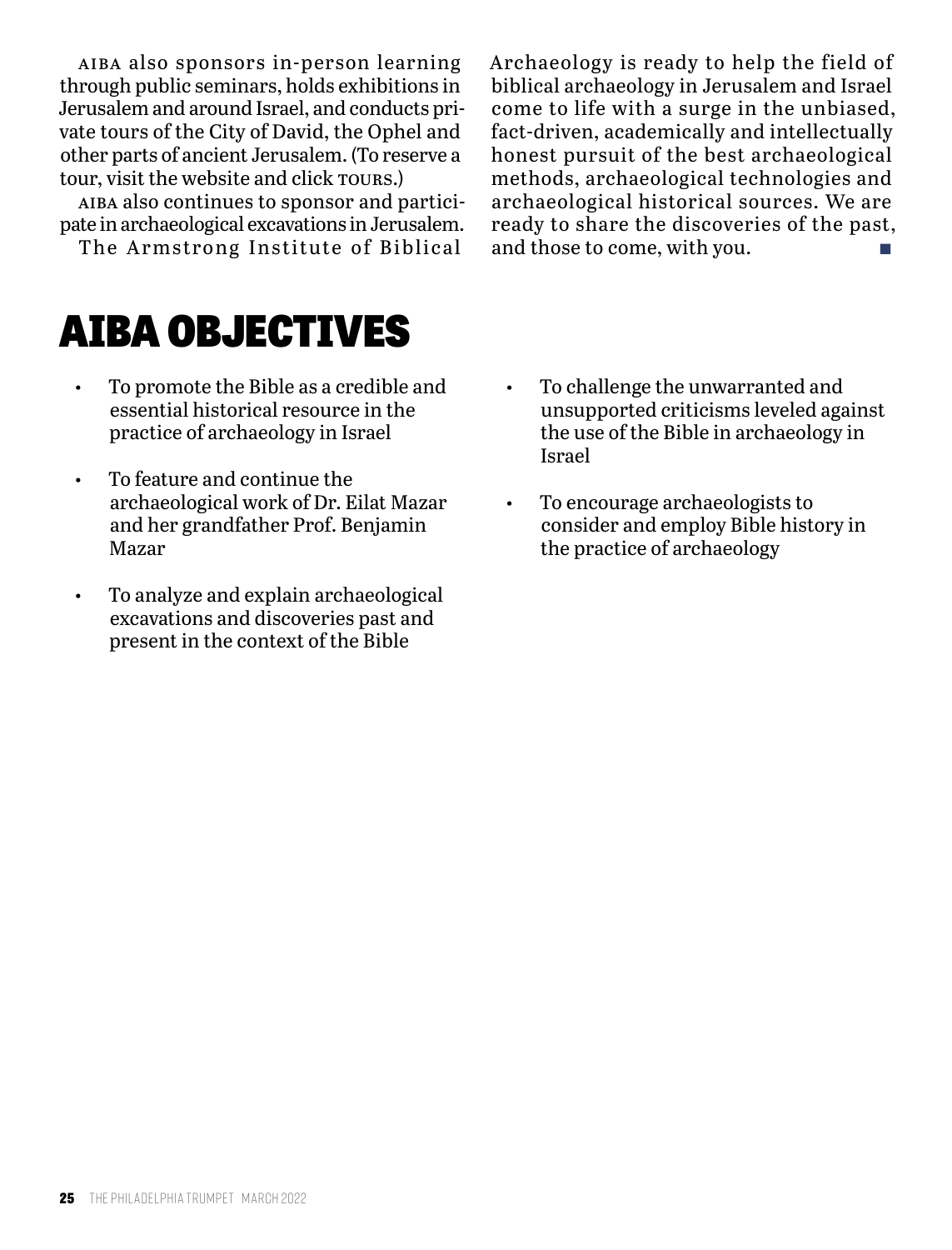# Russia's Energy Weapon

**Europeans are gripped by one of the worst energy crises in their history, and the Russians have noticed. Natural gas prices have soared to almost five times what they were a year ago. Many Europeans are growing desperate. Russian President Vladimir Putin is pushing the Nord Stream 2 pipeline as a solution to Europe's energy woes, but clear-eyed analysts see that this natural gas pipeline would give Russia power over Germany and the entire European Union.**

# **Supply and Demand**

The primary reason natural gas prices have spiked in Europe is that the supply of natural gas is dwindling while demand remains high. The Biden administration's new moratorium on gas drilling on federal lands has threatened global gas supplies at a time when tensions between Algeria and Morocco are disrupting the flow of African gas into Europe.

**Households** in Europe will pay an average of 54 percent more for energy than they did two years ago. The average residential consumer will spend US\$2,095 on energy this year, up from \$1,360 in 2020.

**Industrial** consumers will see a jump of as much as 70 percent in their electricity and 100 percent in their gas bills this year. That follows a 20 percent increase in electricity and 15 percent rise in gas bills in 2021.

# **Bypass**

After Russia annexed the Crimean Peninsula in 2014, Putin's government halted exports of Russian gas to Ukraine. But Putin continued piping gas to Central European nations via pipelines that run through Ukraine; his only other choice would have been forfeiting billions of dollars in gas exports. The Nord Stream 2 pipeline gives Putin the option to bypass Ukraine and sell gas to Central European nations via pipelines that run through Germany. This is why many have dubbed the Nord Stream 2 the "Molotov-Ribbentrop pipeline." It would empower Germany and Russia at the expense of Ukraine, just like the historic Molotov-Ribbentrop Pact

empowered Adolf Hitler and Joseph Stalin at the expense of Poland.

# **Europe**

Norway is the third-largest gas exporter after Russia and Qatar. It supplies 40 percent of the United Kingdom's gas needs and 25 percent of the entire European Union's gas needs. But it cannot supply all of Europe's gas needs on its own.

Great Britain used to be a net exporter of gas, but dwindling North Sea reserves have forced it to import half its gas. Most of the UK's gas comes from Norway, but it also buys liquefied natural gas from Qatar, Russia and the United States.

The Netherlands is one of the few European nations that still produces more gas than it consumes. But it still imports one quarter of its gas from Russia. A 2012 earthquake meant production restrictions for Europe's largest gas field, which will be shut down this year.

Germany is the largest European consumer of gas, and it imports nearly 40 percent of its gas from Russia. Nord Stream 1 is big enough to supply all of Germany's Russian gas needs, however, so the purpose of Nord Stream 2 is to enable Berlin to resell Russian gas to its neighbors. This would make Germany reliant on Russia and Europe reliant on Germany.

# **Asia**

China's demand for gas has doubled in the past decade, so it is also looking to buy more gas from Russia. That is why Putin wants to build a Power of Siberia 2 pipeline to China. Yet this pipeline could be a huge problem for Germany as it would give Putin the option of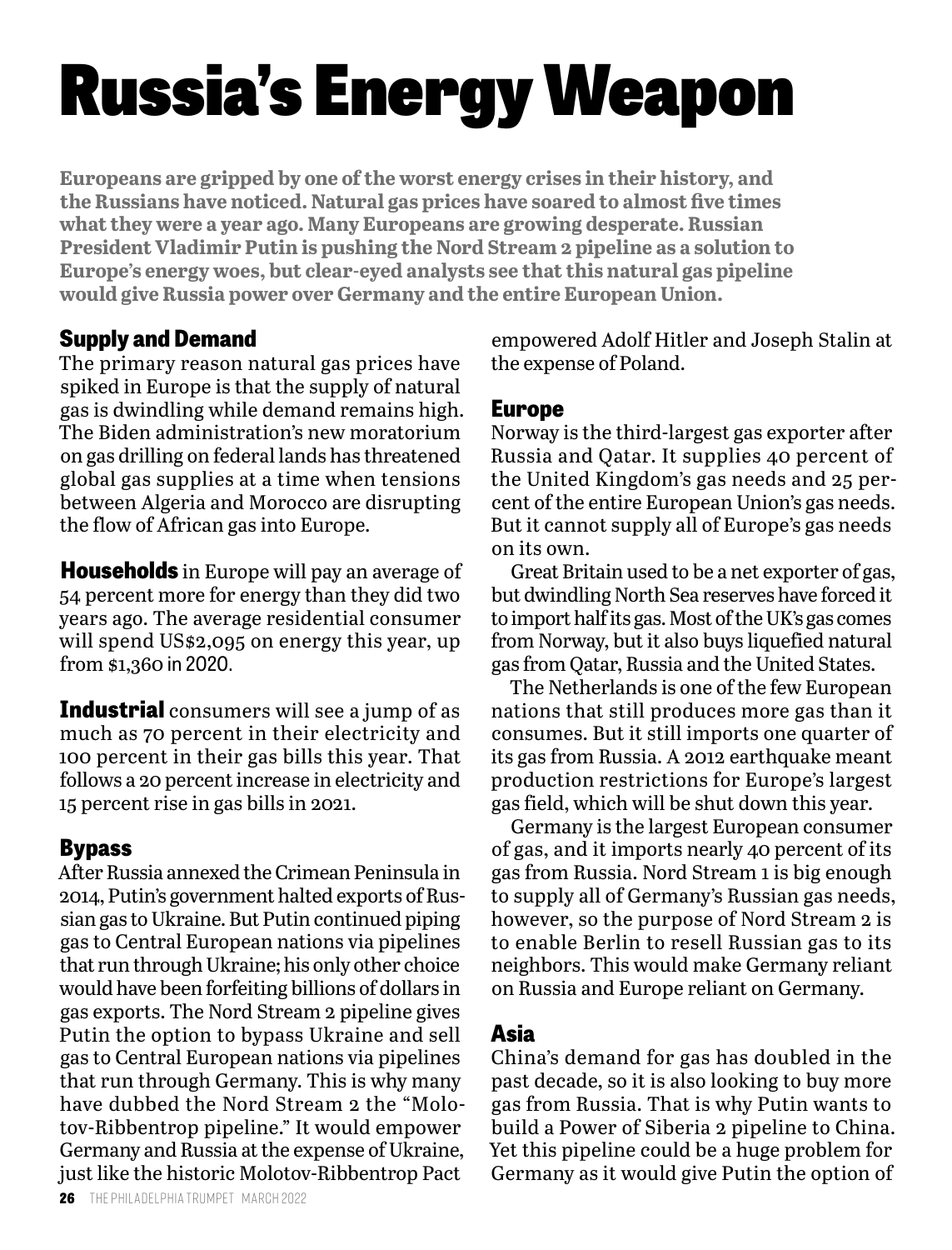temporarily shutting off gas to Europe while he sells to East Asia instead.

### **Africa**

Algeria is the world's seventh-largest gas exporter, supplying about two thirds of Spain's

and Portugal's annual gas imports. Yet simmering tensions between Algeria and Morocco threaten supply. On Nov. 1, 2021, Algeria stopped pumping gas into the Maghreb pipeline, which runs through Morocco, across the Straits of Gibraltar and into Spain.

# 'Mass Formation Psychosis'

**You might recognize the mass hypnosis regarding COVID-19. But there are other near-universal beliefs you need to look into.** BY STEPHEN FLURRY

**SPONETHING BIZARRE AND TROUBLING IS<br>
soccurring in America and around the<br>
world. It's weird. It's illogical, irrational,** occurring in America and around the world. It's weird. It's illogical, irrational, dangerous thinking, and on a *mass scale—*and all about the *same thing.* And it is proof of something *Trumpet* editor in chief Gerald Flurry has emphasized for decades.

A good example of this emerged in a leading newspaper in Denmark. In January, its staff openly and publicly apologized to its readers: "For almost two years, we—the press and the population—have been almost hypnotically preoccupied with the authorities' daily coronavirus figures. … We failed." They admitted that the government inflated coronavirus hospitalization numbers by 27 percent simply by including everyone who tested positive, even if the test was inaccurate and even if the person had no symptoms and was there due to a car accident, for example. Yet as the paper openly admitted, even though narratives like these were blatantly illogical, the press barely questioned it!

Why do millions of people all think the wrong thing about the same thing at the same time?

More and more people are becoming aware enough, confident enough and upset enough to recognize they have believed a very, very, very big lie.

Maybe you can recognize the hypnotic preoccupation that so many people have had

in relation to covip-19 tyranny. But did this powerful force come out of nowhere? Is it blind and random? Does it only mislead people when it comes to a novel coronavirus and public health policy?

*That same force* has already warped people's thinking *by the millions* on everything from health to voting to race to the environment to freedom to religion to parenting to sex to gender identity to the purpose of life to the very definition of right and wrong.

That same force has already impacted *your*  thinking. You already believe some of its big lies.

#### **Mass Psychosis?**

"Our government is out of control on this," one man said on a recent podcast. "And they are lawless. They completely disregard bioethics. They completely disregard the federal common rule. They have broken all the rules that I know of, that I've been trained [in] for years and years and years." Yet hundreds of millions of people are submitting to this dangerous lawlessness, he said, because they are experiencing "mass formation psychosis."

Perhaps you've never heard of this phrase, but it's an attempt to describe a phenomenon that is all around you.

The man who brought this phrase into the public consciousness is not only vaccinated, not only a doctor, and not only a virologist, but a career immunologist who is one of the main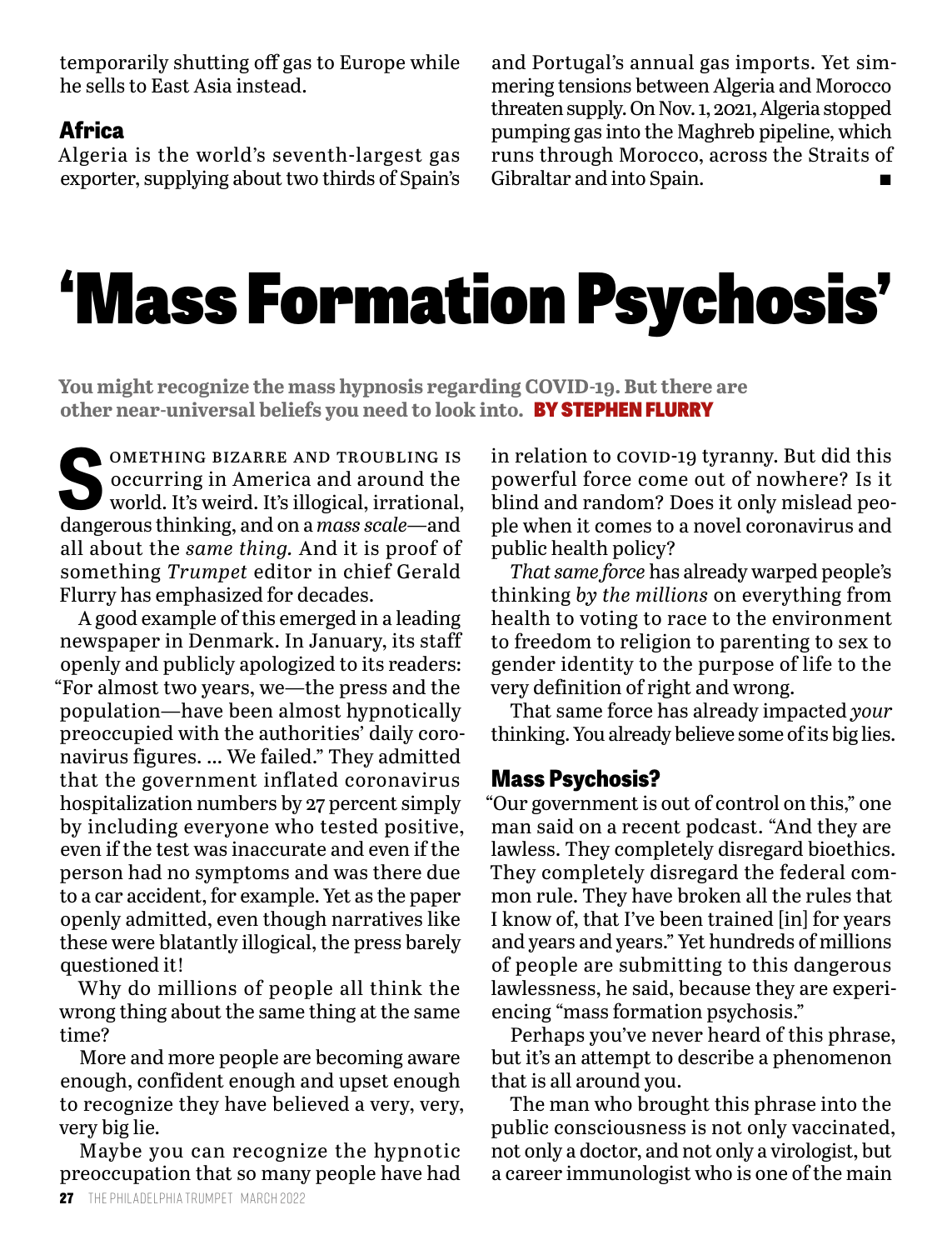*architects of mrna technology itself.* His name is Robert Malone.

Malone helped make the major breakthrough in mrna study in 1988 that laid the foundation for the mrna technology used in millions of covip-19 vaccine shots. His name is on the patents. He has spent the last 35 years or so studying and working at or with the University of California, Northwestern University Feinberg School of Medicine, Harvard Medical School, the University of Maryland, Kennesaw State University, the Salk Institute for Biological Studies, EpiVax, Atheric Pharmaceutical, Alchem Laboratories and the United States Army Medical Research Institute of Infectious Diseases.

Three covip-19 vaccines are available in the United States. All use genetic manipulation of either mrna (Pfizer/BioNTech and Moderna) or double-stranded DNA (Johnson & Johnson). Malone isn't the final word on the subject, but it is obviously wise to hear what one of the main inventors of genetic vaccination has to say.

"My name is Robert Malone," he said in one video. "I'm a physician and a scientist. But more importantly, I'm a father and a grandfather." He then warned in unmistakable terms that injecting viral genes into children yields spike proteins that can permanently, irreparably damage their brains, nerves, hearts, blood vessels, reproductive systems and immune systems. He warned, "This novel technology has not been adequately tested."

But that is not the worst of what he's warning about. Far worse is "mass formation psychosis."

The *Trumpet* calls it *will worship.*

Malone's video and other statements criticizing the vaccines and government coercion and mandates attracted a lot of hostile attention from the political, medical and media elites. Despite his credentials, they do *not* want you to hear what one of the main inventors of genetic vaccination has to say. They have gone all-in on pressuring people to inject viral genes into themselves and their children, and they are stamping out all disagreement, labeling it "disinformation." This video is likely the evidence that Twitter executives saw and

used as rationale for permanently banning Dr. Malone from the platform.

The day after the ban, Malone spoke with podcaster Joe Rogan about *why* the demonstrably false, unjust, medically dangerous idea of mandatory or heavily coerced vaccination is so widespread. Why do so many people accept it?

"Mass formation psychosis."

That is the term some European intellectuals use to try to explain what happened in Germany in the 1920s and 1930s. As Malone pointed out, Germany was (and is) one of the most sophisticated nations in the world. The Germans were "a highly intelligent, highly educated population," he said, "and they went barking mad." They used their economic and cultural sophistication to follow *Adolf Hitler* into the abyss of atrocity.

Malone pointed to Prof. Mattias Desmet's phrase "mass formation psychosis" and defined it as a society where people have "become decoupled from each other and have free-floating anxiety" because people can't make sense of what is happening. "[T]hen their attention gets focused by a leader or series of events on one small point, just like hypnosis. They literally become hypnotized and can be led anywhere. They will follow that person. It doesn't matter if they lie to them or whatever. … That is how mass formation psychosis happens, and that is what has happened here."

What a statement!

But the *Trumpet* has written for decades much more clearly and much more powerfully about the real cause of what unfolded in Germany and what is unfolding right now. It is the worship of the will.

# **A Failed Experiment**

Malone noted that an American insurance company has reported the death rate is up 40 percent from pre-pandemic levels among working-age people. "It is starting to look to me like the largest experiment on human beings in recorded history has failed," he said. "At a minimum, based on my reading, one has to conclude that if this report holds and is confirmed by others in the dry world of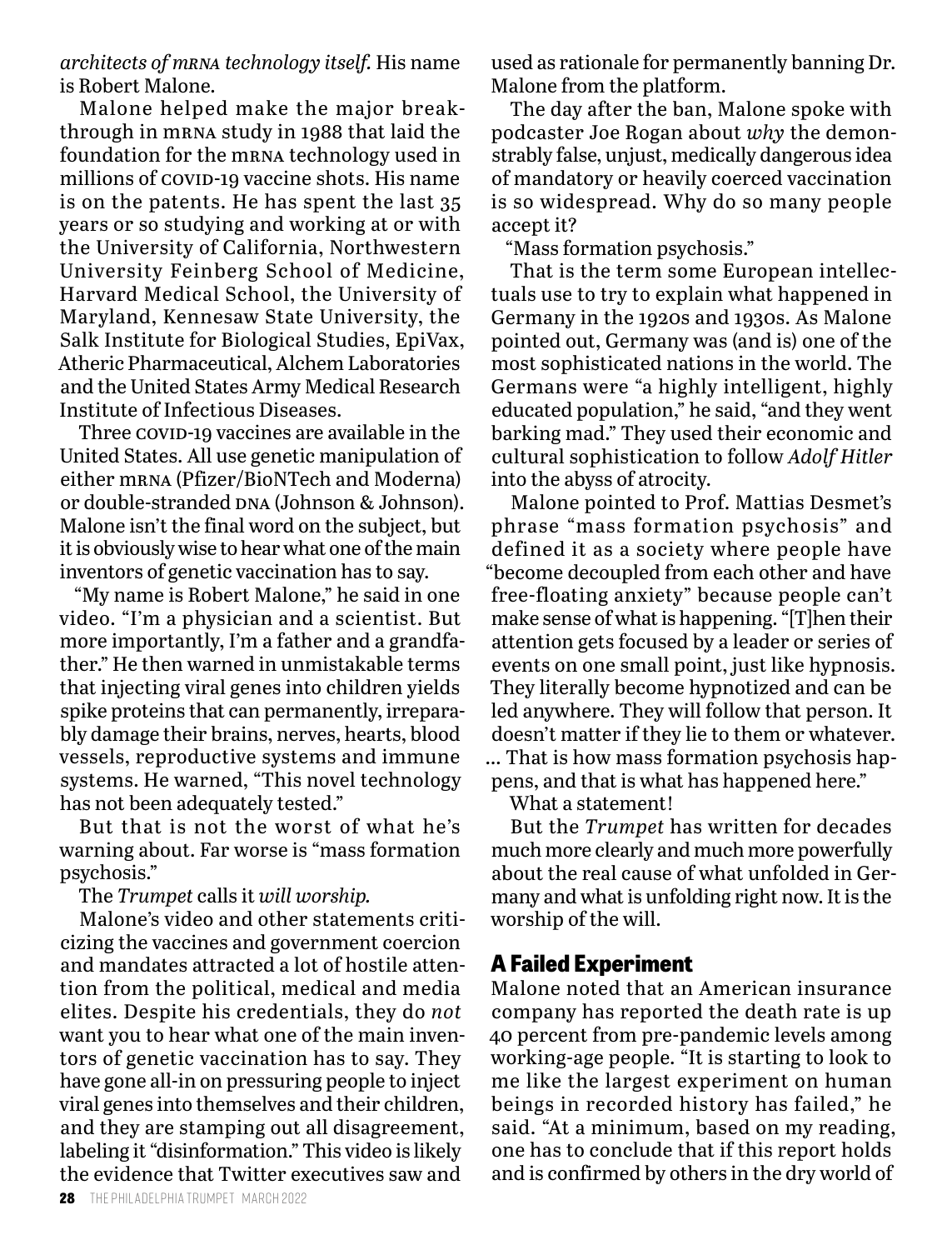life insurance actuaries, we have both a huge human tragedy and a profound public policy failure of the U.S. government and U.S. HHS [Department of Health and Human Services] system to serve and protect the citizens that pay for this 'service.'"

More than 4.6 billion people across 184 countries have been injected with an experimental mrna molecule. Thousands have died from adverse effects of this experimental molecule. And now it looks like the overall death rate is still well above what it was before the pandemic. Yet despite all the evidence that covid vaccinations do not work, the government is looking for ways to force people to get the jab and numerous booster shots.

Those are deadly serious facts, yet governments around the world are aggressively forcing people who are at low risk of suffering severe illness or death to take Pfizer-BioNTech, Moderna and Johnson & Johnson shots (and to pay for it by the billions with their taxes).

Dr. Malone calls this "the most massive, globally coordinated propaganda and censorship campaign in the history of the human race." And by censoring him, tech elites are basically confirming his assertion.

U.S. government medical bureaucrat Anthony Fauci and his allies in government and media tell us to "follow the science." They wrap themselves in the language of medicine, facts and science while they deliberately, systematically censor all science alerting the population that covid-19 vaccines are dangerous—even if those reports come from a man who invented mrna vaccine platform technology.

What you see in the news isn't an open, may-the-best-facts-win scientific debate. It is a political manipulation designed to frighten people into surrendering their God-endowed rights to a regime. A large part of society is focused like a laser on Fauci and other elites who promise to save them from their anxieties on the one hand, while simultaneously agitating those anxieties as much as possible on the other hand. It's not a "hypnosis" in the sense of a carnival magic trick. But it is real, it is on a mass scale, and it is *far worse.*

### **Look Back at Germany**

While Dr. Malone's comparison to Germany's experience in the 1920s and 1930s may sound extreme to some, it is dead right. And in a frightening twist of irony, he points out that the mandatory vaccinations are a stark violation of the Nuremberg Code, a set of ethics principles against human experimentation established after Germany's defeat and the revelations of what happened in the Holocaust.

Bolshevik leader Vladimir Lenin believed that "[t]he idea becomes a force when it captures the masses," but Hitler understood that sometimes what captures the masses is not the truth or even the idea as much as it is the emotions. That is why he told Hermann Rauschning, "What you tell people in the mass in a receptive state of fanatic devotion will remain. Words received under a hypnotic influence are radical and impervious to every reasonable explanation."

This is why Lenin came to power in the bloodiest civil war in history, while Hitler became *der führer* by popular vote. Rauschning called Hitler a "master enchanter" because he was able to bewitch people and lead them anywhere. Today, we see the hypnosis tactics that Hitler used in the 1930s being used to bewitch people about climate change, coronavirus, racism, socialism and many other issues. Americans have not learned as much from Germany's history as they should.

But my father, *Trumpet* editor in chief Gerald Flurry, has repeatedly looked into and spoken about what happened in Hitler's mind and how he was able to lead a great nation into such horror.

"Could someone stir up a political revolution simply by repeating a blatant lie over and over and over till people come to believe it?" he wrote in "A Dangerous New Age of 'Worshiping the Will.'" "Well, this has *already* happened to a shocking degree! … Hitler had an intense fascination with occult magic. Much of what he told Rauschning about '*a new age of magic interpretation'* came from the German occultist Ernst Schertel. Schertel's book on magic was one of the most heavily annotated books in Hitler's personal library. Hitler's annotations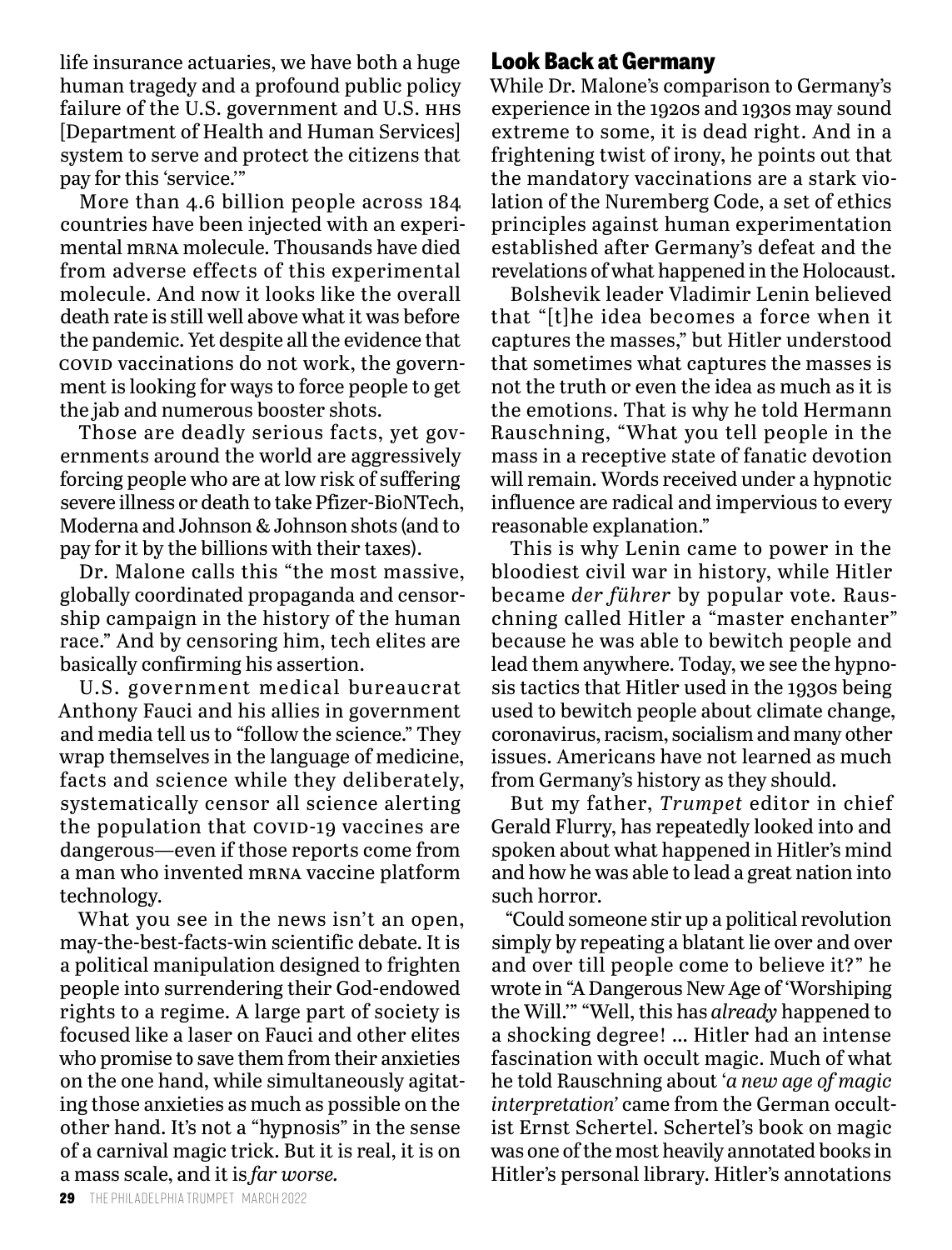of *Magic: History, Theory and Practice* include highlights such as 'the difference between "true" and "false" has disappeared,' and 'quite a lot is gained with [magic]: namely the possibility to intervene in this structure, that is to say change the world according to our will. But this is magic, and on this basis, we are able to create reality where no reality is'" (*theTrumpet. com/22176*).

We are not talking about circus hypnosis, Disney magic, hocus pocus spells or fictional mysticism. We are talking about the fact that a spirit world clearly exists, that there is clearly *evil* in it, and that it can exert *incredible* power over *huge* numbers of intelligent people.

Hitler did not rely on reason, intelligence, reality, absolute truth or God. He worshiped his own human will and believed he could create his own reality by stirring up negative emotions in others until they became a hypnotized mass behind him. He was being controlled and empowered by something very real, powerful and spiritual.

## **'Let No Man Beguile You'**

Today, there is a lot of emotion surrounding the debate over mandatory covid-19 vaccinations. There are a lot of angry and depressed people looking to men like Barack Obama, Joe Biden and Anthony Fauci for solutions. But there is not a lot of evidence or facts showing that mandatory vaccinations help stop the disease. This is a perfect environment for mass psychosis.

In the U.S. and other nations, politicians, bureaucrats and public health officials are using the existence of covid-19, a slightly more potent version of the flu, as an excuse to blot out freedom of speech, freedom of assembly, freedom of religion, and many other freedoms. Millions of people are going along with this attack on freedom because the "experts" tell them it's the only way to save themselves from a devastating pandemic. There is no evidence to support these claims, but society is entering a dangerous time where people worship the whims of their leaders more than factual logic. And leaders are asserting their will to create a new reality, up to and including a pandemic, mass medical experimentation and an institution of tyranny.

"The Apostle Paul wrote about this very subject," my father continued in his article. "'Let no man beguile you of your reward in a voluntary humility and worshipping of angels [*demons,* it should read], intruding into those things which he [*has*] seen [that is the correct translation], vainly puffed up by his fleshly mind …. Which things have indeed a shew of wisdom in will worship …' (Colossians 2:18, 23). … Paul reveals what happens when you worship the human will: It leads to essentially worshiping *demons!* That is because the human mind is so vulnerable to Satan's broadcasting, deception and influence, especially when full of vanity. *…* The radical left is casting aside the foundational law of the land, telling us that it is just getting in the way. *We don't need that old law,* they insist. *We know what justice is. You can trust us!*"

Such will worship turned Germany into a murder machine. It has already stripped Australians of most of their rights, and the U.S. is not far behind.

"We have not learned from this history as we should," my father wrote. "Could something similar happen today? Could it happen in America?" (ibid).

He has spoken on this subject repeatedly, in depth and consistently, for decades. Scroll through the *Key of David* program archive and you'll see him get to the source of it in dozens of programs, both recent and decades old. He and Herbert W. Armstrong before him could see it coming. Now it's here.

The only way to inoculate yourself against this type of will worship is to be rooted in the truth (see Colossians 2:6-8). At this point, *only* God can save the United States from the tyranny of the radical left *within* and lurking enemies *without.* Scripture indicates that He will break the power of the will worshipers and the mass psychosis afflicting people in America and beyond.

But why will He do that? Is it so that we can go back to living how we want? No: He is giving us one last chance to repent. Yes, the same power that so blatantly influenced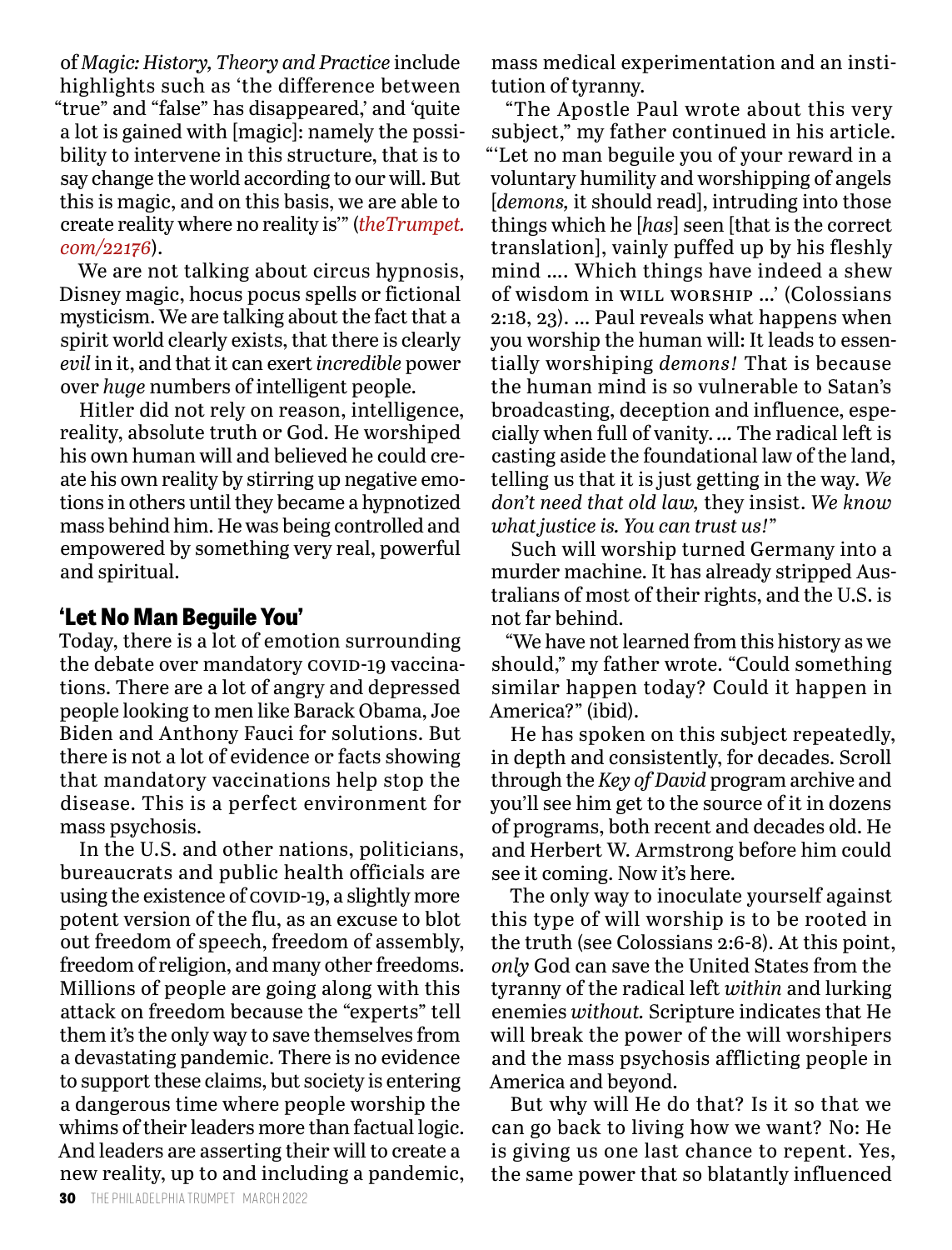Hitler and that influences the radicals today has also influenced us—for generations. We as a people have deep-rooted sins *of our own.* In fact, our sins, our forgetting and rejecting God have allowed such evil to gain such power over us. Each of us is influenced by "the god of this world," "the prince of the power of the air" (2 Corinthians 4:4; Ephesians 2:2). Now, not tomorrow, is the time to realize that.

Mass formation psychosis comes from will worship, will worship comes from sin, and sin is infecting all of us.

"We're sick as a society," Malone rightly said—then wrongly said, "and we have to heal ourselves."

# **A Sick Society**

If you have awakened to mass formation psychosis regarding coronavirus, get ready to wake up from mass formation psychosis regarding climate change, evolution, sex, family, male leadership and even Christianity. Get ready to wake up to the fact that *you* have been deceived about things *you* believe.

My father wrote in the July 2017 *Trumpet:* "*In spite of all evidence to the contrary,* people insist that sexual license has no consequences—that divorce is liberating—that children are better off without both their biological parents—that a child can be raised by a man and his homosexual lover just as well—that marriage is oppressive, unless it is between two people of the same sex—that biological sex isn't reality—that 'gender' is whatever a person thinks in his mind, and that anyone who won't play along is a hateful bigot—and many other bizarre fantasies.

"We are being told that we should enthusiastically dismantle the traditional family—the entire foundation of civilization—and that we will be stronger as a society for doing so!

"That is an abominable LIE! It is DEADLY deceit! It is *satanic propaganda* that will destroy our nations and our civilization!

"Can you recognize how the radical left is leading the West into a world ruled by the WILL and not by intelligence? And many others follow along or do nothing to oppose this satanic, nation-destroying evil" (*theTrumpet.com/15830*).

Our age is ruled not by reason and rationality—not by science, not by truth—but by *will.*

More and more of our leaders believe that truth itself does not exist. President Obama wrote that there is no such thing as "absolute truth." When that is gone, all that remains is *asserting your will over others.* People with such illogical, irrational, unscientific, untruthful beliefs and ideologies cannot convince others through rational arguments. The only way they can enforce their will on others is through deceit, lies, intolerance, bullying, coercion and wresting control of the politicians and the courts.

The source that has influenced millions of people into "mass formation psychosis" regarding coronavirus has existed for decades, for generations, for centuries. For millenniums, it has caused millions of normal people to think illogically about themselves and about their Creator. For more than a century, it has convinced normal and *especially* highly educated people to think that everything came from nothingness; that life came from the lifeless; that purpose, meaning, joy, love and hope are just chemical reactions.

An *enormous* number of people cling to *enormously wrong* beliefs that simply *cannot be true.*

The wake-up call from coronavirus hypnosis is an enormous blessing. The past two years of mass formation psychosis prove that human beings are susceptible *en masse* to wrong thinking that comes from an origin beyond any one human being, group of human beings, nation or group of nations.

Malone said, "[W]e have to heal ourselves." He talked about people reasoning their way toward unity and other goals. But the belief that human beings can fix their minds themselves is itself a delusion. It denies the absolute fact that our Creator made us incomplete. He empowered our brains with a human spirit that by its very nature is designed to unite with God's Spirit. Unless and until it does so, God is unable to finish His creation.

Just as it is demonstrably illogical to think that human beings do not have a Creator who loves them and wants to work with them, it is demonstrably illogical to think that there is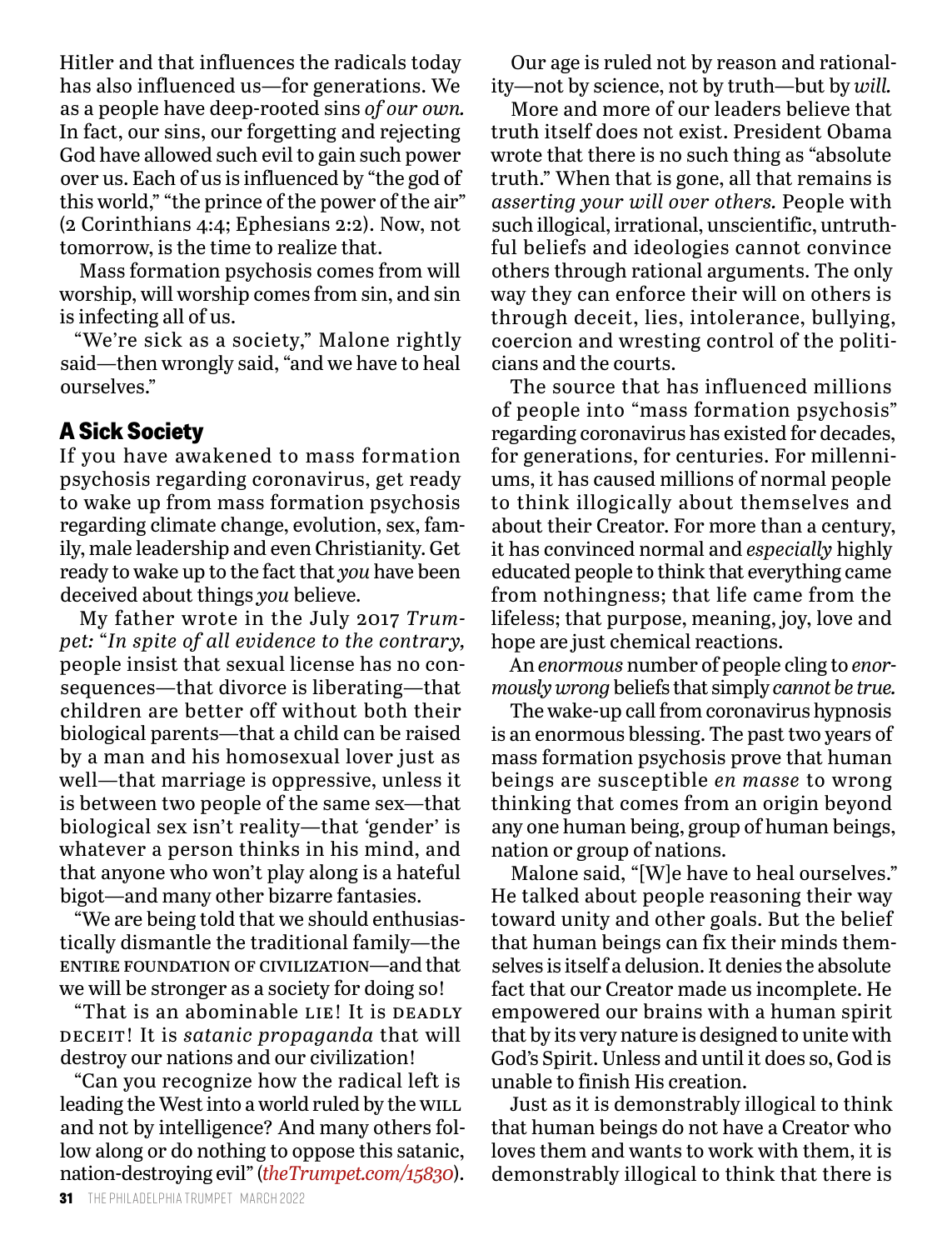not a very different, very real being out there exerting a clear influence on human beings. That being—the prince of the power of the air, the god of this world—deceives the whole world! (Revelation 12:9).

There is no *healing ourselves,* and there

never has been. Humbling ourselves toward our Creator is the *only possible* way to become connected to a power superior to the power that "deceiveth the whole world."

God is giving people, giving you, one last chance to wake up (Amos 7:8). Take it.

# A Warning From South Africa

**What happens to a country built on the principles of critical race theory?** BY ANDREW MIILLER

**A** once-promising country has become a failed state. Almost 30 years ago, Nelson Mandela replaced Frederik Willem a failed state. Almost 30 years ago, Nelson Mandela replaced Frederik Willem de Klerk in an election that astonished the world. Both men shared a Nobel Peace Prize for their work ending racial segregation in South Africa. Now both men are dead. In fact, the death of De Klerk on Nov. 11, 2021, prompted many South Africans to look back on their history and wonder what went wrong.

When the newly elected Mandela entered South Africa's parliamentary chamber on May 10, 1994, he was announced by a barechested tribal *imbongi* shouting tributes to his accomplishments. He told the world, "We enter into a covenant that we shall build the society in which all South Africans, both black and white, will be able to walk tall, without any fear in their hearts, assured of their inalienable right to human dignity—a rainbow nation at peace with itself and the world." Much of the world's media followed the example of the *imbongi* and praised Mandela as a moral giant whose strength and sacrifice changed the entire world.

Now a generation has passed. The promise of a peaceful and prosperous South Africa remains hauntingly empty. Instead, rampant corruption has damaged the economy and

people's trust in the government. One in three people looking for work cannot find it. Rolling blackouts have left millions without power. The murder rate is the world's highest outside of Latin America's worst drug-producing regions. Rioters and looters plague the nation's cities, while black terrorists drive white farmers from their land. Black politicians sing racist songs like "Awuleth' Umshini Wami" (*Bring My Machine Gun*) and "Dubul' ibhulu" (*Kill the Boer*).

Who could have foreseen that things would get so bad? Well, while the world was rejoicing at the triumph of democracy in South Africa, the *Philadelphia Trumpet* was warning that post-apartheid South Africa would fall into ruin. We had insight into South African politics the rest of the world did not because we base our geopolitical analysis on the sure word of Bible prophecy.

#### **African Powerhouse**

Like Australia, Canada, Great Britain, New Zealand and the United States, South Africa is a unique nation descended from the lost 10 tribes of ancient Israel. Its recorded history began 370 years ago when Dutch navigator Jan van Riebeeck established a small colony on the Cape of Good Hope. Since the summer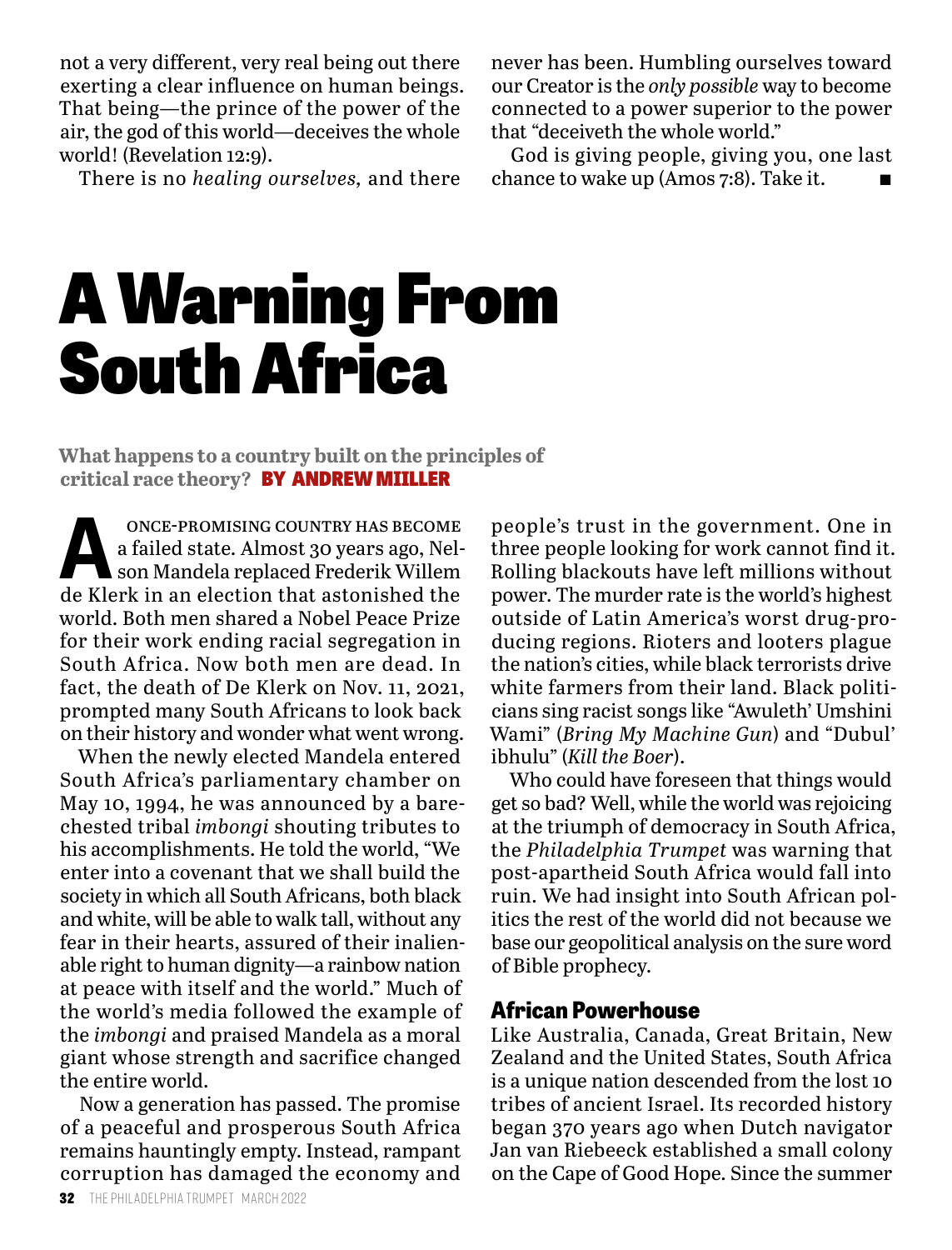crops grown by Bantu tribes farther north do not grow at the southern part of the continent, much of the region was unpopulated. The pioneering Dutch were later joined by German and French Huguenot immigrants who came to farm the land.

Like the Pilgrims who settled America, the Afrikaners often compared themselves to the children of Israel. Some might have even understood that they were literally descendants of the biblical patriarch named Israel. In 1590, the French Huguenot magistrate M. le Loyer described an Israelite genealogy for the British people in *The Ten Lost Tribes*. In 1700, Dutch historian Mattheus Smallegange outlined an Israelite genealogy for the Frisian and Dutch people in *The New Chronicles of Zeeland*. Whether or not they understood their heritage, it is clear that Afrikaners tried to base their laws on the Bible and put their faith in God for protection.

When the English took control of the Cape in 1806, Afrikaners began trekking into South Africa's rugged interior. There they met Bantu tribes migrating south from their homeland in what is now Zimbabwe. Many were fleeing the Zulu Empire and the Nguni, who were slaughtering millions in the indigenous communities: Hlubi, Mfengu, Ndebele, Ngwane, Soshangane, Xhosa, Zwangendaba and many smaller tribes.

The Afrikaners sent emissaries to seek peace, but the Zulu king ordered them clubbed to death.

The resulting war with the Zulus motivated the Afrikaners to make a covenant with God. On Dec. 16, 1838, prior to the Battle of Blood River, the Afrikaners promised to build a church and forever honor the anniversary of the battle as a special sabbath if God would save them from slaughter. The battle was joined, and 470 Afrikaners defeated 20,000 Zulu warriors. God had honored their prayers, and the Afrikaners honored their promise. They made December 16 their most important memorial of the year: The Day of the Covenant.

The following 64 years were a rich history of progress and prosperity. Afrikaners formed two Dutch republics: the Transvaal and the

Orange Free State. Meanwhile, British prospectors began moving into the interior looking for diamonds, gold and other resources. A series of wars between the British and the Afrikaners eventually culminated with The South Africa Act 1909, which merged the various states in the region into the Union of South Africa.

As a dominion of the British Empire, the Union of South Africa safeguarded trade routes to India and acted as the storehouse of the free world. At its peak, this union accounted for 4 percent of Africa's landmass, 5 percent of Africa's population, 20 percent of Africa's agricultural output, 25 percent of Africa's gross domestic product, 50 percent of Africa's electricity and 60 percent of Africa's industrial production.

By the middle of the 20th century, South Africa was producing vast amounts of antimony, chrome, chromium, diamonds, fluorite, gold, manganese, nickel, platinum, titanium, uranium, vanadium and vermiculite for the British Empire. These minerals and metals help build the dominance of the English-speaking peoples.

But this dominance made South Africa a target for the Soviet Union. The Soviets knew that if they could infiltrate South African politics and seize control of the nation, they could deprive the industrialized West of its crucial supply of minerals. So they established a Communist party in South Africa and went to work.

#### **Communist Onslaught**

In the decades after World War i, South Africans increasingly departed from biblical values and moral restraints, as did the peoples of other modern nations of Israel. They adopted a liberal, anything-goes approach. Educators in South Africa began rejecting the idea that laws of morality are eternal and unchanging. As the evolutionary hypothesis took root in the public conscience, people came to believe that what was right in the past may not be right today. Commandments like "Honour thy father and thy mother" and "Thou shalt not commit adultery" began to sound old-fashioned. People abandoned the absolute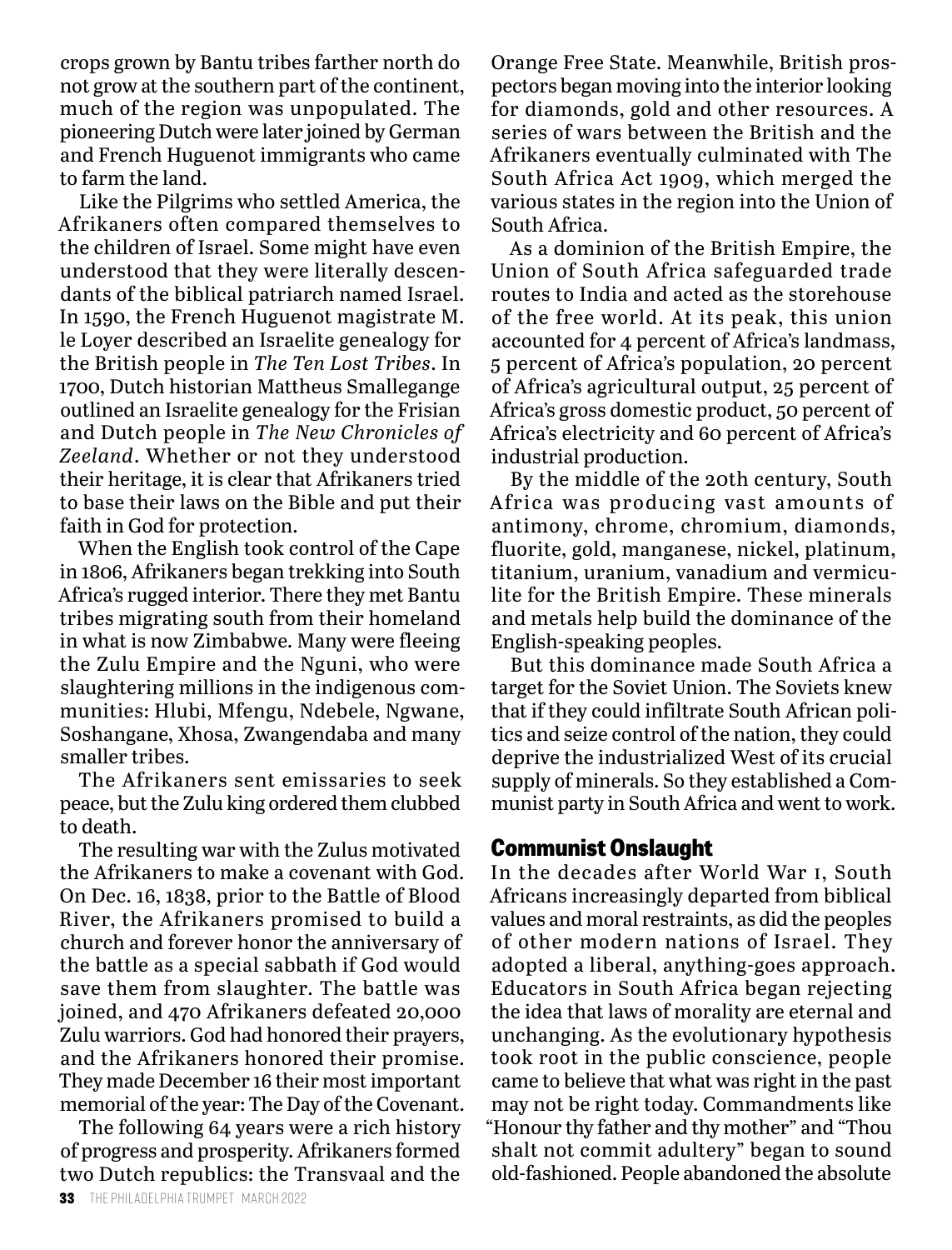morality of Moses and Jesus Christ. They embraced the evolving morality of Charles Darwin and Sigmund Freud.

"The 'New Morality' world was spawned after the turn of the century," Herbert W. Armstrong wrote in *The Missing Dimension in Sex*. "It developed from the embryo stage during World War i. It surged, mostly among teens unnoticed by their parents, on past World War II. The emergence of television after that war gave the trend great impetus. Acceleration sped the downward plunge. The 'New Morality' really surfaced during the '60s, blossomed into full bloom in the '70s."

In South Africa, moral decline created fertile soil for communism. In the 1920s, the South African Communist Party started trying to lure white miners away from the traditional biblical values and toward the atheistic values of communism. After the government banned the Communist Party, many South African Communists abandoned the strategy and instead started seeking converts among South Africa's black population.

The South African government blocked nonwhites from voting because the majority of the Khoisan and Bantu peoples in the region still practiced the values of their tribal cultures. Granting universal suffrage would blot out what remained of the Judeo-Christian principles that the European settlers of South Africa believed in.

In 1961, South Africa became a republic and replaced Queen Elizabeth ii as their head of state. But the government retained its colonial-era policy of denying blacks the vote while simultaneously pouring money into the economic development of various black national homelands in an attempt to prepare them for independence. French author Paul Giniewski referred to the development of South Africa's homelands as the most ambitious economic program devised for uplifting a developing people. Yet the industrialization of South Africa drew away millions of unemployed blacks from their tribal lands into major cities looking for employment, impairing this program and exacerbating the cultural clash between blacks and whites.

A new generation of radical leaders mobilized the bitterness of black workers to create a terrorist cell called *Umkhonto we Sizwe* ("Spear of the Nation"). Its mission was to fight against the government, and toward that end it committed dozens of brutal terrorist attacks.

Nelson Mandela was a terrorist and a member of the South African Communist Party Central Committee. He was eventually arrested for his role in bombing dozens of railways and petrol stations. But his imprisonment did not stop the Communist-inspired violence.

The Soviets and the Cubans supplied money and weapons to other South African terrorists in an attempt to aggravate tensions between blacks and whites. Their strategy was to spark a race war, seize control of the country, and establish a Soviet-led cartel to control 60 percent of the world's diamonds, 75 percent of the world's manganese, 80 percent of the world's gold and 90 percent of the world's platinum.

The threat of Communist domination was why the South African government thought it more prudent to fund the development of black homelands rather than surrender to the African National Congress (anc).

#### **Shameful Handover**

President F.W. de Klerk shocked the world when he released Mandela from prison in 1990, but African National Congress attacks were becoming so common that many feared race war. After the Soviet Union collapsed, President de Klerk appeased black South Africans by releasing a number of Communist prisoners and called his cabinet together to debate legalizing the anc. Many opposed his plans, but de Klerk legalized all banned political parties, including the Communist Party, and released Mandela unconditionally.

Mandela toured South Africa, giving speeches about peace and reconciliation, but made it clear that the African National Congress would continue its armed struggle if the government continued to withhold the right to vote from the black majority. The government agreed to negotiate and announced elections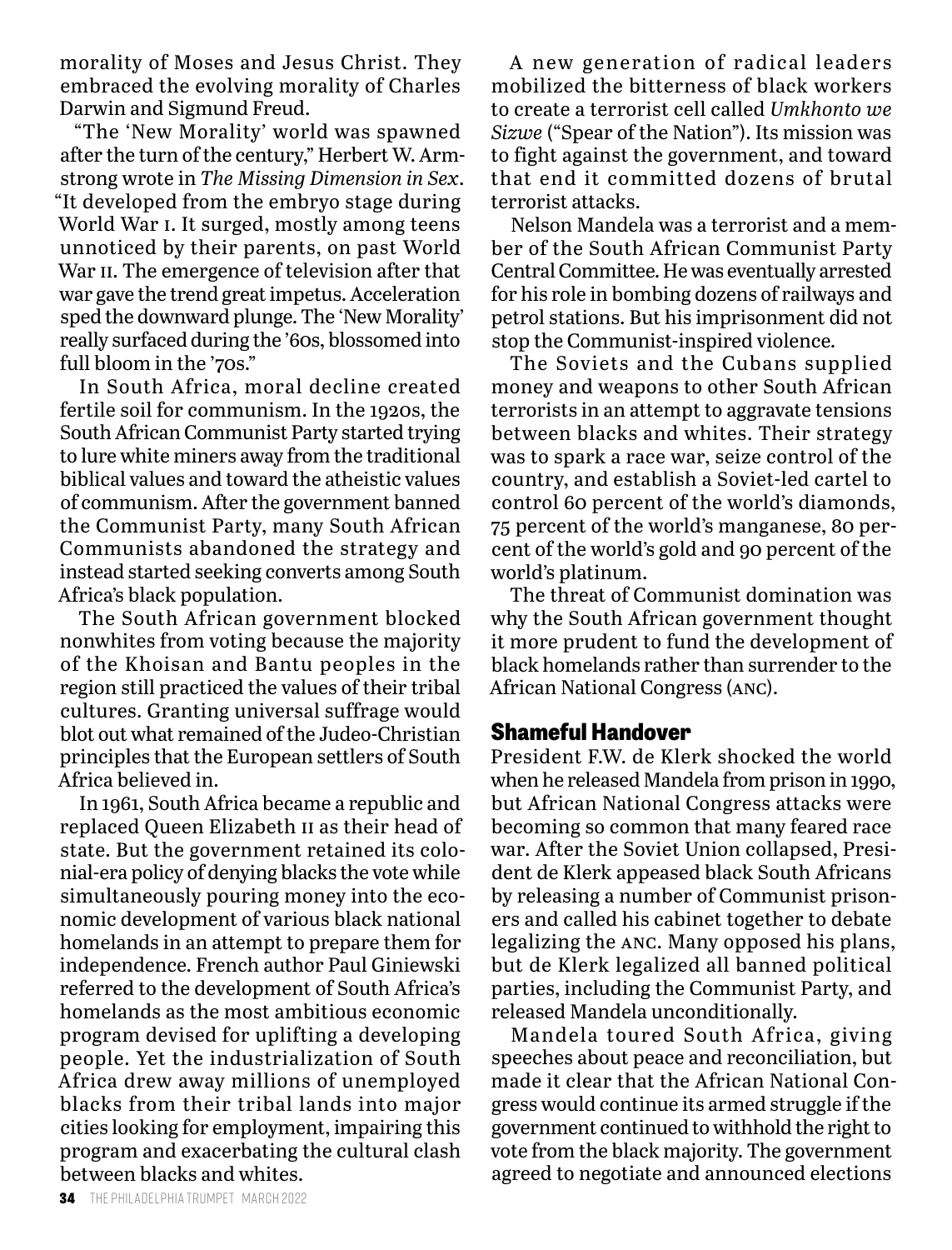for April 1994, in which citizens of all races could vote for any political party.

Mandela formed an alliance between the African National Congress, the South African Communist Party and the Congress of South African Trade Unions. These three parties received 63 percent of the vote, and Mandela was sworn in as the first black president in South Africa.

The world rejoiced at the triumph of democracy in South Africa. Both Archbishop Desmond Tutu and Mandela dubbed post-apartheid South Africa as "a rainbow nation at peace with itself and the world."

Mandela filled his key cabinet posts with members of the Communist Party. At the time, *Trumpet* editor in chief Gerald Flurry said, "South Africa is the first of the Anglo-Saxon nations to give away its God-given birthright."

Rather than remembering the Day of the Covenant, seeking to obey and trust in God, and teaching their people, black South Africans and the world at large about His role in their history, His laws and blessings, Afrikaners just *let it all go.*

For all their political and financial expenditure, de Klerk's and previous administrations had not only failed to educate blacks about the biblical values that South Africa's early European settlers brought with them, but they lost those values themselves. They shamefully surrendered outright. That is why the *Trumpet* reported in June 1994 that disaster "looms huge on the horizon of South Africa, as godless communism has its day bringing an anc-dominated government to power with the apparent full endorsement of Western society!"

The past three decades have proved this assessment right. South Africa is now a member of the BRICS alliance, which also includes Brazil, Russia, India and China. Russian efforts to control South Africa's mineral wealth have largely been successful. Current South African President Cyril Ramaphosa has appointed 16 Communist Party members to his cabinet of 37 ministers. These Communists are now discussing an amendment to the South African Constitution to permit the seizure of whiteowned land without compensation. This

comes after at least *3,000* white farmers have been killed in a deliberate attempt to drive whites from their land.

Now South Africa stands on the verge of a civil war that could kill or drive out the remaining white population and transform the nation into the world's next Cuba, Venezuela or Zimbabwe. The first nation built on the anti-white principles of critical race theory is now a failed state and easy prey. It is a *warning* to the rest of the English-speaking world. If Australia, Canada, Great Britain, New Zealand and the United States continue to reject God's laws, remain ungrateful for His blessings, drift into more sinfulness, and embrace communism, as South Africa did, they will suffer as South Africa has suffered!

## **Lost Birthright**

Herbert W. Armstrong explained in *The United States and Britain in Prophecy* that the British, Dutch and other northwestern Europeans descended from the ancient Israelites, and that the ancestors of the Americans and the British trace back to two grandsons of Israel: Manasseh and Ephraim. Genesis records God giving these descendants of Abraham major, civilization-shaping birthrights of immense wealth and power. This is why the U.S. became the greatest nation in world history and why the British Commonwealth became a great company of nations. This greatness came as a result of Abraham's faith and obedience and is a tool for God to use for the good of human civilization, not for the American and Commonwealth peoples to squander and surrender. God also promised that if these nations turned away from Him and His law, as their ancient forefathers did, they too would be conquered and enslaved.

This book is why Mr. Flurry knew South Africa would fall apart after de Klerk's surrender.

The Prophet Ezekiel describes the time of punishment coming on the end-time nations of Israel in grisly detail. "Make a chain: for the land is full of bloody crimes, and the city is full of violence. Wherefore I will bring the worst of the heathen, and they shall possess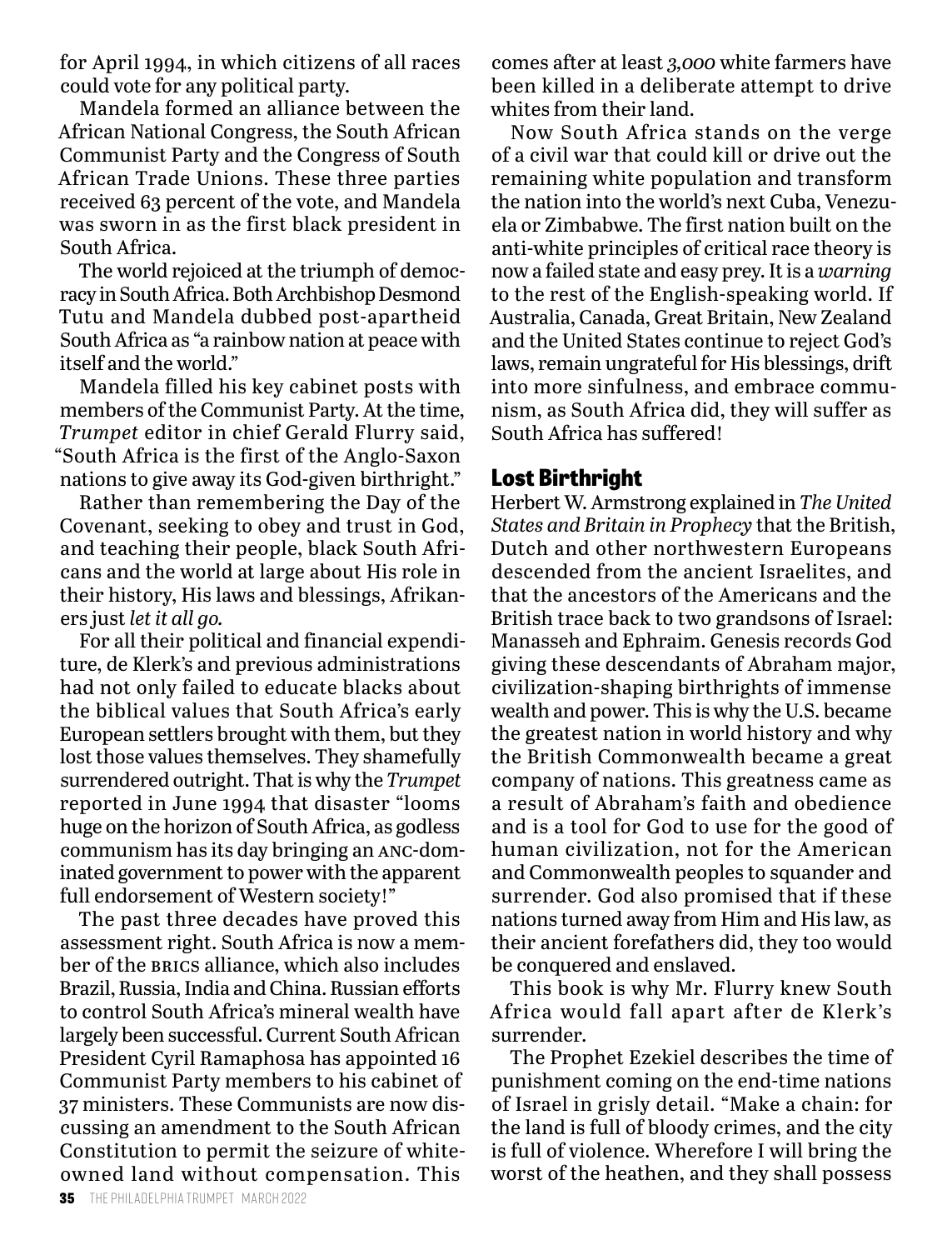their houses …" (Ezekiel 7:23-24). The word "heathen" in this passage is not necessarily negative. It comes from the Hebrew word *gowy,* meaning non-Israelite. But the "worst of the heathen" refers to the type of non-Israelites like the ones killing farmers in South Africa. They have pledged to kill white people, kill their women, kill their children, kill their dogs, and kill their cats. This prophecy says that so many bloody crimes will occur in the end time that they will be like links in a chain—one following right after another. It describes the seizure of people's homes and war between Israelites and non-Israelites.

This is intense punishment, but it is punishment with a purpose.

God is allowing this chain of violence so that the people of Israel will finally repent and cry out to Him. It is God's great desire to teach all races and nationalities the way to peace and prosperity. If mankind would only obey God's commandments, they wouldn't have to experience such horrific crimes. But the human heart is hard and too proud to admit that it does not know the way to peace, happiness and stability. Tragically, God must allow mankind to learn from their own choices until they finally cry out to Him in repentance.

# Learn the Lesson of the 'Great Multitude'

**It could protect you from a world of suffering.** BY GERALD FLURRY

THE BOOK OF REVELATION DESCRIBES A group of people called the "great multitude." This group is so numerous no man group of people called the "great multican number it. And it holds a powerful lesson that we must understand today. Your very life depends on it!

This critical message at the very heart of the book of Revelation relates directly to the civilization-threatening problems facing our world today—and shows what *you, individually,* must do to be protected from them.

This message is twofold. First, it is a warning. If you heed the warning, you will not have to experience the kind of tribulation the great multitude will experience! Second, this is also a message with magnificent hope. In this world full of troubles, at a very urgent time, we all need to see this hope!

### **An Example of God's Mercy**

Here is the description of this group: "After this I beheld, and, lo, a great multitude, which no man could number, of all nations, and kindreds, and people, and tongues, stood before the throne, and before the Lamb, clothed with white robes, and palms in their hands" (Revelation 7:9). This mass of people, speaking different languages, is clothed in white robes. This indicates that they had heard God's truth and repented. How would they know to repent unless they heard God's message of repentance?

This is the time when we will see the real fruits of our labor today!

The context shows that their repentance takes place during the Great Tribulation, a 2½-year period of suffering unlike anything this world has ever experienced. As a result of their repentance during the Tribulation, they will escape the Day of the Lord—the yearlong time of God's wrath that follows the Tribulation.

The painful truth is that these people could have *also* escaped the Tribulation, with all its suffering, had they listened and responded to God's Word *today!*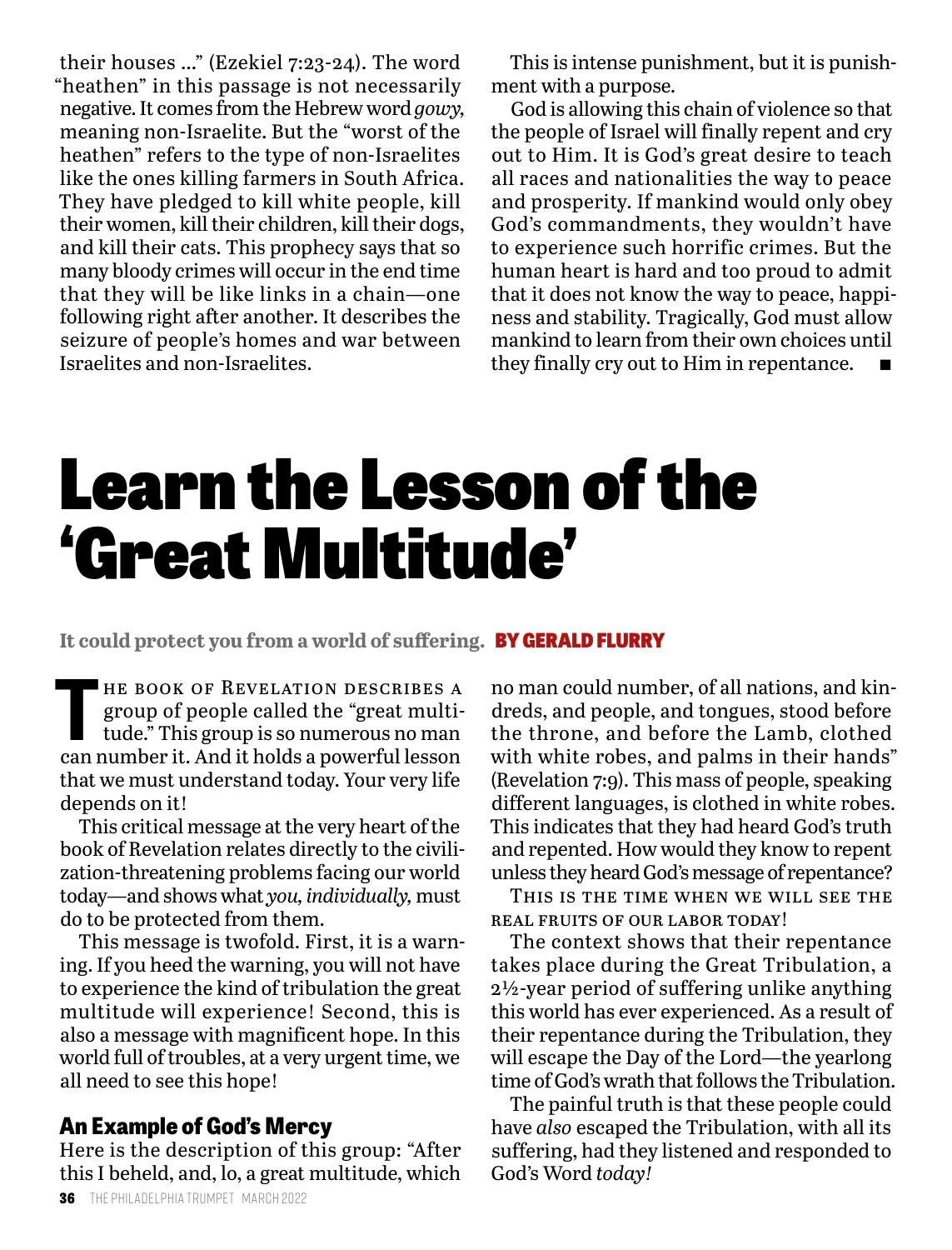Nevertheless, this is an example of God's wonderful love and mercy for all of mankind. God always sends a message to warn of an approaching calamity, giving people the opportunity to turn from their sins and repent. We all have that opportunity, but most fail to take advantage of it.

#### **Why Palm Branches?**

These repentant people, dressed in white robes, meet Christ with palm branches in their hands. What is the significance of this detail?

The only other place in the New Testament with a similar occurrence is in John 12:12-13: "On the next day much people that were come to the feast, when they heard that Jesus was coming to Jerusalem, Took branches of palm trees, and went forth to meet him, and cried, Hosanna: Blessed is the King of Israel that cometh in the name of the Lord." These people came with palm branches to meet Christ at His first coming.

When Christ came the first time, God began harvesting His firstfruits, the small harvest that is continuing to this day. Those who understand God's way of life are being prepared today to help Christ rule the whole world in the 1,000-year rule of Jesus Christ on Earth, when the whole world will experience peace, prosperity and joy. God is giving these firstfruits an absolutely staggering reward.

God wants these people to flourish like palm trees (Exodus 15:27; Numbers 33:9). *Smith's Bible Dictionary* says this about palm trees: "[T]hey were renowned in the time of the gospels and Josephus. The Jewish historian mentions the luxuriance of these trees again and again, not only in allusion to the time of Moses …, but in the account of the Roman campaign under Pompey …, the proceedings of Antony and Cleopatra. Herod the Great did much for Jericho and took great interest in its palm groves."

There was a time when Jericho was called the city of palms (Deuteronomy 34:3; Judges 1:16). This city was flourishing in many ways! But Jericho today has no palm trees. Even the Mount of Olives once flourished with palm trees, but today there are very few. This

symbolizes the degenerate state of this terrible world. Our world is not flourishing. It is plagued with problems.

Look at our financial condition. Coronavirus restrictions have deeply indebted our governments, destroyed many businesses, and exacerbated a host of already serious economic problems. Commentators and analysts are expressing deep concern; they can see that our finances are not flourishing like the palm tree. And a financial crisis in America would shake the entire world!

Many other crises threaten our world. A belligerent Russia, an expansionist authoritarian China, a rising European superpower, increasing aggression from Iran, division in the United States—to name a few. So many in this world turn a blind eye to these developments.

What is the cause of such problems? We have lost so much of the beauty God created for us, because we are not spiritual as we ought to be. Man continues to degenerate in character. Yes, we make advances in technology, but we don't appreciate God's beauty—the natural world that He created—because we don't think like God.

God never intended for this world to suffer the pain and misery we see today. God gave us the option between life and death—and we chose death (Deuteronomy 30:19). It was our choice. God certainly wouldn't allow this to happen if men followed Him.

Yet God says that even amid this turmoil and upheaval, He will protect those who are submissive and obedient to Him (Revelation 3:10; 12:14). God promises to do that. And He will follow through because He will never, ever lie (Titus 1:2; Hebrews 6:18). But do we really believe God? If there is ever a time to truly believe His promises, it is now. God will protect those who live His way of life *today.* If we do that, He says He will never forsake us (Hebrews 13:5).

When you have that assurance, you don't need to fear events on the world scene. You can have trust and faith in the great living God! (To learn about true godly repentance, request my free booklet *How to Be an Overcomer.* It will show you what God expects of you.)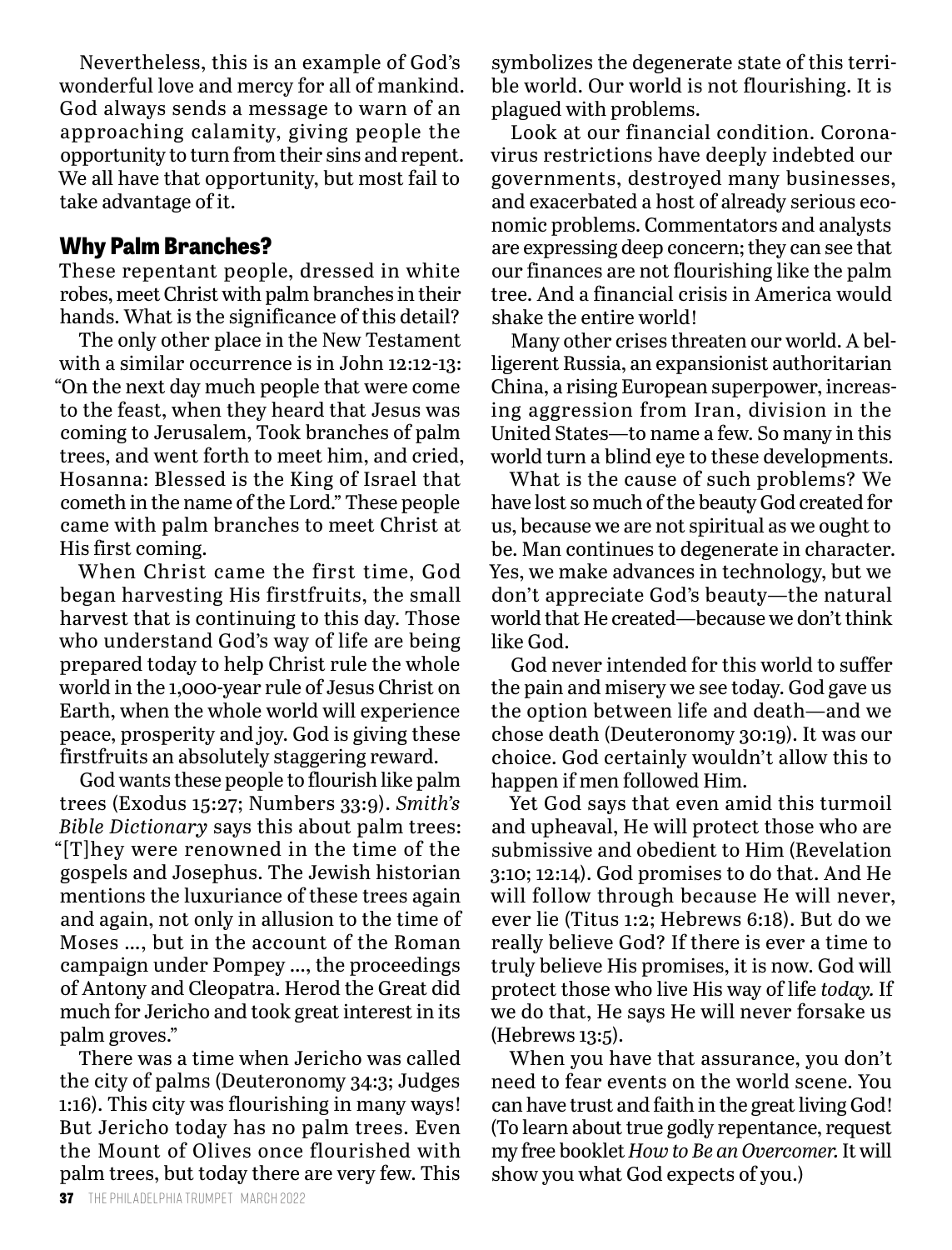### **Will You Repent?**

We must understand the tremendous lesson wrapped up in Revelation 7: "And one of the elders answered, saying unto me, What are these which are arrayed in white robes? and whence came they? And I said unto him, Sir, thou knowest. And he said to me, These are they which came out of great tribulation, and have WASHED THEIR ROBES, and made them white in the blood of the Lamb" (verses 13-14). These people had to wash their robes! They were filthy. And God wanted them to clean up. They may have thought they were clean, but they were not. In the Great Tribulation, they had to face reality.

These people washed their robes "in the blood of the Lamb." That is the precious blood of Jesus Christ. He came to Earth and died for us, suffering as no man ever has, so we can have His righteousness and flourish like the palm tree. He did that for you and me. We must never take His sacrifice lightly. God in the flesh—a being without sin—was marred more than any man and then murdered (Isaiah 52 and 53). That is the price for our sins!

Those in this multitude will repent during the worst suffering in human history. But consider the lesson! Look at how *severely* God had to correct them, and what terrible calamity He had to allow, before they were willing to turn and seek Him! He does not want to have to do that. Those people will escape the Day of the Lord. But they could have completely avoided the suffering of the Tribulation had they heeded God's warning message *today.*

What depth of suffering does it take to make you change? What will it take to make you recognize God's love, and seek His way?

Throughout the Bible, God says He will protect His people from that terrible time because they obey Him now. The great multitude, however, didn't heed soon enough. They got to the point of nearly losing their physical lives—but repented in time.

Can you recognize when God is trying to reach you? Do you know enough about God to know where He is speaking? The Bible is Jesus Christ in print, and there is only one place on Earth where you can hear the full message He is speaking. You cannot escape the coming Tribulation unless you know where God is speaking and then heed the message being delivered by His people.

#### **Learn the Lesson!**

There are two big problems with the great multitude before they repent. First, they are not clothed with white robes, meaning they lack righteousness. They had deceived themselves into thinking they were righteous, as many professing Christians do today. Second, these people are not flourishing like a palm tree. God wants us to live with excitement and thrills. He wants us to have the abundant life! (John 10:10). That is the way that God intends everyone to live, but man has chosen not to. He has decided to go his own way.

This innumerable multitude is composed of people who remember hearing God's warning message and, because of that, turn around. The great multitude must have heard God's message before the Great Tribulation. But they didn't commit themselves to it; they didn't repent, didn't wash their robes.

Notice a prophecy for today in Ezekiel 33: "And they come unto thee as the people cometh, and they sit before thee as my people, and they hear thy words, but they will not do them: for with their mouth they shew much love, but their heart goeth after their covetousness. And, lo, thou art unto them as a very lovely song of one that hath a pleasant voice, and can play well on an instrument: for they hear thy words, but they do them not. And when this cometh to pass, (lo, it will come,) then shall they know that a prophet hath been among them" (verses 31-33). These people loved to hear God's Word, but they wouldn't *do anything* with what they heard. Again, this prophecy is for today.

Look at the terrible things happening in the world today. We are on the outer edges of the great storm of the Tribulation right now. Time is very urgent. But you must prove this for yourself.

That is the message the great multitude didn't heed at the right time. But they will heed it in the Great Tribulation—and then they will come out and turn to God! They will wash their robes with the blood of Christ, and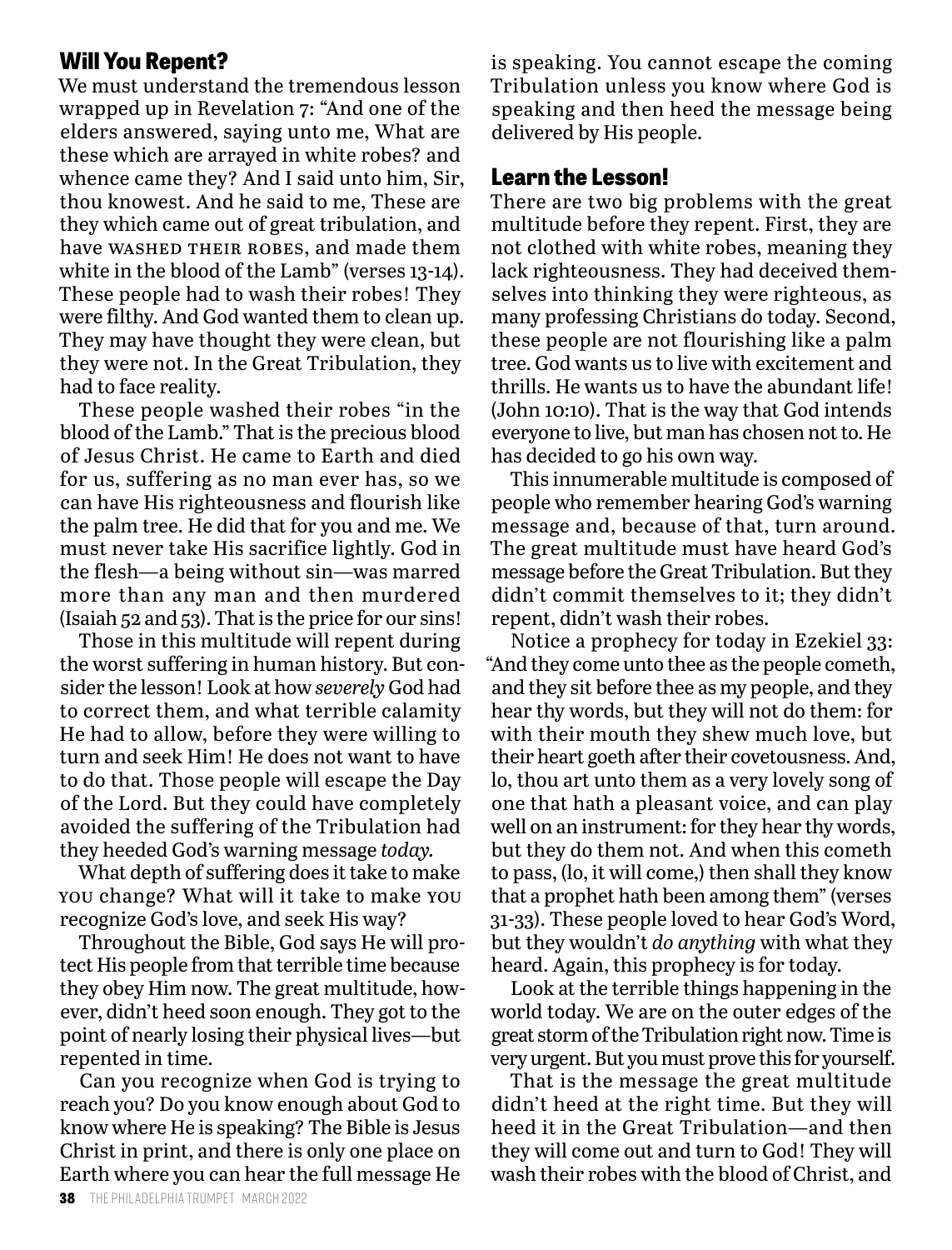will come to understand this great and marvelous vision. And the moment they repent, God will bring them out of the Tribulation so they need not face any more suffering. This shows how wonderfully merciful God is.

"Beloved, I wish above all things that thou mayest prosper and be in health, even as thy soul prospereth" (3 John 2). God loves us; we are His beloved. He is a God of perfect justice and judgment. He will try us and test us. He will punish us when necessary. But above all things, He wants us to prosper and be in good health. He wants us to flourish like the palm tree! He doesn't want us living in fear as the whole world does today.

The innumerable multitude will escape the

worst year in this planet's history. And God is happy to protect them. But He would have done so earlier—if only they had heeded what He says now, while there is still time.

Learn this powerful lesson of the "great multitude"! You are hearing the message of God today! Do not just file it away in your memory and act on it later. Act now! Turn to God in repentance! Learn to love His way of life and to love the Bible, because there is nothing like it when you truly understand it. God is offering us a life that is full of hope! He wants to protect you and look after you *right now—*and He promises to do so if you turn and obey Him today. That is something to be excited about!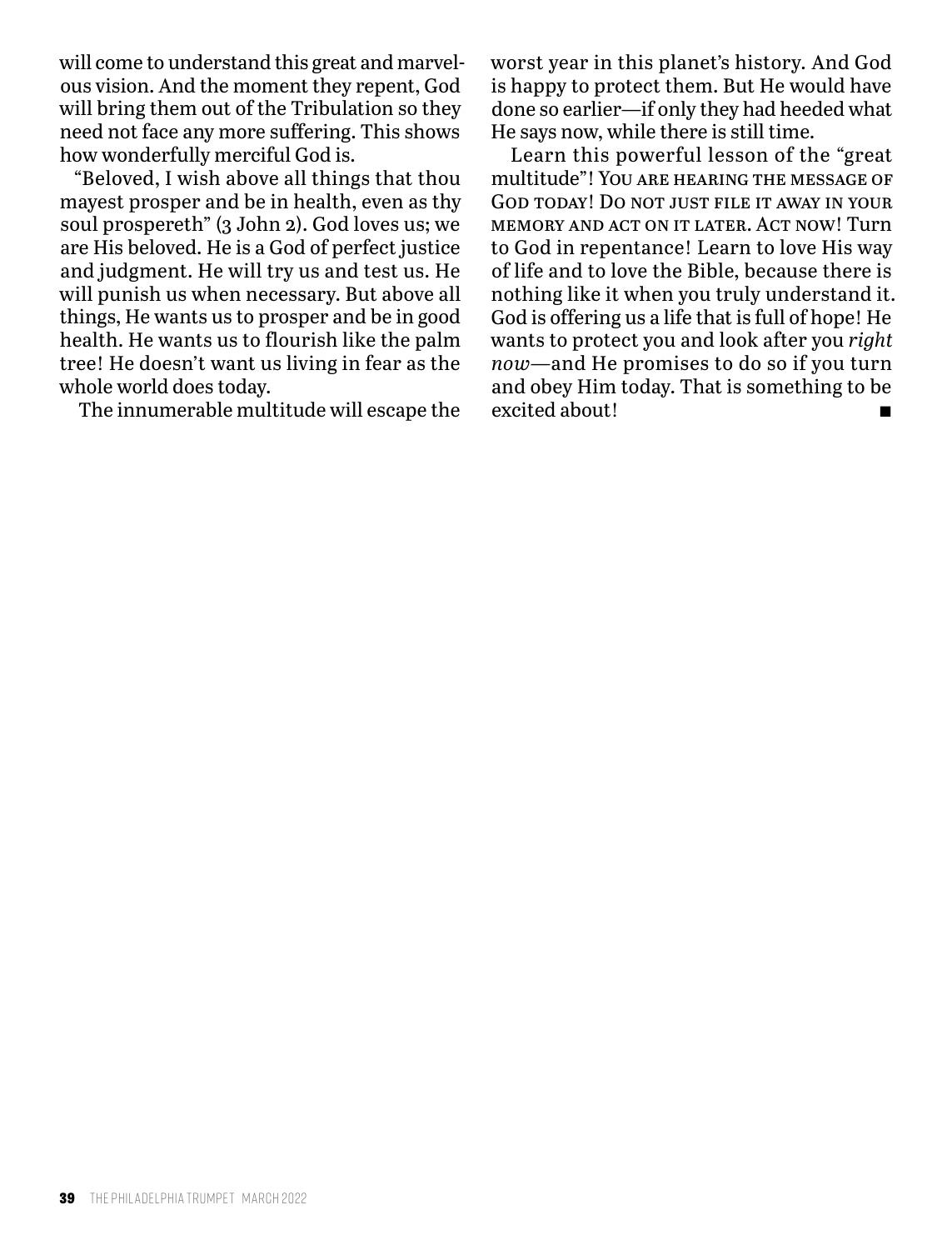# PRINCIPLES OF LIVING JOEL HILLIKER

# An Outstanding Reason to Obey God

**It's the difference between hate and love.**

ID YOU KNOW THAT SATAN OBEYS GOD?<br>Maybe you've never thought about this.<br>But God is more powerful than the devil— Maybe you've never thought about this. But God is more powerful than the devil so when God commands, Satan complies.

When God wanted to free the Israelites from Egypt, Pharaoh repeatedly refused. But God hit him with so many terrible curses that he finally gave in (Exodus 12:29-32). Pharaoh was a type of the devil.

In the book of Job, Satan appeared before God to accuse this righteous man (Job 1:6-8). "Hast not thou made an hedge about him, and about his house, and about all that he hath on every side?" he snarled (verse 10). The devil wanted to bring Job down, but he couldn't cross the boundary God had placed*.* God told Satan, *Do what you will, but don't harm Job himself* (verse 12)*.* God chose to redraw that boundary to test and develop Job's character. Satan destroyed almost everything Job possessed, but didn't cross the line (verses 13-22). Then he pressed God, hungry to attack even harder. God responded, "Behold, he is in thine hand; but *save his life"* (Job 2:6). Satan struck the poor man with boils from foot to crown (verse 7)—but obeyed. He did not kill Job.

Satan has zero mercy. Full of hate, eager to unleash misery, he has no self-restraint. *The only one who restrains him is God.* He is unable to defy his Maker.

In Matthew 4:10-11, Jesus Christ commanded, "Be gone, Satan," and the devil left. In Revelation 12:9-12, God cast Satan and his demons out of heaven. He confined them to Earth, and they complied.

The *devil* obeys God—*and he completely hates God!* 

Sadly, *compulsory obedience* is not uncommon. Many people would commit crimes if they knew they wouldn't get caught. In society today, more and more people are taking advantage of weak law enforcement by vandalizing, stealing and worse.

God does want us to obey Him. But what He really seeks is a much different kind of obedience than what so many offer.

Yes, at times God does *demand submission,*  as He did with Satan. For example, God commands parents to punish children for disobedience as a means of establishing obedience as a habit (e.g. Proverbs 22:15; 29:15, 17). But that is only a *starting point* for the right kind of obedience to God.

"The *fear of the* Lord is the beginning of wisdom: a good understanding have all they that *do his commandments* [or *obey*] …" (Psalm 111:10). This is about more than just fear of punishment for breaking a law: It is *respect and reverence* for the Lawmaker. Proper fear leads to maturity and wisdom. Obedience to righteous laws produces understanding, which reinforces respect for the Lawgiver.

The more you obey God's law, the more you will understand it. And the more you understand God's law, the more you will come to *love* it. That love inspires the kind of obedience God is looking for.

In Ephesians 6:5-6, the Apostle Paul tells workers to obey their bosses—but not in just any old way. He specifically says, "Not with eyeservice, as menpleasers; but as the servants of Christ, *doing the will of God from the heart."*  In other words, obey your employer sincerely and wholeheartedly. In several scriptures, God commands this kind of complicity with the authorities in our lives as a means of developing sincere obedience to God Himself (e.g. Romans 13:1-7).

It's a profound thing to think about: Mere obedience to God doesn't necessarily make you any better than the devil! The question is, what is happening in your heart? God praises those who obey "*from the heart"* (Romans 6:17).

"And now, Israel, what doth the Lord thy God require of thee, but to *fear* the Lord thy God, to walk in all his ways [or *obey*], and to *love him,*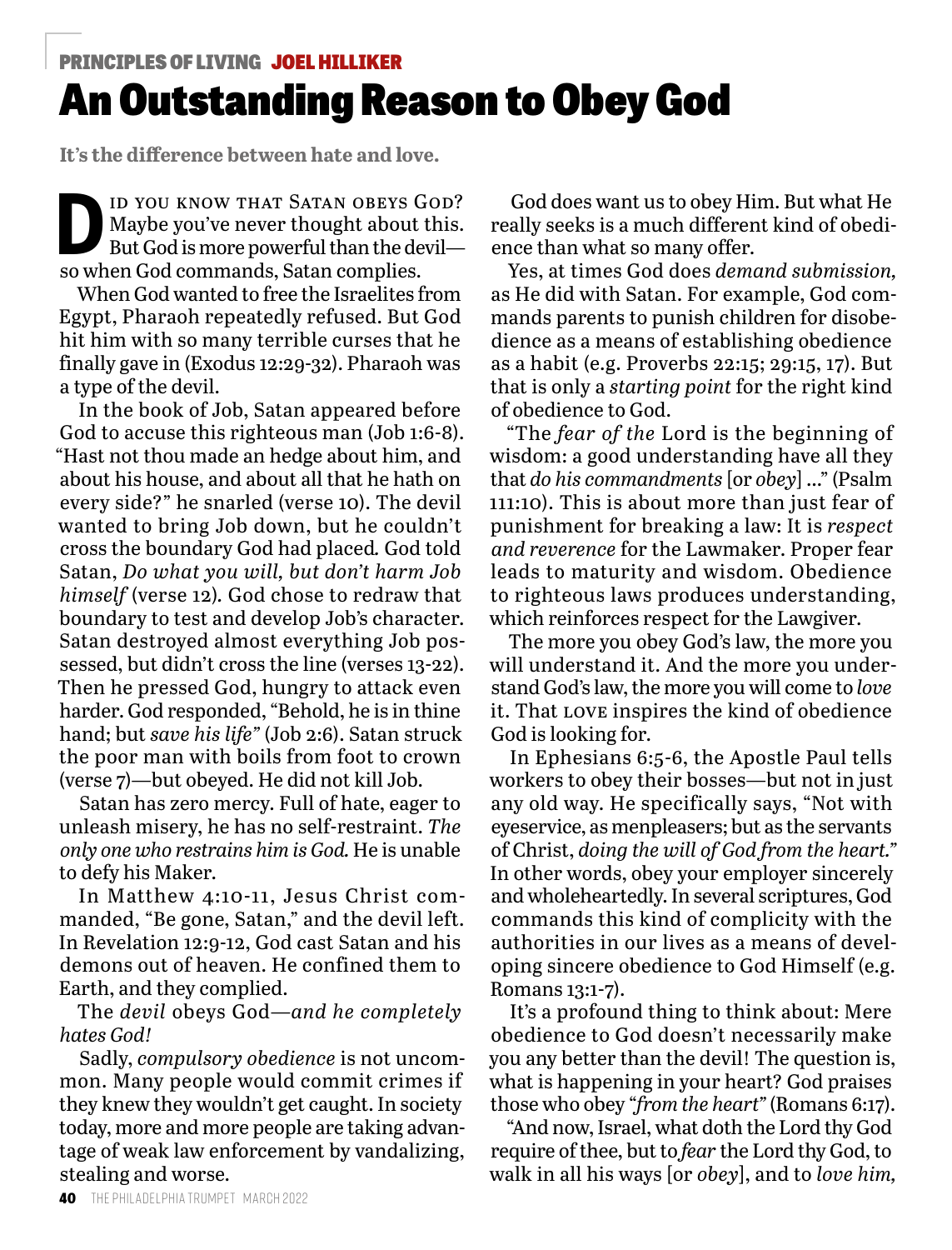and to serve the Lord thy God with all thy heart and with all thy soul" (Deuteronomy 10:12). Note the progression: Godly fear leads to obedience, which leads to *love*—which inspires you to commit to a life of eternal service in God's Family!

God doesn't want grudging, satanic obedience. He wants joyful, heartfelt obedience from His loving children. He wants us to *love* His way of life just as He does.

"O how love I thy law!" (Psalm 119:97). Learn to *love* the Sabbath, honesty, marital fidelity, tithing, and all God's laws! Get to the point where if someone said, "You don't *have to* keep the Sabbath," that would sound just as

ridiculous as, "You don't *have* to enjoy your favorite food."

That love is what motivated Jesus Christ to obey His Father, even to the point of torture and death.

This depth of love and obedience is not something you can work up yourself. You have to pray that God will help you by the power of His Holy Spirit working with you. But the more you love God and His way, the harder you will strive to obey Him because you *want* to. And soon, you'll be able to work together with God to teach the *whole world* to keep God's beautiful law of love.  $\blacksquare$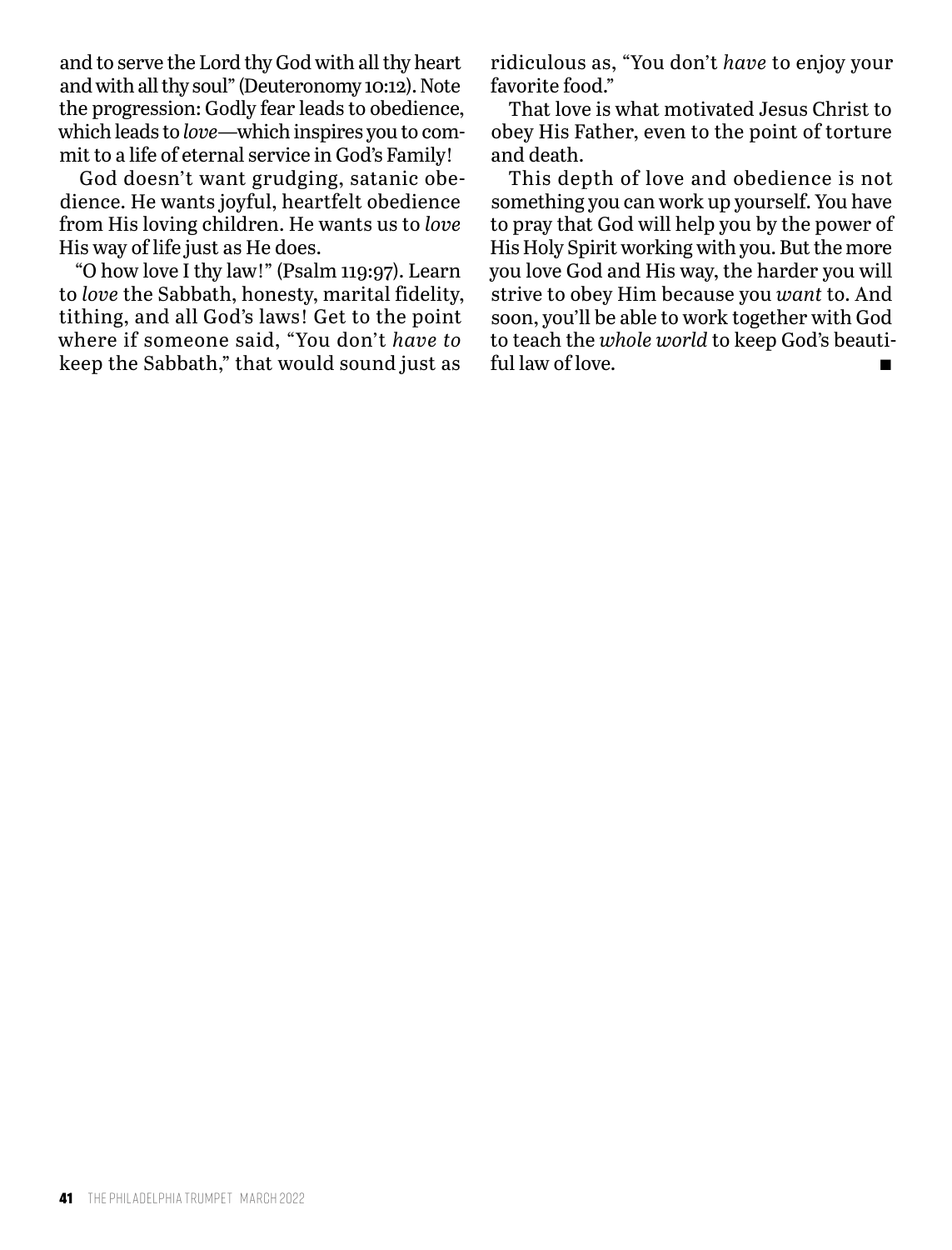# WORLDWATCH

# **EUROPE**

Germany's new chancellor, **Olaf Scholz**, is in a very weak political position. Leader of the Social Democratic Party, he is leading a divided government consisting of two parties from the left and one from the right.

Meanwhile, the Christian Democratic Union (CDU) of his predecessor, Angela Merkel, named a new leader, **Friedrich Merz**, who is something of a rival to Merkel within the CDU. Merkel was a centrist who asked forgiveness for Germany's past and opened borders to migrants. Merz is right-wing, has emphasized pride in German history, and has stated that immigrants should blend into a guiding culture rather than retaining their own and making Germany even more multicultural. Merz is less favored by party elites but popular with regular voters.

Merz is also of a different religion than Merkel. In June 2021, the *Irish Times* wrote, "Decades of Catholic CDU leaders were shaken in 2000 with the election of Merkel—a Protestant pastor's daughter." Merz, however, is a strong Catholic and, notably, considers the persecution of Christians around the world "an attack on our freedom." Bible prophecy states that Germany and Europe will become much more Catholic and far more confrontational with Islamic nations and other powers. The shift to the right of one of Germany's most important political parties could play a role in fulfilling this prophecy.

Austria has also experienced a change in leadership. After withdrawing from politics in December, political star **Sebastian Kurz** took a job with an American company, a move reminiscent of German political star **Karl-Theodor zu Guttenberg**'s strategy after resigning in scandal in 2011. The *Trumpet* is watching both, especially Guttenberg, for an eventual comeback.

Meanwhile, European governments have steadily increased punishments for citizens who refuse COVID vaccines. The interior ministers of **Germany**'s states agreed to deploy more police forces to catch those who

disobey coronavirus rules, prioritizing this over other duties, such as traffic enforcement, and the country is considering implementing a vaccine mandate. **Austria** instituted a vaccine mandate that began February 1. Also in February, **Italy** began fining unvaccinated individuals over 50 who showed up to work. **France** has barred people who are unvaccinated, even if they have tested negative for COVID-19, from entry to entertainment and hospitality venues. "The people of Europe are being conditioned to accept more tyrannical leadership," wrote *Trumpet* editor in chief Gerald Flurry in the summer of 2020. The implementation of vaccine passport laws shows this prophecy in action.

## **MIDDLE EAST**

**Iran** has continued expanding its radical terrorist influence in the Middle East. Its rival, **Saudi Arabia**, has been at war with Iranbacked Houthi rebels in **Yemen** for seven years. In November 2021, it conducted air strikes on targets in Yemen's capital, Sanaa, including what it claimed was a secret site of Iran's Islamic Revolutionary Guard Corps (IRGC). Iran has been accused of smuggling weapons to the Houthis for years, but if its IRGC is deployed in the capital city, its involvement is deeper than previously realized. A Houthi takeover of Yemen would enable Iran to threaten shipping through the **Bab el-Mandeb strait**. This sea gate is so crucial that **Djibouti**, which lies directly across the strait, hosts more foreign military bases than any other country in the world. The U.S. Department of Energy says this passage at the southern end of the Red Sea is one of the world's most important oil choke points.

While Iran's control over Yemen is strengthening, its grip on **Syria** could be slipping. Shipping containers that likely held Iranian munitions in the Syrian port city of Latakia exploded in an air strike on Dec. 28, 2021. Israel is suspected of conducting the attack. Iran has supported the Syrian regime of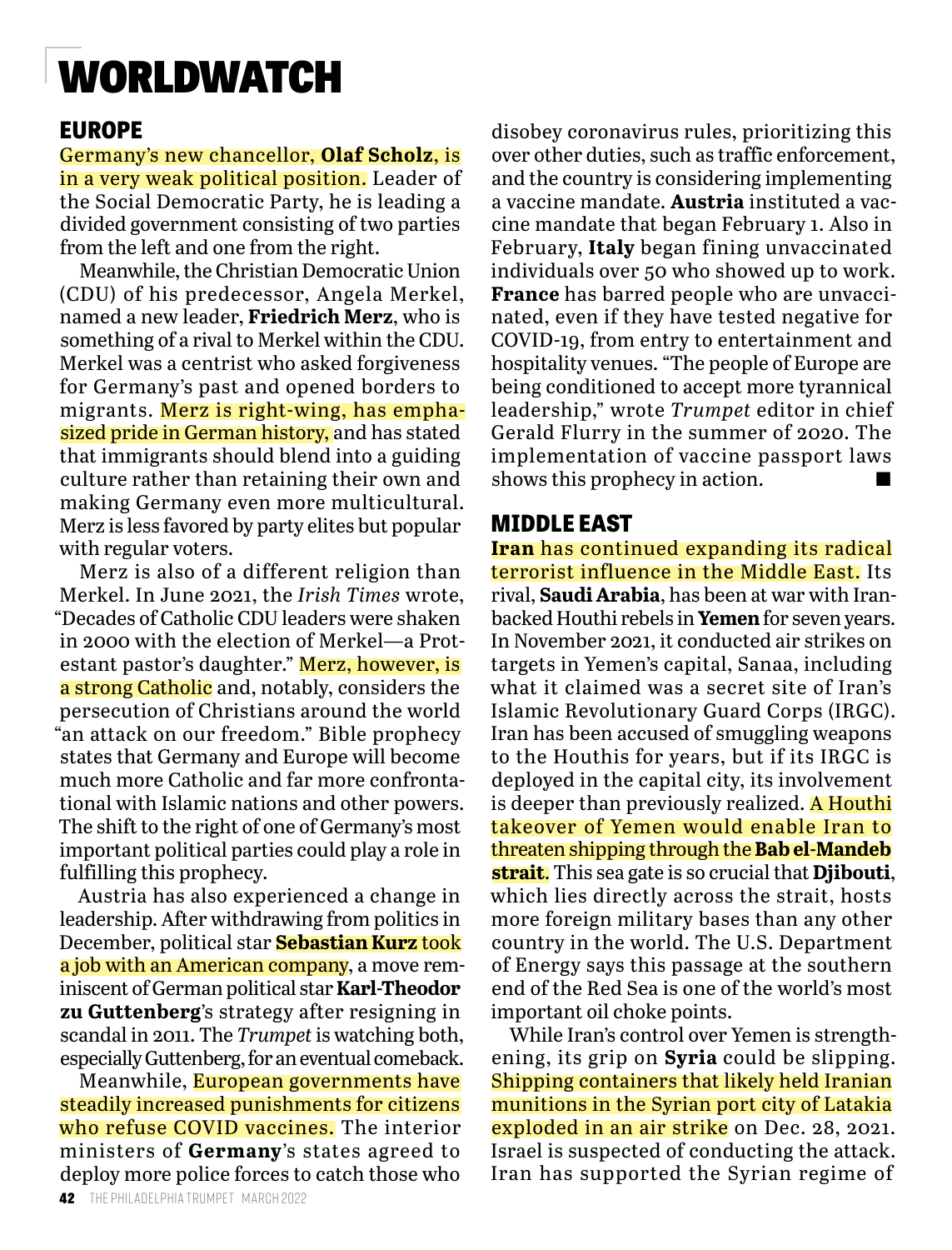**Bashar Assad** throughout the nation's 11-year civil war. It transports weapons, personnel and other resources through Syria to Lebanon. Bible prophecy suggests that Iran will provoke a European empire into war, and threatening its oil supply will likely be a major factor. Yet a prophecy in Psalm 83 states that Syria (here called the Hagarenes), will ally with Germany (prophetic Assur). Iran maintains its alliance with Assad and Syria, but Bible prophecy shows that while the air strike on Iran in Yemen foreshadows growing Iranian power, an air strike on Iran in Syria foreshadows something very different.

Meanwhile, Europe is making other advancements into the Middle East that could help it counter Iran. French President **Emmanuel Macron** visited the **United Arab Emirates** in December and announced a \$19.2 billion weapons deal that includes France's largest-ever foreign sale of fighter jets. One analyst said this marks "the first time that a close U.S. partner in the Arab world will rely more on French technology than America." This follows decades of American deployments in Iraq and Afghanistan that are ending in ignominy. Arab states that fear Iran and its radical Islamist allies are looking for support, leading them to Europe. Macron characterized the deal as "active cooperation in the fight against terrorism."

As America's strategy in the Middle East fails and Iran continues to threaten the security of Gulf states and their oil supplies to Europe, watch for Germany, France and other European nations to form the prophesied alliances of Daniel 11 and Psalm 83. Read about this in our booklet *The King of the South.\** n

### **ASIA**

Violent protests in **Kazakhstan** in January caused the government, which has ruled the former Soviet nation since it became independent in 1991, to call on Russian strongman **Vladimir Putin** for help. Putin deployed Russian troops into the country. He is actively rebuilding Russian power in Kazakhstan, **Ukraine**, **Belarus** and beyond.

Putin strengthened Russia's partnership with China at a Dec. 15, 2021, teleconference with Chinese General Secretary **Xi Jinping** in which the two announced that their nations' relationship is now superior to a formal alliance. They pledged to support each other's interests. In China's case, this includes obliterating democracy and freedom in Hong Kong, conquering Taiwan, crushing China's Uyghur minorities, and controlling the East and South China Seas. Putin's interests include creating an energy crisis and a migrant crisis in Europe, reigniting war in the Balkans, working with Germany to divide it from its NATO allies, and threatening war in eastern Ukraine.

On Dec. 20, 2021, Russia published a list demands for NATO and threatened military action if they were ignored (article, page 10). If followed, these would constitute the biggest changes in the world order since the end of the Cold War. It appears to have backing by China.

After China publicly backed Russia's illegal annexation of Ukrainian territory, *Trumpet* editor in chief Gerald Flurry wrote in "**Asia Stands With Putin**" that the support was "a stunning fulfillment of a biblical prophecy!" In our May-June 2014 issue, he wrote: "[W]e have been proclaiming for over 50 years that Russia, China and other Asian nations would ally themselves in the end time. [W]e are in that end time now."

Meanwhile, the Chinese government is stockpiling grain, apparently due to fear of famine. ZeroHedge wrote in 2019: "Does China believe that we are on the verge of a major global crisis? The Communist Chinese government has always been very big into planning, and it appears that they have decided that now is the time to hoard food, gold and other commodities." In the two years since, China has dramatically increased its grain holdings. The U.S. Department of Agriculture says China will soon have 69 percent of the world's corn reserves, 60 percent of its rice reserves, and 51 percent of its wheat reserves (the U.S. has 12, 1 and 6 percent of these same commodity reserves, respectively). A nation with 20 percent of the world's population has managed to stockpile far more than half of the globe's grain, leading to steep price increases across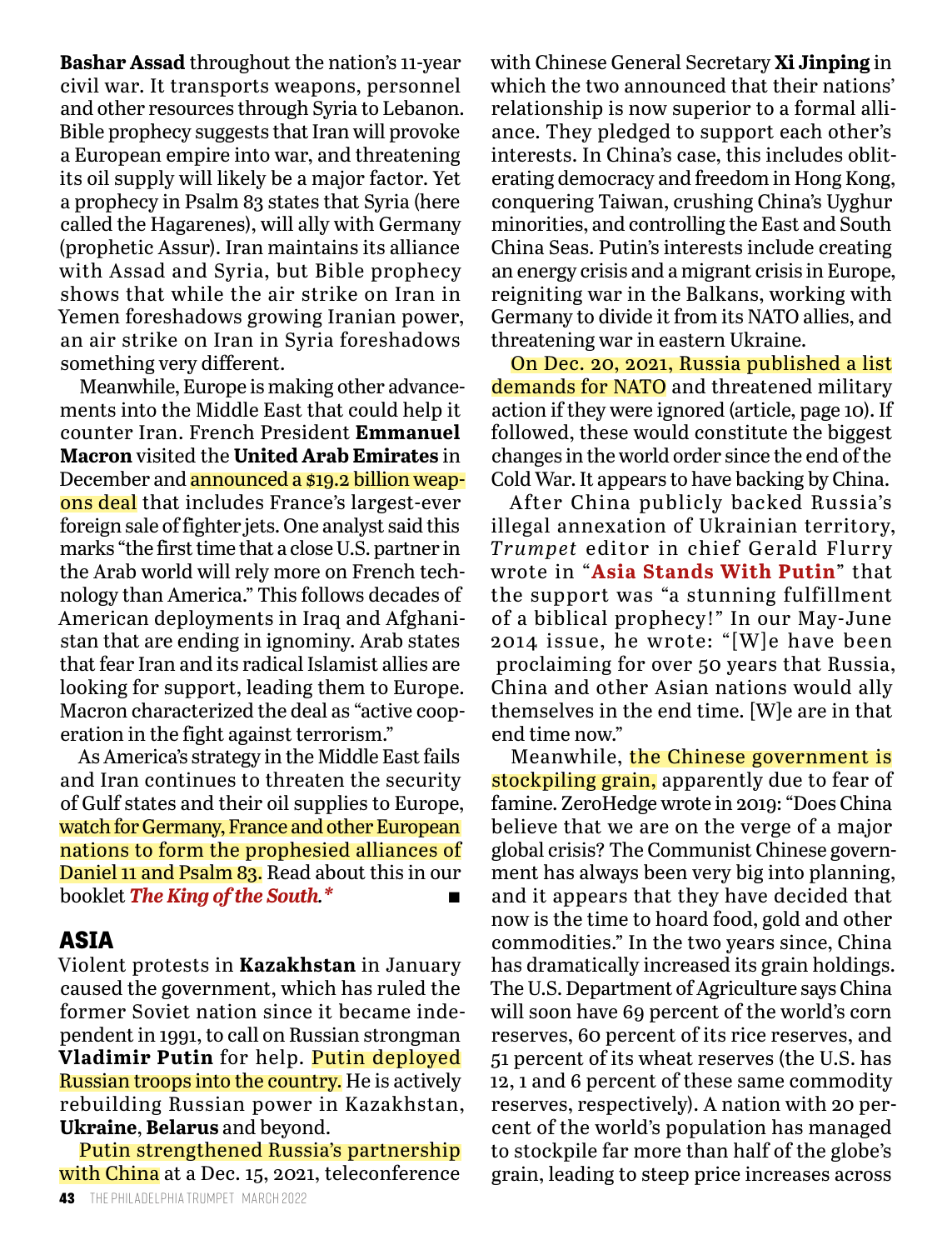the globe that may push more countries into famine. In the event of a trade war, global famine or other emergency, China appears to be ready.  $\blacksquare$ 

# **ANGLO-AMERICA**

Inflation is eating away at America's economic strength as a crime wave destroys its major cities, rampant political corruption destroys both its military and its electoral system, and wildfires burn down its forests.

The Bureau of Labor Statistics reported on January 12 that the **Consumer Price Index**  rose 7 percent in the 12-month period ending December 31, more than at any time in the last 39 years. Food increased 10 percent, gasoline increased 56 percent, and used cars increased 37 percent. *Shadowstats.com* states that if inflation were calculated the way it was in 1980, it would be more than 15 percent.

On Dec. 20, 2021, Defense Secretary **Lloyd Austin** announced new policies allowing the military to purge conservatives from the ranks. Based on the premise that the January 6 Capitol protest was an act of domestic extremism, these guidelines ban "advocating terrorism" or "supporting the overthrow of the government." Service members' social media activity will be monitored, and soldiers who support Donald Trump or think the 2020 U.S. presidential election was rigged may be dishonorably discharged.

The **Chan Zuckerberg Initiative**, led by Facebook CEO Mark Zuckerberg and his wife, Priscilla Chan, has hired **Meghan Urisko**. Urisko is a former steering committee member of the Democratic Socialists of America who is still an official "dues-paying member" of the socialist group's Los Angeles and national chapters. The Chan Zuckerberg Initiative spent \$419 million on election operations in 2020, bankrolling local government election offices and staffing them with far-left activists. Now **Zuckerberg and Chan are hiring** overt socialists, indicating that their election meddling will be even more overtly partisan in 2022 and 2024.

**Colorado** concluded 2021 with the most destructive fire in its history. The Marshall Fire scorched at least 991 homes in Boulder County. Sheriff Joe Pelle said he believes that downed power lines sparked the fire, which spread through dry vegetation, driven by winds reaching 100 mph. As a result, seven people were injured, three are still missing, and thousands were left without gas, water or power. The Bible dogmatically states that God controls the weather (Nahum 1:3; Job 38:28; Amos 4:7). It states that God gives gentle rain in its season as a blessing for obedience to His laws. It also states that He upends weather systems as a curse for disobedience (Leviticus 26:3-4, 14, 19-20). You can read more in our booklet *Why 'Natural' Disasters?\** n

### HOMICIDE IN AMERICA

At least **12 major cities** hit all-time homicide records in 2021.

- **1. Albuquerque,** New Mexico
- **2. Austin,** Texas
- **3. Baton Rouge,** Louisiana
- **4. Columbus,** Ohio
- **5. Indianapolis,** Indiana
- **6. Louisville,** Kentucky
- **7. Philadelphia,** Pennsylvania
- **8. Portland,** Oregon
- **9. Rochester,** New York
- **10.St. Paul,** Minnesota
- **11. Toledo,** Ohio
- **12.Tucson,** Arizona

**St. Louis, Missouri**, is the most dangerous city in the world outside of Brazil, Mexico and Venezuela.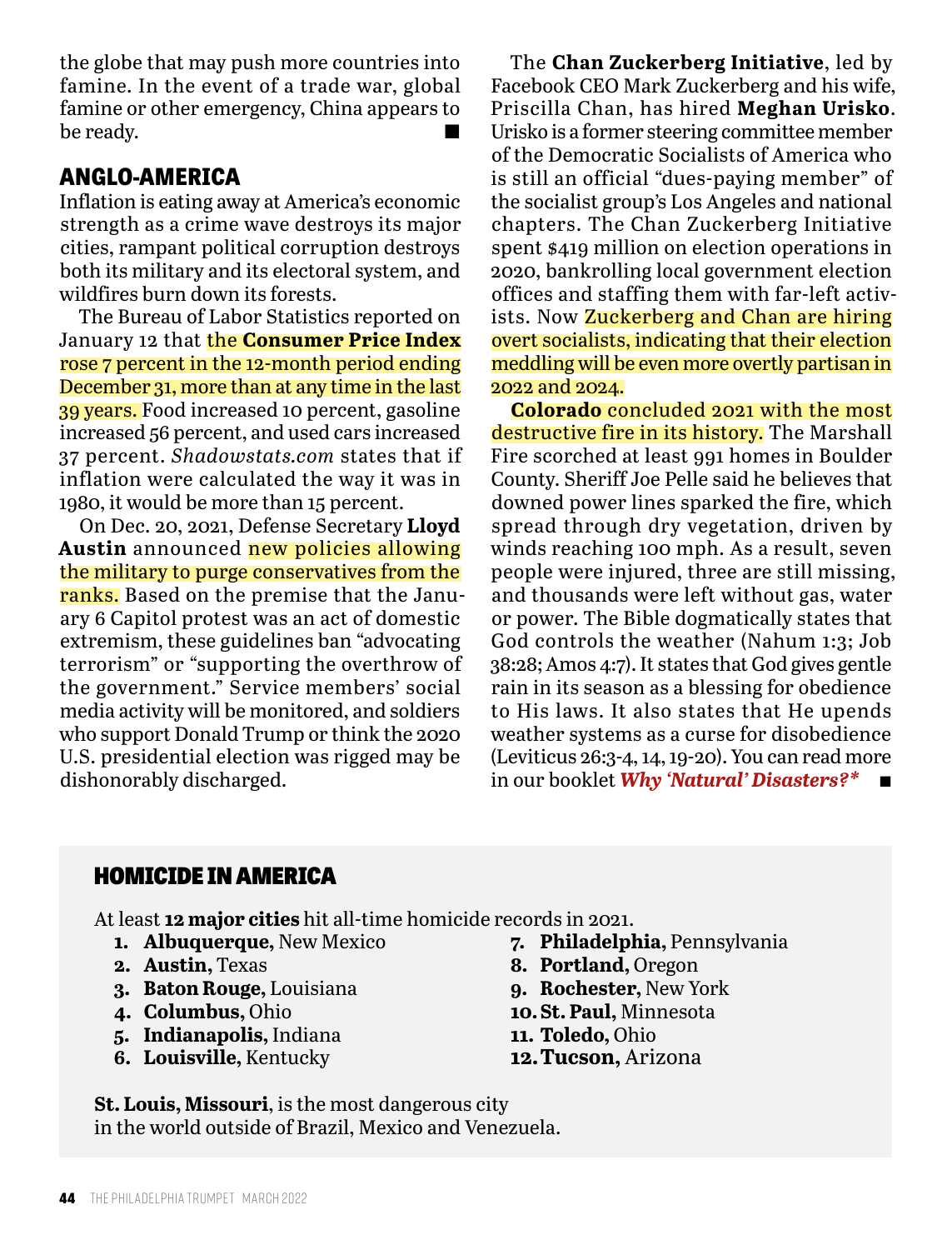## COMMENTARY JOEL HILLIKER

# The Greatest Nation on Earth?

**Face reality: You are no longer in it.**

O YOU BELIEVE AMERICA IS THE STRONGEST<br>
country in the world? It's time to open<br>
your eyes: You are living in the postcountry in the world? It's time to open American world.

The United States has enjoyed the world's largest economy for about two lifetimes. But depending on the measurement, China has already surpassed it or is about to. It is building a sprawling trading network that encompasses more than 140 nations. Recently, it signed an agreement with virtually every nation in Latin America and the Caribbean that helps it replace the U.S. as the region's top trade partner. The plan covers almost all aspects of life, from learning Chinese to mining to exploring space, for more than 680 million people in 33 countries—and is plainly aimed at taking over America's backyard.

Such are the deals China is securing that enable it to flood the world with inexpensive exports and thus amass mountains of cash. This wealth it reinvests in foreign countries, then uses this as leverage to gain control of their resources and infrastructure. China is building a global empire, quickly and relentlessly. Meanwhile America, opposed to tyrannies but war weary, relies on economic weapons to freeze regimes like Russia, North Korea, Pakistan, Zimbabwe, Sudan, Venezuela and Cuba out of diplomacy and trade. China, itself a tyrannical regime, is happy to welcome them as they rush into its arms. It just signed a "comprehensive strategic partnership" with Iran that will flood the Islamist terrorist state with cash, as well as providing military training, weapons development and intelligence sharing that could upend the Middle East's balance of power.

America is in retreat, pulling out of Europe and deserting the Middle East. Last summer it evacuated Afghanistan in the most humiliating fashion conceivable, reinstating the

very terrorist organization we went there to defeat, betraying foreign allies and abandoning our own people. Russia, by stark contrast, is reconstructing the Soviet empire bit by bit through intimidation and outright invasion. It is building a potent energy weapon against Eastern Europe, reigniting conflict in the Balkans, deploying troops in Kazakhstan, warring against Ukraine, and fatally undermining the North Atlantic Treaty Organization. China is annexing the South China Sea, crushing its Uyghur population, and snuffing out freedom in Hong Kong. It is isolating Taiwan and preparing to invade; one wonders who would stop it if it chose to do so. America certainly has no stomach for war over a remote island in East Asia. Though Americans vociferously decry the evils of *American* oppression and imperialism, they are oddly mute about the expansionist neocolonialism of dictators Xi Jinping and Vladimir Putin.

America is in a leadership crisis. Half the leaders have come to believe a demonic ideology: radical policies, economic madness, hatred of tradition, unrestrained amorality. They encourage lawlessness on the street while weaponizing law to destroy their political foes. They lie, cheat, steal, even kill to serve the "greater good" of attaining and clinging to power. The *other* half of the leaders are too irresolute and weak, too compromised, to stop them from destroying the country. And they all spend an inordinate amount of their time seeking reelection and finding ways to appeal to self-interested, ignorant voters. The paramount leaders of Russia and China don't bother with elections, debates with legislators, term limits or any other checks on their power. What they say is what is done, whether it's installing an Orwellian surveillance state, laying tens of thousands of miles of highspeed rail, colonizing the moon, or expanding and modernizing their nuclear arsenals.